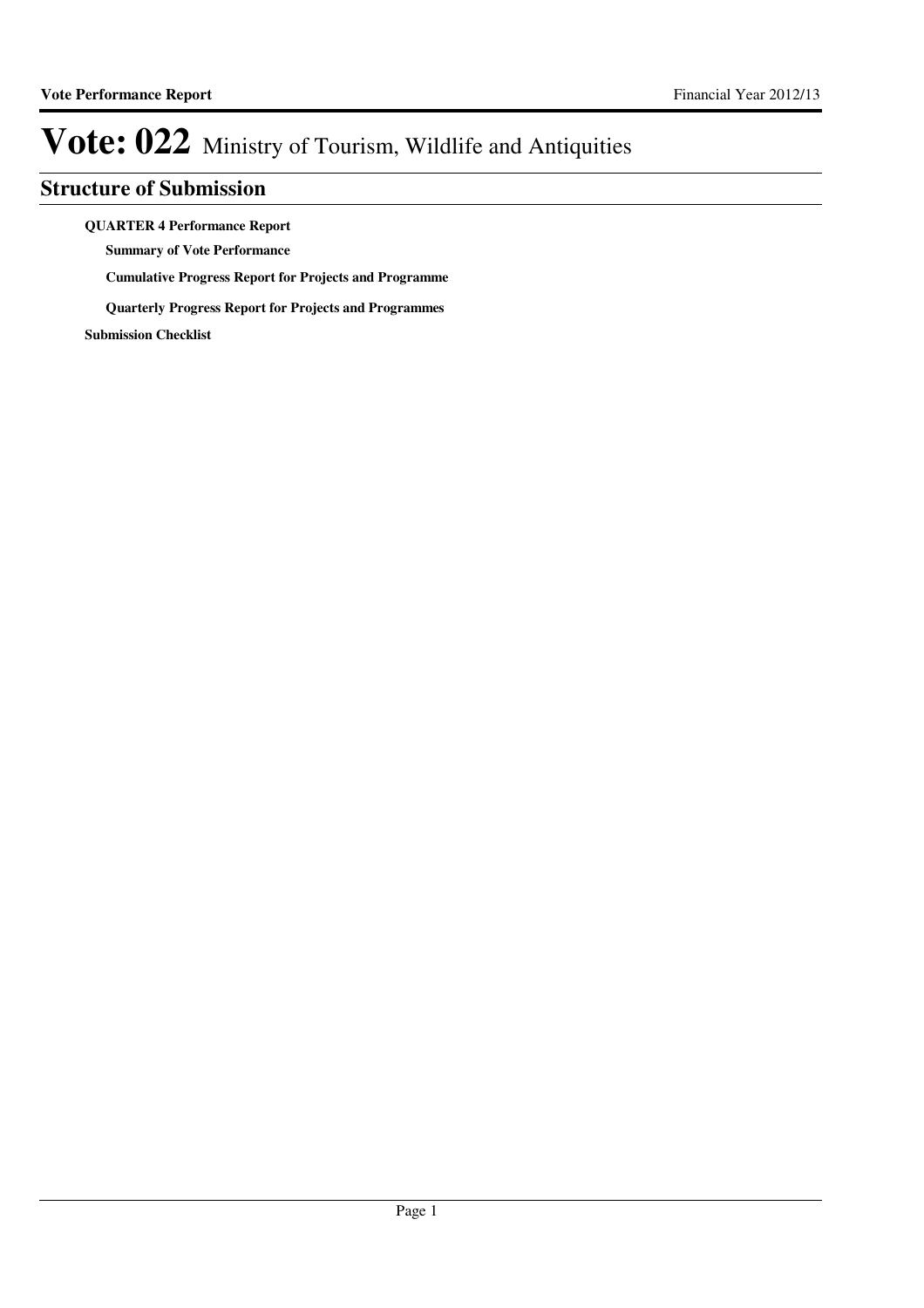## **QUARTER 4: Highlights of Vote Performance**

## *V1: Summary of Issues in Budget Execution*

*This section provides an overview of Vote expenditure*

**(i) Snapshot of Vote Releases and Expenditures**

Table V1.1 below summarises cumulative releases and expenditures by the end of the quarter:

## **Table V1.1: Overview of Vote Expenditures (UShs Billion)**

|                       | ( <i>i</i> ) Excluding Arrears, Taxes | Approved<br><b>Budget</b> | Cashlimits<br>by End | <b>Released</b><br>by End | <b>Spent by</b><br>End Jun | % Budget<br><b>Released</b> | <b>Spent</b> | % Budget % Releases<br><b>Spent</b> |
|-----------------------|---------------------------------------|---------------------------|----------------------|---------------------------|----------------------------|-----------------------------|--------------|-------------------------------------|
|                       | Wage                                  | 1.281                     | N/A                  | 0.926                     | 0.861                      | 72.3%                       | 67.2%        | 93.0%                               |
| Recurrent             | Non Wage                              | 6.778                     | 6.847                | 6.729                     | 6.726                      | 99.3%                       | 99.2%        | 100.0%                              |
|                       | GoU                                   | 2.841                     | 2.253                | 2.447                     | 2.447                      | 86.2%                       | 86.1%        | 100.0%                              |
| Development           | Ext Fin.                              | 0.000                     | N/A                  | 0.000                     | 0.000                      | N/A                         | N/A          | N/A                                 |
|                       | <b>GoU</b> Total                      | 10.900                    | 9.100                | 10.103                    | 10.034                     | $92.7\%$                    | $92.1\%$     | 99.3%                               |
|                       | <b>Total GoU+Ext Fin. (MTEF)</b>      | 10.900                    | N/A                  | 10.103                    | 10.034                     | $92.7\%$                    | $92.1\%$     | $99.3\%$                            |
| ( <i>ii</i> ) Arrears | Arrears                               | 0.069                     | N/A                  | 0.069                     | 0.069                      | $100.0\%$                   | $100.0\%$    | 100.0%                              |
| and Taxes             | Taxes                                 | 0.700                     | N/A                  | 0.806                     | 0.806                      | $115.1\%$                   | $115.1\%$    | $100.0\%$                           |
|                       | <b>Total Budget</b>                   | 11.668                    | 9.100                | 10.978                    | <b>10.909</b>              | $94.1\%$                    | $93.5\%$     | $99.4\%$                            |

*\* Donor expenditure information available*

*\*\* Non VAT on capital expenditure*

The table below shows cumulative releases and expenditures to the Vote by Vote Function :

## **Table V1.2: Releases and Expenditure by Vote Function\***

| <b>Billion Uganda Shillings</b>                    | Approved<br><b>Budget</b> | <b>Released</b> | <b>Spent</b> | Released | % Budget % Budget<br><b>Spent</b> | $\%$<br>Releases<br><i>Spent</i> |
|----------------------------------------------------|---------------------------|-----------------|--------------|----------|-----------------------------------|----------------------------------|
| VF:0603 Tourism, Wildlife conservation and Museums | 4.88                      | 4.43            | 4.40         | $90.7\%$ | $90.2\%$                          | 99.3%                            |
| VF:0649 Policy, Planning and Support Services      | 6.02                      | 5.67            | 5.63         | $94.3\%$ | 93.6%                             | 99.3%                            |
| <b>Total For Vote</b>                              | 10.90                     | 10.10           | 10.03        | $92.7\%$ | $92.1\%$                          | 99.3%                            |

*\* Excluding Taxes and Arrears*

## **(ii) Matters to note in budget execution**

late reciept of funds for fourth quarter; Most activities delayed due to Procurement processes taking longer than expected

## **Table V1.3: High Unspent Balances and Over-Expenditure in the Domestic Budget (Ushs Bn)**

*(i) Major unpsent balances*

*(ii) Expenditures in excess of the original approved budget*

*\* Excluding Taxes and Arrears*

## *V2: Performance Highlights*

*This section provides highlights of output performance, focusing on key outputs and actions impelemented to improve section performance.*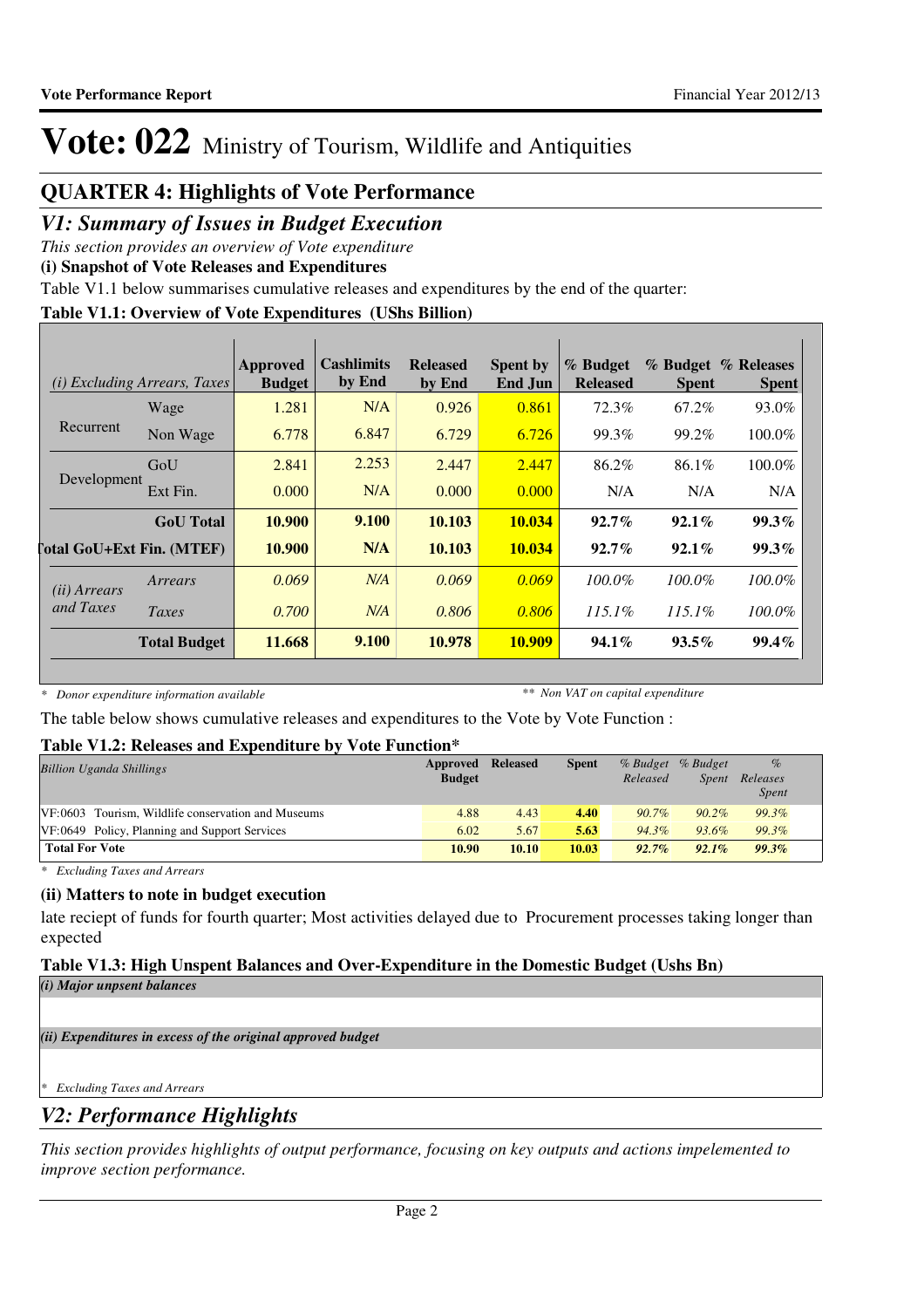## **QUARTER 4: Highlights of Vote Performance**

## **Table V2.1: Key Vote Output Indicators and Expenditures\***

| Vote, Vote Function<br><b>Key Output</b> | <b>Approved Budget and</b><br><b>Planned outputs</b>                                                                                                                                                                                    | <b>Cumulative Expenditure</b><br>and Performance                                                                                                                                                                                                                                                                                                                                                                                                                                                                                                                                                                                                                                                                                                                                                                                                                                                                                                                                                                                                                                                                                                                                                                                                                                                                                                                                                                                                                                                                                                                                                | <b>Status and Reasons for</b><br>any Variation from Plans |
|------------------------------------------|-----------------------------------------------------------------------------------------------------------------------------------------------------------------------------------------------------------------------------------------|-------------------------------------------------------------------------------------------------------------------------------------------------------------------------------------------------------------------------------------------------------------------------------------------------------------------------------------------------------------------------------------------------------------------------------------------------------------------------------------------------------------------------------------------------------------------------------------------------------------------------------------------------------------------------------------------------------------------------------------------------------------------------------------------------------------------------------------------------------------------------------------------------------------------------------------------------------------------------------------------------------------------------------------------------------------------------------------------------------------------------------------------------------------------------------------------------------------------------------------------------------------------------------------------------------------------------------------------------------------------------------------------------------------------------------------------------------------------------------------------------------------------------------------------------------------------------------------------------|-----------------------------------------------------------|
|                                          | Vote Function: 0603 Tourism, Wildlife conservation and Museums                                                                                                                                                                          |                                                                                                                                                                                                                                                                                                                                                                                                                                                                                                                                                                                                                                                                                                                                                                                                                                                                                                                                                                                                                                                                                                                                                                                                                                                                                                                                                                                                                                                                                                                                                                                                 |                                                           |
| Output: 060301                           | Policies, strategies and monitoring services                                                                                                                                                                                            |                                                                                                                                                                                                                                                                                                                                                                                                                                                                                                                                                                                                                                                                                                                                                                                                                                                                                                                                                                                                                                                                                                                                                                                                                                                                                                                                                                                                                                                                                                                                                                                                 |                                                           |
|                                          | Description of Performance: Wildlife Act and Regulations on The bills establishing the Hotel<br>the use of fire arms by UWA<br>staff and Revenue Sharing<br>presented to Parliament;<br>Historical Monument Act<br>revised by june 2013 | and Tourism training Institute<br>(HTTI), Uganda Wildlife<br>Research and Training Institute<br>(UWRTI) and that of Uganda<br>Wildlife Education Centre<br>(UWEC) were approved by<br>Cabinet. The Tourism<br>regulations on standards for<br>accommodations, restaurants,<br>tour operators and tour guides<br>were finalised and being<br>gazetted. The Hotel and<br>Tourism curriculum was<br>reviewed and updated<br>Consultations on the Tourism<br>policy have been concluded: -<br>Regulations for revenue sharing<br>are awaiting approval by top<br>management for onward<br>submission to Parliament; -<br>Regulations for use of fire arms<br>by UWA staff are awaiting final<br>round of consultations; -<br>Consultative Report on Uganda<br>Wildlife Amendment Bill<br>Principles done; -280<br>Hospitality facilities inspected; -<br>Inspection Reports for wildlife<br>use rights holders (Mburo,<br>Kyotera, Wakiso, Buwama,<br>Mukono and Entebbe) prepared;<br>-Inspection Report for Human-<br>wildlife conflicts around Kibale<br>and Bwindi Conservation Areas<br>done; - Report of the CMS<br>Standing<br>-Committee meeting in Bonn<br>prepared;<br>-Inspection Report for Human-<br>wildlife conflicts around Mt<br>Elgon<br>-Conservation Area prepared; -<br>Inspection Report on Uganda<br>Wildlife Institute and Queen<br>Elizabeth Conservation Area<br>done:<br>-Undertake field inspections of<br>human-wildlife conflicts in<br>Kwen, Bukwo, Kumi, Bukedea,<br>Pallisa, Bugiri and Busia;<br>-Undertake onsite inspection of<br>oil and gas and sport hunting | none                                                      |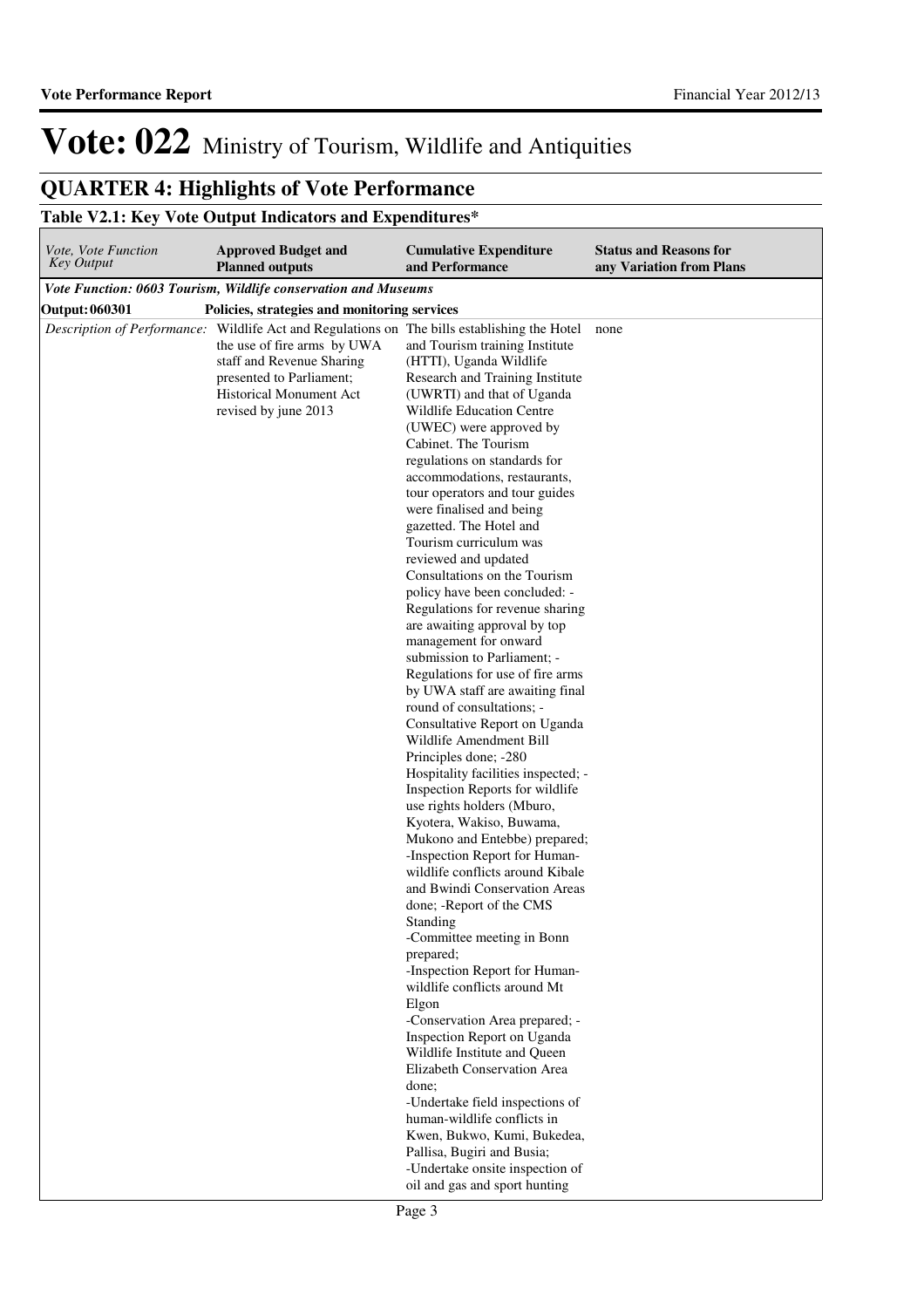## **QUARTER 4: Highlights of Vote Performance**

| Vote, Vote Function<br><b>Key Output</b>                                                              | <b>Approved Budget and</b><br><b>Planned outputs</b> |       | <b>Cumulative Expenditure</b><br>and Performance                                                                                                                                                                                                                                                                                                                                                                       |                  | <b>Status and Reasons for</b><br>any Variation from Plans                                                  |        |  |
|-------------------------------------------------------------------------------------------------------|------------------------------------------------------|-------|------------------------------------------------------------------------------------------------------------------------------------------------------------------------------------------------------------------------------------------------------------------------------------------------------------------------------------------------------------------------------------------------------------------------|------------------|------------------------------------------------------------------------------------------------------------|--------|--|
|                                                                                                       |                                                      |       | activities in and around<br>Murchison Conservation Area;                                                                                                                                                                                                                                                                                                                                                               |                  |                                                                                                            |        |  |
| Performance Indicators:                                                                               |                                                      |       |                                                                                                                                                                                                                                                                                                                                                                                                                        |                  |                                                                                                            |        |  |
| Number of tourism facilities<br>inspected                                                             | 400                                                  |       |                                                                                                                                                                                                                                                                                                                                                                                                                        | 480              |                                                                                                            |        |  |
| Output Cost:                                                                                          | UShs Bn:                                             | 1.822 | UShs Bn:                                                                                                                                                                                                                                                                                                                                                                                                               | 1.482            | % Budget Spent:                                                                                            | 81.3%  |  |
| Output: 060303                                                                                        | <b>Support to Tourism and Wildlife Associations</b>  |       |                                                                                                                                                                                                                                                                                                                                                                                                                        |                  |                                                                                                            |        |  |
| Description of Performance: Support USAGA in Inducting                                                | <b>Uganda Police</b>                                 |       | None                                                                                                                                                                                                                                                                                                                                                                                                                   |                  | There was no funds for the<br>activity.                                                                    |        |  |
| Performance Indicators:                                                                               |                                                      |       |                                                                                                                                                                                                                                                                                                                                                                                                                        |                  |                                                                                                            |        |  |
| No. of tourism and wildlife<br>associations supported                                                 | $\boldsymbol{0}$                                     |       |                                                                                                                                                                                                                                                                                                                                                                                                                        | $\boldsymbol{0}$ |                                                                                                            |        |  |
| Output Cost:                                                                                          | UShs Bn:                                             | 0.108 | UShs Bn:                                                                                                                                                                                                                                                                                                                                                                                                               | 0.000            | % Budget Spent:                                                                                            | 0.0%   |  |
| <b>Output: 060304</b>                                                                                 | <b>Museums Services</b>                              |       |                                                                                                                                                                                                                                                                                                                                                                                                                        |                  |                                                                                                            |        |  |
| Description of Performance: 150 artifacts collected; Lamogi                                           | Rebellion sites preserved                            |       | 150 artifacts collected; Lamogi none<br>rebellion sites preserved                                                                                                                                                                                                                                                                                                                                                      |                  |                                                                                                            |        |  |
| Performance Indicators:                                                                               |                                                      |       |                                                                                                                                                                                                                                                                                                                                                                                                                        |                  |                                                                                                            |        |  |
| No. of sites preserved                                                                                | 1                                                    |       |                                                                                                                                                                                                                                                                                                                                                                                                                        | 1                |                                                                                                            |        |  |
| No. of artifacts collected                                                                            | 150                                                  |       |                                                                                                                                                                                                                                                                                                                                                                                                                        | 150              |                                                                                                            |        |  |
| <b>Output Cost:</b>                                                                                   | UShs Bn:                                             | 0.028 | UShs Bn:                                                                                                                                                                                                                                                                                                                                                                                                               | 0.028            | % Budget Spent:                                                                                            | 97.1%  |  |
| Output: 060305                                                                                        | <b>Capacity Building, Research and Coordination</b>  |       |                                                                                                                                                                                                                                                                                                                                                                                                                        |                  |                                                                                                            |        |  |
| Description of Performance: 120 tourism police trained in                                             | hospitality management                               |       | 152 Tourism Police and 40<br>Airport Taxi drivers trained in<br>Customer Care and Visitor<br>Handling                                                                                                                                                                                                                                                                                                                  |                  | The plan was to train 120<br>tourism police personel but was<br>expanded to include airport tax<br>drivers |        |  |
| Performance Indicators:                                                                               |                                                      |       |                                                                                                                                                                                                                                                                                                                                                                                                                        |                  |                                                                                                            |        |  |
| No. of wildlife use rights<br>holders sensitised in<br>developing, breeding and<br>holding grounds    | $\boldsymbol{0}$                                     |       |                                                                                                                                                                                                                                                                                                                                                                                                                        | $\boldsymbol{0}$ |                                                                                                            |        |  |
| No. of executive members<br>from tourism associations<br>trained in tourism enterprise<br>development | $\boldsymbol{0}$                                     |       |                                                                                                                                                                                                                                                                                                                                                                                                                        | $\boldsymbol{0}$ |                                                                                                            |        |  |
| No. of airport taxi drivers                                                                           | $\boldsymbol{0}$                                     |       |                                                                                                                                                                                                                                                                                                                                                                                                                        | 192              |                                                                                                            |        |  |
| trained in Customer service                                                                           |                                                      |       |                                                                                                                                                                                                                                                                                                                                                                                                                        |                  |                                                                                                            |        |  |
| <b>Output Cost:</b>                                                                                   | UShs Bn:                                             | 0.282 | UShs Bn:                                                                                                                                                                                                                                                                                                                                                                                                               | 0.346            | % Budget Spent:                                                                                            | 122.5% |  |
| <b>Output: 060306</b>                                                                                 | <b>Tourism Investment, Promotion and Marketing</b>   |       |                                                                                                                                                                                                                                                                                                                                                                                                                        |                  |                                                                                                            |        |  |
| Description of Performance: 3 international tourism fares                                             | attended:                                            |       | Particpated in ITB berlin n trade none<br>fair; Participated in UNWTO<br>General Assembly in Spain;<br>Participated in Four UNWTO<br>Economic mission for Africa<br>meetings; 4 Touirism<br>Cordination meetings held; 2<br>EAC Tourism & wildlife<br>sectoral conference committee<br>meetings attended; Two officers<br>participate in 4 transboundary<br>conservation meetings in<br>Kigalui, Goma, Juba and katale |                  |                                                                                                            |        |  |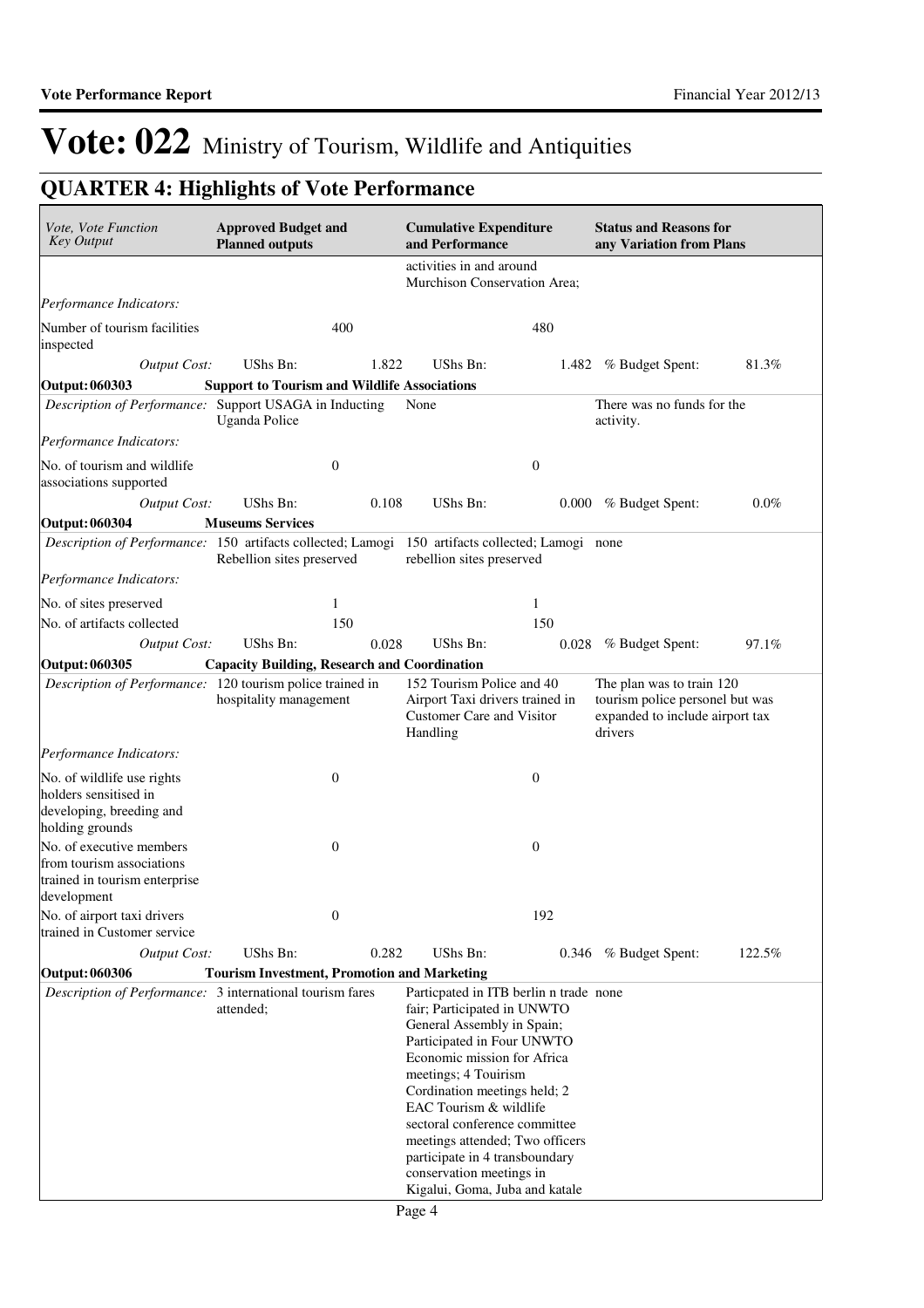# **QUARTER 4: Highlights of Vote Performance**

| Vote, Vote Function<br><b>Key Output</b>                                   | <b>Approved Budget and</b><br><b>Planned outputs</b>                                                                                                                                                            | <b>Cumulative Expenditure</b><br>and Performance                                                                   | <b>Status and Reasons for</b><br>any Variation from Plans                                                                              |
|----------------------------------------------------------------------------|-----------------------------------------------------------------------------------------------------------------------------------------------------------------------------------------------------------------|--------------------------------------------------------------------------------------------------------------------|----------------------------------------------------------------------------------------------------------------------------------------|
| Performance Indicators:                                                    |                                                                                                                                                                                                                 |                                                                                                                    |                                                                                                                                        |
| Number of signages installed                                               | $\boldsymbol{0}$                                                                                                                                                                                                | $\mathbf{0}$                                                                                                       |                                                                                                                                        |
| Number of key tourism<br>districts visited for                             | $\mathbf{0}$                                                                                                                                                                                                    | $\theta$                                                                                                           |                                                                                                                                        |
| sensitization on tourism<br>development and promotion                      |                                                                                                                                                                                                                 |                                                                                                                    |                                                                                                                                        |
| No. of regional and<br>international tourism<br>fairs/exhibitions attended | 3                                                                                                                                                                                                               | 4                                                                                                                  |                                                                                                                                        |
| <b>Output Cost:</b>                                                        | UShs Bn:<br>0.947                                                                                                                                                                                               | UShs Bn:                                                                                                           | 84.7%<br>0.802 % Budget Spent:                                                                                                         |
| Output: 060351                                                             | Management of National Parks and Game Reserves(UWA)                                                                                                                                                             |                                                                                                                    |                                                                                                                                        |
|                                                                            | Description of Performance: 210,000 animals recorded in all None<br>the CA'S, 1500km of roads<br>maintained in the CA's 52km of<br>Trails maintained; 85 veterinary<br>interventions carried out in the<br>Park |                                                                                                                    | The planned outputs are beyond<br>the Ministry's budget                                                                                |
| Performance Indicators:                                                    |                                                                                                                                                                                                                 |                                                                                                                    |                                                                                                                                        |
| Number of vermin guards<br>trained in controlling<br>problem animals       | $\boldsymbol{0}$                                                                                                                                                                                                | $\boldsymbol{0}$                                                                                                   |                                                                                                                                        |
| Length of trenches excavated<br>outside wildlife protected<br>areas (km)   | $\boldsymbol{0}$                                                                                                                                                                                                | $\theta$                                                                                                           |                                                                                                                                        |
| Length of live fence planted<br>around national parks (km)                 | $\theta$                                                                                                                                                                                                        | $\mathbf{0}$                                                                                                       |                                                                                                                                        |
| <b>Output Cost:</b>                                                        | UShs Bn:<br>0.530                                                                                                                                                                                               | UShs Bn:                                                                                                           | 0.471 % Budget Spent:<br>88.9%                                                                                                         |
| Output: 060352                                                             | <b>Wildlife Conservation and Education Services(UWEC)</b>                                                                                                                                                       |                                                                                                                    |                                                                                                                                        |
|                                                                            | Description of Performance: Wildlife rescue interventions<br>done; Animals fed and<br>attended to by veterinary at<br><b>UWEC</b>                                                                               | Wildlife rescue interventions<br>done; Animals fed and<br>attended to by veterinary at<br>UWEC;                    | The target could not be<br>achieved due to economic<br>hardship but also due<br>compteition from mushrooming<br>beaches around entebbe |
| Performance Indicators:                                                    |                                                                                                                                                                                                                 |                                                                                                                    |                                                                                                                                        |
| Reduced number of wildlife<br>interventions                                |                                                                                                                                                                                                                 | $\boldsymbol{0}$                                                                                                   |                                                                                                                                        |
| No. of visitors entering<br><b>UWEC</b>                                    | 300000                                                                                                                                                                                                          | 237972                                                                                                             |                                                                                                                                        |
| <b>Output Cost:</b>                                                        | UShs Bn:<br>0.065                                                                                                                                                                                               | UShs Bn:                                                                                                           | 67.1%<br>0.044 % Budget Spent:                                                                                                         |
| Output: 060353                                                             | <b>Support to Uganda Wildlife Training Institute</b>                                                                                                                                                            |                                                                                                                    |                                                                                                                                        |
|                                                                            | at UWRTI                                                                                                                                                                                                        | Description of Performance: All enrolled students graduating 40 students graduated at UWRTI 100% could not be achi |                                                                                                                                        |
| Performance Indicators:                                                    |                                                                                                                                                                                                                 |                                                                                                                    |                                                                                                                                        |
| Proportion of graduating<br>students at UWTI out of<br>enrolment           | 100                                                                                                                                                                                                             | 81.6                                                                                                               |                                                                                                                                        |
| <b>Output Cost:</b>                                                        | UShs Bn:<br>0.145                                                                                                                                                                                               | UShs Bn:                                                                                                           | 70.2%<br>0.102 % Budget Spent:                                                                                                         |
| <b>Output: 060354</b>                                                      | <b>Tourism and Hotel Training (HTTI)</b>                                                                                                                                                                        |                                                                                                                    |                                                                                                                                        |
|                                                                            | Description of Performance: Curruculum reviewed for HTTI; HTTI Curiculum approved by<br>300 students enrolled; 240                                                                                              | NCHE; 82 students both                                                                                             | None                                                                                                                                   |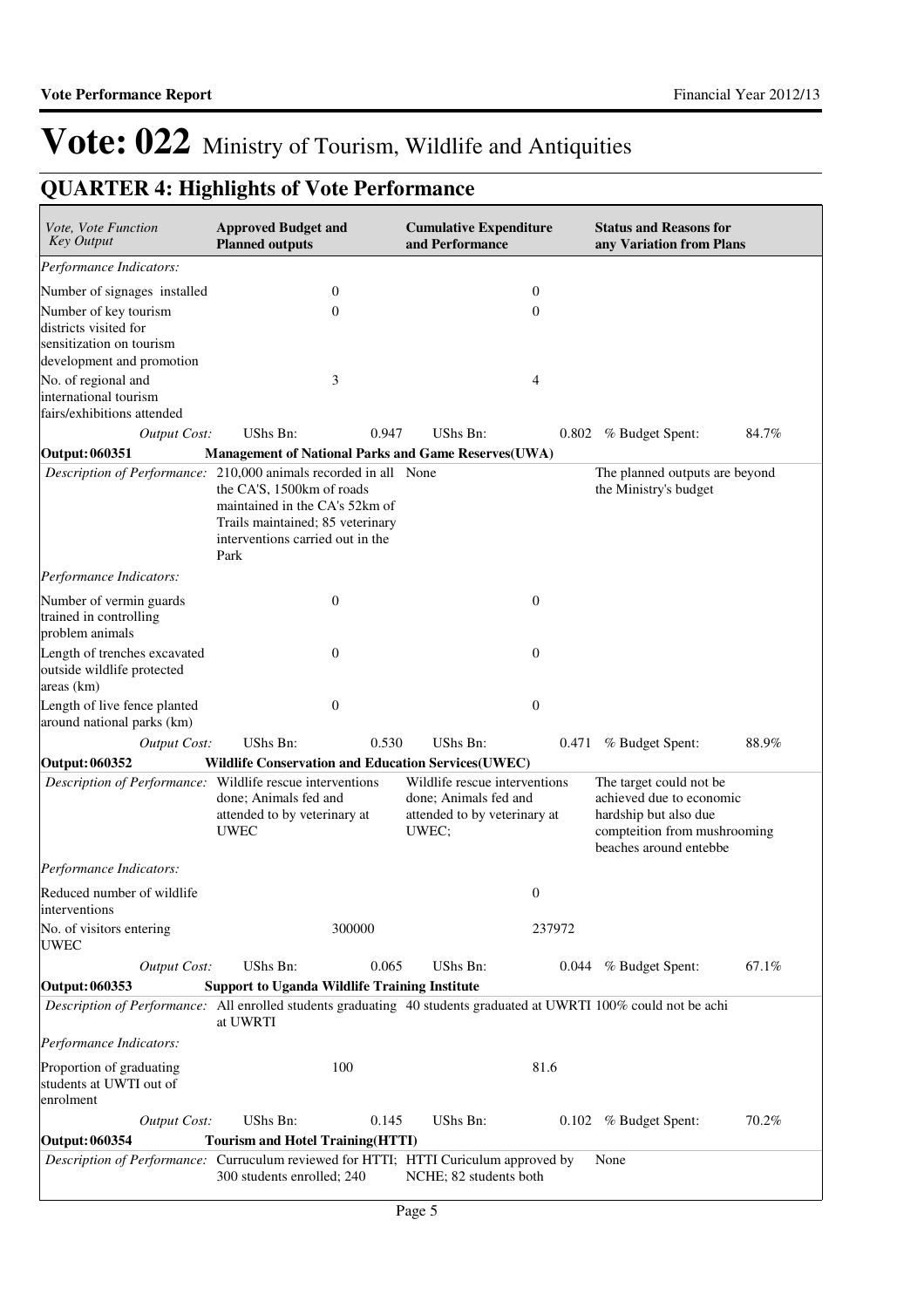## **QUARTER 4: Highlights of Vote Performance**

| Vote, Vote Function<br><b>Key Output</b>                          | <b>Approved Budget and</b><br><b>Planned outputs</b>                                                                                                                                                                                   | <b>Cumulative Expenditure</b><br>and Performance                                                                                                                                          |       | <b>Status and Reasons for</b><br>any Variation from Plans |       |
|-------------------------------------------------------------------|----------------------------------------------------------------------------------------------------------------------------------------------------------------------------------------------------------------------------------------|-------------------------------------------------------------------------------------------------------------------------------------------------------------------------------------------|-------|-----------------------------------------------------------|-------|
|                                                                   | students graduating                                                                                                                                                                                                                    | Government and private<br>enrolled; 308 students graduated                                                                                                                                |       |                                                           |       |
| Performance Indicators:                                           |                                                                                                                                                                                                                                        |                                                                                                                                                                                           |       |                                                           |       |
| Proportion of students<br>graduating at HTTI out of<br>enrollment | 100                                                                                                                                                                                                                                    |                                                                                                                                                                                           | 80    |                                                           |       |
| Output Cost:                                                      | UShs Bn:                                                                                                                                                                                                                               | UShs Bn:<br>0.400                                                                                                                                                                         | 0.298 | % Budget Spent:                                           | 74.6% |
| Output: 060382                                                    | <b>Tourism Infrastructure and Construction</b>                                                                                                                                                                                         |                                                                                                                                                                                           |       |                                                           |       |
| Description of Performance: Complete construction of              | dormitory at UWTI: Kabale<br>Museum Equipped with support Equipping of Kabale Museum<br>services; Thatching of the huts<br>and renovation of Uganda<br>Museum: Procure office<br>accommodation for the Ministry. procurement of office | Completed the Construction of<br>dormitory at UWTI Completed,<br>with support services, thatching<br>of the huts and renovation of<br>Uganda Museum and<br>accommodation for the Ministry |       | None                                                      |       |
| Performance Indicators:                                           |                                                                                                                                                                                                                                        |                                                                                                                                                                                           |       |                                                           |       |
| Number of heritage sites<br>demarcated                            | $\boldsymbol{0}$                                                                                                                                                                                                                       | $\overline{0}$                                                                                                                                                                            |       |                                                           |       |
| <b>Output Cost:</b>                                               | UShs Bn:                                                                                                                                                                                                                               | UShs Bn:<br>0.374                                                                                                                                                                         | 0.223 | % Budget Spent:                                           | 59.7% |
| <b>Vote Function Cost</b>                                         | <b>UShs Bn:</b>                                                                                                                                                                                                                        | 4.880 UShs Bn:                                                                                                                                                                            |       | 4.399 % Budget Spent:                                     | 90.2% |
| <b>Vote Function: 0649 Policy, Planning and Support Services</b>  |                                                                                                                                                                                                                                        |                                                                                                                                                                                           |       |                                                           |       |
| <b>Vote Function Cost</b>                                         | <b>UShs Bn:</b>                                                                                                                                                                                                                        | 6.019 UShs Bn:                                                                                                                                                                            |       | 5.635 % Budget Spent:                                     | 93.6% |
| <b>Cost of Vote Services:</b>                                     | $UShs Bn$ :                                                                                                                                                                                                                            | 10.900 UShs Bn:                                                                                                                                                                           |       | <b>10.034</b> % Budget Spent:                             | 92.1% |

*\* Excluding Taxes and Arrears*

### None

## **Table V2.2: Implementing Actions to Improve Vote Performance**

| <b>Planned Actions:</b>                                                                                                                                                                                                                                      | <b>Actual Actions:</b>                                                                                                                                                                                                       | <b>Reasons for Variation</b> |  |  |  |  |  |  |  |
|--------------------------------------------------------------------------------------------------------------------------------------------------------------------------------------------------------------------------------------------------------------|------------------------------------------------------------------------------------------------------------------------------------------------------------------------------------------------------------------------------|------------------------------|--|--|--|--|--|--|--|
| Vote: 022 Ministry of Tourism, Wildlife and Antiquities                                                                                                                                                                                                      |                                                                                                                                                                                                                              |                              |  |  |  |  |  |  |  |
| Vote Function: 0603 Tourism, Wildlife conservation and Museums                                                                                                                                                                                               |                                                                                                                                                                                                                              |                              |  |  |  |  |  |  |  |
| Uganda tourism police inducted in<br>guiding skills and other tourism related<br>matters                                                                                                                                                                     | The Ministry trained 152 Tourism<br>Police and 40 Airport Taxi drivers in<br><b>Customer Care and Visitor Handling</b>                                                                                                       | None                         |  |  |  |  |  |  |  |
| Construct boundary pillars around<br>protected areas of East Madi, Pian Upe<br>and Kidepo valley National Park;<br>Wildlife associations formed in 4 parishes<br>in former Aswa Lolim; Maintain trenches<br>already constructed around protected areas       | <b>Trenches maintained around Queen</b><br>Elizabeth NP and MFNP; Wildlife<br>scounts Associations have been formed<br>in 7 parishes in former Aswa Lolim,<br>Kokigoma, kiryadingo and purongo<br>with a total of 150 youth. | None                         |  |  |  |  |  |  |  |
| Participate in the World Travel Market in<br>London, Fitur in Spain, ITB in Berlin and<br>Indaba in South Africa.<br>The Ministry plans to participate in<br>national events such as Conferences<br>while distributing promotion collateal in<br>key markets | Particpated in ITB berlin n trade fair;<br>Participated in UNWTO General<br><b>Assembly in Spain; Participated in Four</b><br><b>UNWTO Economic mission for Africa</b><br>meetings; 4 Touirism Cordination<br>meetings held; | None                         |  |  |  |  |  |  |  |
| Vote Function: 06.49 Policy, Planning and Support Services                                                                                                                                                                                                   |                                                                                                                                                                                                                              |                              |  |  |  |  |  |  |  |
| 30 staff recruited                                                                                                                                                                                                                                           | 29 staff were recruited                                                                                                                                                                                                      | No variation                 |  |  |  |  |  |  |  |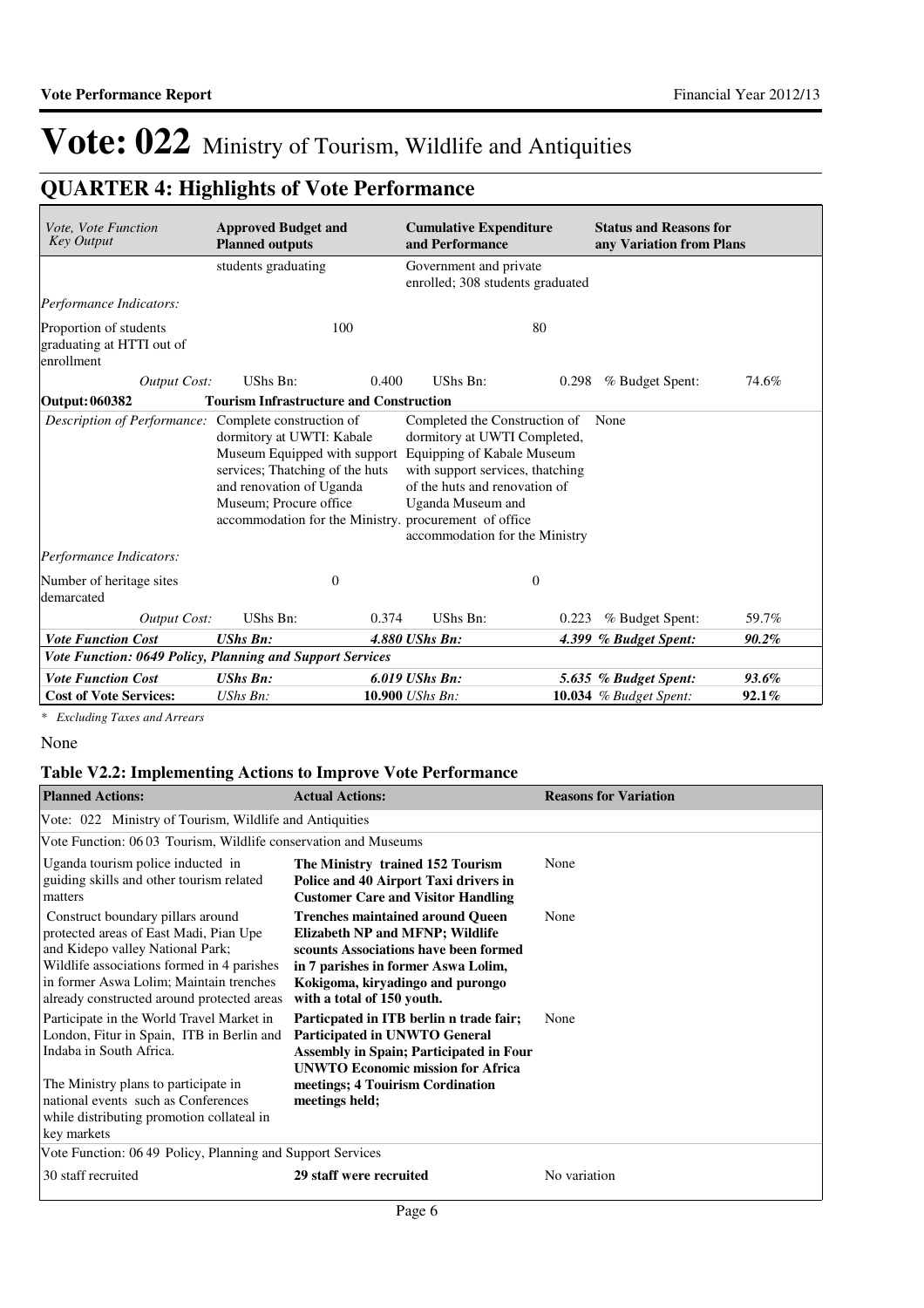## **QUARTER 4: Highlights of Vote Performance**

| <b>Planned Actions:</b>                                                                                                             | <b>Actual Actions:</b>                                                                                                                                        | <b>Reasons for Variation</b> |
|-------------------------------------------------------------------------------------------------------------------------------------|---------------------------------------------------------------------------------------------------------------------------------------------------------------|------------------------------|
| Engage the Local Development Partners<br>Group to consider the Tourism Sector for<br>future support; Form a Sector Working<br>Group | A loan of 25 million dollars from World No Variations<br><b>Bank is before Cabinet for</b><br>consideration; A donor tourism working<br>group has been formed |                              |

## *V3: Details of Releases and Expenditure*

*This section provides a comprehensive summary of the outputs delivered by the Vote and further details of Vote expenditures by Vote Function and Expenditure Item.*

## **Table V3.1: GoU Releases and Expenditure by Output\***

| <b>Billion Uganda Shillings</b>                                 | <b>Approved</b><br><b>Budget</b> | <b>Released</b> | <b>Spent</b> | $%$ GoU<br><b>Budget</b><br>Released | $%$ GoU<br><b>Budget</b><br>Spent | $%$ GoU<br>Releases<br>Spent |
|-----------------------------------------------------------------|----------------------------------|-----------------|--------------|--------------------------------------|-----------------------------------|------------------------------|
| VF:0603 Tourism, Wildlife conservation and Museums              | 4.88                             | 4.43            | 4.40         | $90.7\%$                             | $90.2\%$                          | 99.3%                        |
| Class: Outputs Provided                                         | 3.19                             | 2.95            | 2.92         | 92.4%                                | 91.5%                             | 99.0%                        |
| 060301 Policies, strategies and monitoring services             | 1.82                             | 1.46            | 1.48         | 80.2%                                | 81.3%                             | 101.4%                       |
| 060303 Support to Tourism and Wildlife Associations             | 0.11                             | 0.04            | 0.04         | 33.3%                                | 33.3%                             | 100.0%                       |
| 060304 Museums Services                                         | 0.03                             | 0.29            | 0.25         | $1021.3\%$                           | 878.0%                            | 86.0%                        |
| 060305 Capacity Building, Research and Coordination             | 0.28                             | 0.35            | 0.35         | 123.4%                               | $123.2\%$                         | 99.9%                        |
| 060306 Tourism Investment, Promotion and Marketing              | 0.95                             | 0.81            | 0.80         | 85.5%                                | 84.7%                             | 99.0%                        |
| Class: Outputs Funded                                           | 1.14                             | 1.08            | 1.08         | 94.8%                                | 94.8%                             | 100.0%                       |
| 060351 Management of National Parks and Game Reserves(UWA)      | 0.53                             | 0.47            | 0.47         | 88.9%                                | 88.9%                             | 100.0%                       |
| 060352 Wildlife Conservation and Education Services(UWEC)       | 0.07                             | 0.07            | 0.07         | 100.0%                               | 100.0%                            | 100.0%                       |
| 060353 Support to Uganda Wildlife Training Institute            | 0.14                             | 0.14            | 0.14         | 100.0%                               | 100.0%                            | 100.0%                       |
| 060354 Tourism and Hotel Training (HTTI)                        | 0.40                             | 0.40            | 0.40         | 100.0%                               | 100.0%                            | 100.0%                       |
| Class: Capital Purchases                                        | 0.55                             | 0.40            | 0.40         | 72.7%                                | 72.7%                             | 100.0%                       |
| 060372 Government Buildings and Administrative Infrastructure   | 0.15                             | 0.15            | 0.15         | 100.0%                               | 100.0%                            | 100.0%                       |
| 060377 Purchase of Specialised Machinery & Equipment            | 0.03                             | 0.03            | 0.03         | 100.0%                               | 100.0%                            | 100.0%                       |
| 060382 Tourism Infrastructure and Construction                  | 0.37                             | 0.22            | 0.22         | 59.7%                                | 59.7%                             | 100.0%                       |
| VF:0649 Policy, Planning and Support Services                   | 6.02                             | 5.67            | 5.63         | 94.3%                                | $93.6\%$                          | 99.3%                        |
| Class: Outputs Provided                                         | 5.57                             | 5.23            | 5.19         | 93.9%                                | 93.1%                             | 99.2%                        |
| 064904 Policy, consultation, planning and monitoring services   | 0.67                             | 0.67            | 0.65         | 99.5%                                | 97.1%                             | 97.6%                        |
| 064905 Ministry Support Services (Finance and Administration)   | 4.74                             | 4.30            | 4.26         | 90.9%                                | 90.0%                             | 99.0%                        |
| 064906 Ministerial and Top Management Services                  | 0.16                             | 0.26            | 0.27         | 158.6%                               | 169.1%                            | 106.6%                       |
| Class: Capital Purchases                                        | 0.45                             | 0.45            | 0.45         | 98.9%                                | 99.5%                             | 100.6%                       |
| 064975 Purchase of Motor Vehicles and Other Transport Equipment | 0.45                             | 0.45            | 0.45         | 98.9%                                | 99.5%                             | 100.6%                       |
| <b>Total For Vote</b>                                           | 10.90                            | 10.10           | 10.03        | 92.7%                                | 92.1%                             | 99.3%                        |

*\* Excluding Taxes and Arrears*

## **Table V3.2: 2012/13 GoU Expenditure by Item**

| <b>Billion Uganda Shillings</b>                           | Approved<br><b>Budget</b> | <b>Releases</b> | Expend-<br>iture | % Budged<br><b>Released</b> | % Budget<br><b>Spent</b> | %Releases<br><b>Spent</b> |
|-----------------------------------------------------------|---------------------------|-----------------|------------------|-----------------------------|--------------------------|---------------------------|
| <b>Output Class: Outputs Provided</b>                     | 8.76                      | 8.12            | 8.06             | $92.8\%$                    | $92.0\%$                 | $99.2\%$                  |
| 211101 General Staff Salaries                             | 1.28                      | 0.93            | 0.86             | 72.3%                       | 67.2%                    | 93.0%                     |
| 211102 Contract Staff Salaries (Incl. Casuals, Temporary) | 0.02                      | 0.02            | 0.02             | 100.0%                      | 100.0%                   | 100.0%                    |
| $ 211103$ Allowances                                      | 0.82                      | 0.86            | 0.85             | 103.7%                      | 103.0%                   | 99.3%                     |
| 213001 Medical Expenses (To Employees)                    | 0.01                      | 0.01            | 0.01             | $100.0\%$                   | 147.0%                   | 147.0%                    |
| 213002 Incapacity, death benefits and funeral expenses    | 0.02                      | 0.02            | 0.03             | 100.0%                      | 132.9%                   | 132.9%                    |
| 213003 Retrenchment costs                                 | 0.01                      | 0.01            | 0.00             | 100.0%                      | 100.0%                   | 100.0%                    |
| 221001 Advertising and Public Relations                   | 0.04                      | 0.04            | 0.04             | 89.5%                       | 98.9%                    | 110.5%                    |
| 221002 Workshops and Seminars                             | 0.15                      | 0.15            | 0.15             | 99.2%                       | 100.7%                   | 101.5%                    |
| 221003 Staff Training                                     | 0.32                      | 0.31            | 0.32             | 97.7%                       | 98.5%                    | 100.9%                    |
| 221004 Recruitment Expenses                               | 0.01                      | 0.01            | 0.01             | 100.0%                      | 127.9%                   | 127.9%                    |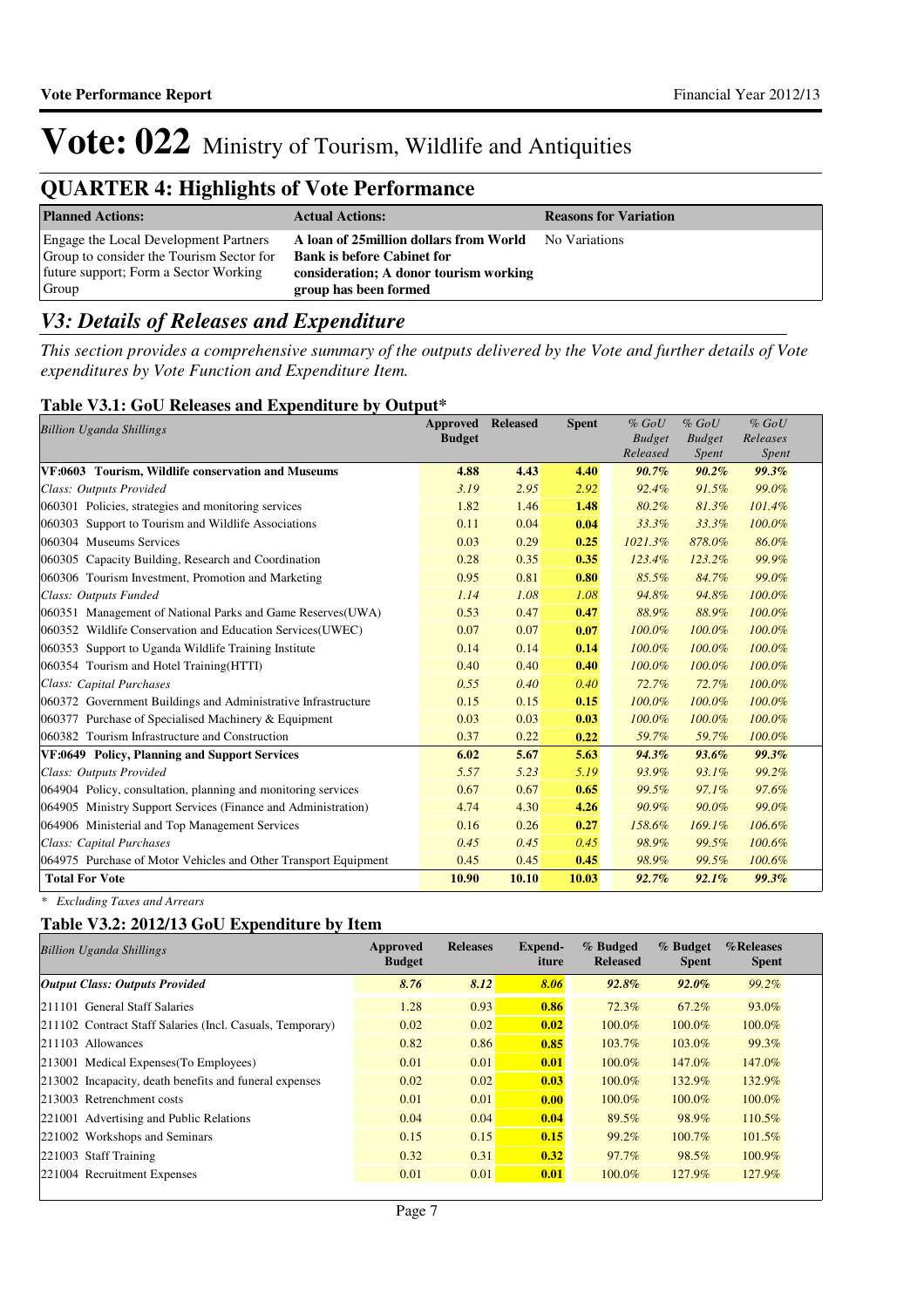## **QUARTER 4: Highlights of Vote Performance**

| <b>Billion Uganda Shillings</b>                         | <b>Approved</b><br><b>Budget</b> | <b>Releases</b> | <b>Expend-</b><br>iture | % Budged<br><b>Released</b> | % Budget<br><b>Spent</b> | %Releases<br><b>Spent</b> |
|---------------------------------------------------------|----------------------------------|-----------------|-------------------------|-----------------------------|--------------------------|---------------------------|
| 221005 Hire of Venue (chairs, projector etc)            | 0.05                             | 0.05            | 0.05                    | 90.3%                       | 90.2%                    | 99.9%                     |
| 221006 Commissions and Related Charges                  | 0.08                             | 0.13            | 0.14                    | 153.9%                      | 164.3%                   | 106.7%                    |
| 221007 Books, Periodicals and Newspapers                | 0.11                             | 0.11            | 0.11                    | 98.2%                       | 101.4%                   | 103.2%                    |
| 221008 Computer Supplies and IT Services                | 0.04                             | 0.04            | 0.05                    | 100.0%                      | 119.0%                   | 119.0%                    |
| 221009 Welfare and Entertainment                        | 0.14                             | 0.14            | 0.14                    | 99.7%                       | 102.6%                   | 102.9%                    |
| 221011 Printing, Stationery, Photocopying and Binding   | 0.19                             | 0.19            | 0.20                    | 98.2%                       | 103.8%                   | 105.7%                    |
| 221012 Small Office Equipment                           | 0.02                             | 0.02            | 0.02                    | 100.0%                      | 142.2%                   | 142.2%                    |
| 221016 IFMS Recurrent Costs                             | 0.01                             | 0.01            | 0.01                    | 100.0%                      | 100.0%                   | 100.0%                    |
| 221017 Subscriptions                                    | 0.10                             | 0.08            | 0.08                    | 78.1%                       | 78.1%                    | 100.0%                    |
| 222001 Telecommunications                               | 0.23                             | 0.15            | 0.16                    | 67.3%                       | 70.6%                    | 104.9%                    |
| 222002 Postage and Courier                              | 0.00                             | 0.00            | 0.00                    | 100.0%                      | 100.0%                   | 100.0%                    |
| 222003 Information and Communications Technology        | 0.02                             | 0.02            | 0.02                    | 100.0%                      | 100.0%                   | 100.0%                    |
| 223004 Guard and Security services                      | 0.06                             | 0.06            | 0.07                    | 98.5%                       | 105.4%                   | 107.1%                    |
| 223005 Electricity                                      | 0.04                             | 0.04            | 0.04                    | 100.0%                      | 100.0%                   | 100.0%                    |
| 223006 Water                                            | 0.01                             | 0.01            | 0.01                    | 100.0%                      | 100.0%                   | 100.0%                    |
| 223007 Other Utilities- (fuel, gas, f                   | 0.00                             | 0.00            | 0.00                    | 100.0%                      | 100.0%                   | 100.0%                    |
| 223901 Rent (Produced Assets) to other govt. Units      | 3.20                             | 2.77            | 2.71                    | 86.4%                       | 84.7%                    | 98.1%                     |
| 224002 General Supply of Goods and Services             | 0.00                             | 0.00            | 0.00                    | 100.0%                      | 107.2%                   | 107.2%                    |
| 225001 Consultancy Services- Short-term                 | 0.10                             | 0.27            | 0.26                    | 260.5%                      | 249.0%                   | 95.6%                     |
| 225002 Consultancy Services-Long-term                   | 0.71                             | 0.65            | 0.61                    | 91.1%                       | 85.6%                    | 94.0%                     |
| 227001 Travel Inland                                    | 0.17                             | 0.22            | 0.21                    | 128.8%                      | 126.4%                   | 98.1%                     |
| 227002 Travel Abroad                                    | 0.11                             | 0.24            | 0.25                    | 226.1%                      | 234.5%                   | 103.7%                    |
| 227003 Carriage, Haulage, Freight and Transport Hire    | 0.06                             | 0.05            | 0.05                    | 74.2%                       | 74.2%                    | 100.0%                    |
| 227004 Fuel, Lubricants and Oils                        | 0.24                             | 0.24            | 0.24                    | 100.2%                      | 102.8%                   | 102.5%                    |
| 228001 Maintenance - Civil                              | 0.07                             | 0.07            | 0.08                    | 100.0%                      | 113.1%                   | 113.1%                    |
| 228002 Maintenance - Vehicles                           | 0.10                             | 0.14            | 0.15                    | 138.8%                      | 148.4%                   | 106.9%                    |
| 228003 Maintenance Machinery, Equipment and Furniture   | 0.03                             | 0.03            | 0.03                    | 98.6%                       | 123.4%                   | 125.1%                    |
| 321422 Boards and Commissions                           | 0.06                             | 0.06            | 0.06                    | 100.0%                      | 100.0%                   | 100.0%                    |
| 321440 Other Grants                                     | 0.11                             | 0.00            | 0.00                    | 0.0%                        | $0.0\%$                  | N/A                       |
| <b>Output Class: Outputs Funded</b>                     | 1.14                             | 1.13            | <i>1.13</i>             | 99.3%                       | 98.7%                    | 99.4%                     |
| 263322 Conditional transfers to Contr                   | 0.00                             | 0.02            | 0.01                    | N/A                         | N/A                      | 56.5%                     |
| 263340 Other grants                                     | 0.28                             | 0.26            | 0.26                    | 91.8%                       | 91.8%                    | 100.0%                    |
| 264101 Contributions to Autonomous Inst.                | 0.01                             | 0.01            | 0.01                    | 100.0%                      | 100.0%                   | 100.0%                    |
| 264102 Contributions to Autonomous Inst. Wage Subventio | 0.84                             | 0.84            | 0.84                    | 100.0%                      | 100.0%                   | 100.0%                    |
| <b>Output Class: Capital Purchases</b>                  | 1.70                             | 1.65            | 1.65                    | 97.1%                       | 97.2%                    | 100.2%                    |
| 231002 Residential Buildings                            | 0.37                             | 0.22            | 0.22                    | 59.6%                       | 59.6%                    | 100.0%                    |
| 231004 Transport Equipment                              | 0.45                             | 0.45            | 0.45                    | 98.9%                       | 99.5%                    | 100.6%                    |
| 231005 Machinery and Equipment                          | 0.03                             | 0.03            | 0.03                    | 100.0%                      | $100.0\%$                | 100.0%                    |
| 231007 Other Structures                                 | 0.15                             | 0.15            | 0.15                    | 99.9%                       | 99.9%                    | 100.0%                    |
| 312206 Gross Tax                                        | 0.70                             | 0.81            | 0.81                    | 115.1%                      | 115.1%                   | 100.0%                    |
| <b>Output Class: Arrears</b>                            | 0.07                             | 0.07            | 0.07                    | $100.0\%$                   | $100.0\%$                | $100.0\%$                 |
| 321605 Domestic arrears                                 | 0.07                             | 0.07            | 0.07                    | 100.0%                      | 100.0%                   | 100.0%                    |
| <b>Grand Total:</b>                                     | 11.67                            | 10.98           | <b>10.91</b>            | 94.1%                       | 93.5%                    | 99.4%                     |
| <b>Total Excluding Taxes and Arrears:</b>               | 10.90                            | 10.10           | 10.03                   | 92.7%                       | 92.1%                    | 99.3%                     |

## **Table V3.3: GoU Releases and Expenditure by Project and Programme\***

| <b>Billion Uganda Shillings</b>                    | Approved      | <b>Released</b> | <b>Spent</b> | $%$ GoU       | $%$ GoU  | $%$ GoU  |  |
|----------------------------------------------------|---------------|-----------------|--------------|---------------|----------|----------|--|
|                                                    | <b>Budget</b> |                 |              | <b>Budget</b> | Budget   | Releases |  |
|                                                    |               |                 |              | Released      | Spent    | Spent    |  |
| VF:0603 Tourism, Wildlife conservation and Museums | 4.88          | 4.43            | 4.40         | $90.7\%$      | $90.2\%$ | 99.3%    |  |
| <b>Recurrent Programmes</b>                        |               |                 |              |               |          |          |  |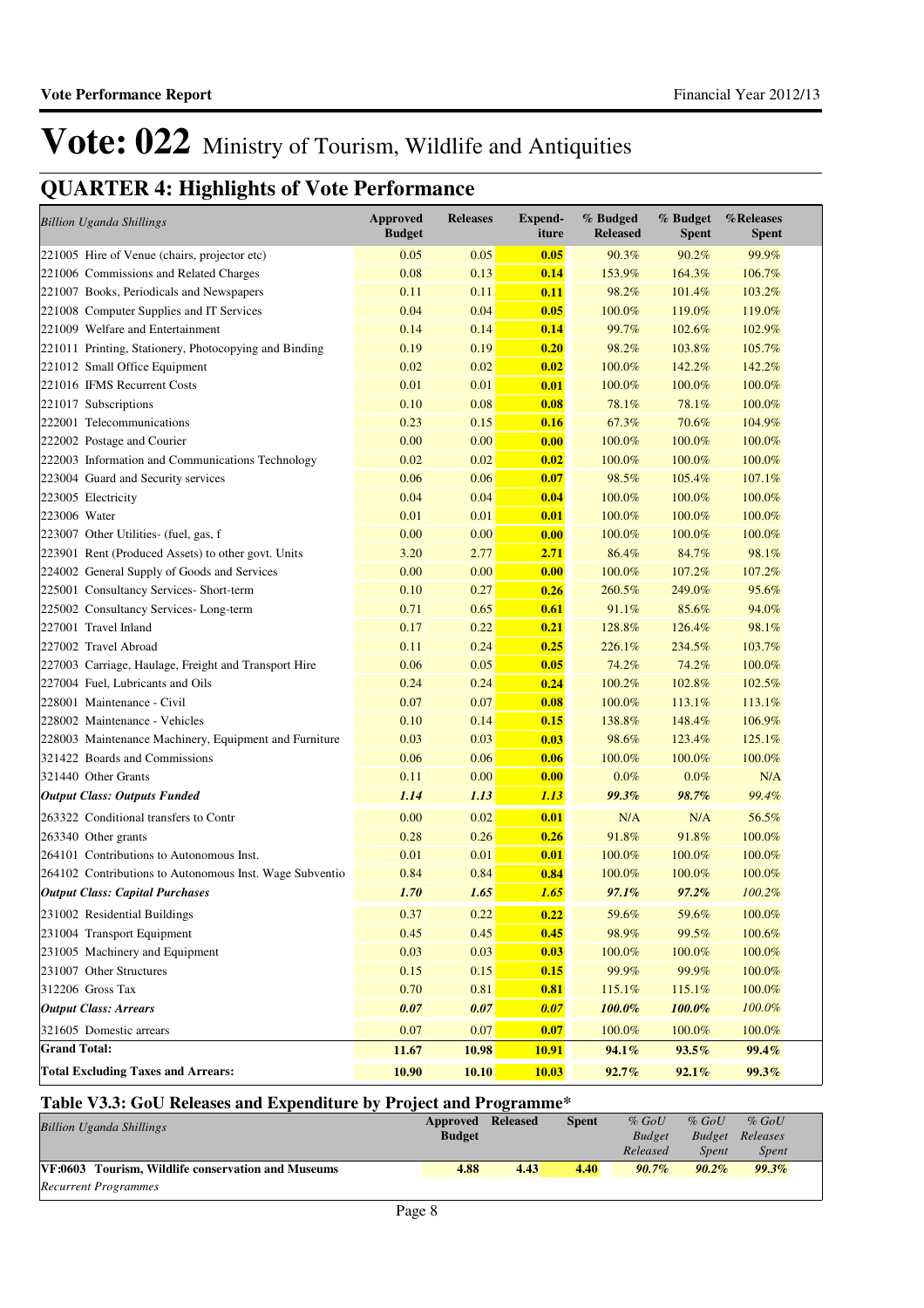## **QUARTER 4: Highlights of Vote Performance**

|                             | <b>Billion Uganda Shillings</b>               | Approved<br><b>Budget</b> | <b>Released</b> | <b>Spent</b> | $%$ GoU<br><b>Budget</b><br>Released | $%$ GoU<br><b>Budget</b><br><i>Spent</i> | $%$ GoU<br>Releases<br><i>Spent</i> |
|-----------------------------|-----------------------------------------------|---------------------------|-----------------|--------------|--------------------------------------|------------------------------------------|-------------------------------------|
| 09                          | Tourism                                       | 0.93                      | 0.70            | 0.60         | 74.5%                                | 64.5%                                    | 86.6%                               |
| 10                          | Museums and Monuments                         | 0.72                      | 1.08            | 1.13         | 149.8%                               | 156.8%                                   | 104.7%                              |
| 11                          | <b>Wildlife Conservation</b>                  | 1.09                      | 0.94            | 0.88         | 86.4%                                | 80.7%                                    | 93.5%                               |
| 14                          | Directorate of TWCM                           | 0.08                      | 0.06            | 0.14         | 75.8%                                | 168.2%                                   | 221.9%                              |
|                             | <b>Development Projects</b>                   |                           |                 |              |                                      |                                          |                                     |
| 0258                        | <b>Wildlife Education Center Trust</b>        | 0.00                      | 0.24            | 0.00         | 24107.8%                             | 89.7%                                    | 0.4%                                |
| 0948                        | Support to Tourism Development                | 1.38                      | 0.77            | 1.00         | 55.3%                                | 72.0%                                    | 130.1%                              |
| 1201                        | Mitigating Human Wildlife Conflicts           | 0.35                      | 0.34            | 0.35         | 98.1%                                | $101.1\%$                                | 103.0%                              |
| 1205                        | Support to Uganda Museums                     | 0.32                      | 0.30            | 0.30         | 94.4%                                | 94.4%                                    | 100.0%                              |
|                             | VF:0649 Policy, Planning and Support Services | 6.02                      | 5.67            | 5.63         | $94.3\%$                             | 93.6%                                    | 99.3%                               |
|                             | <b>Recurrent Programmes</b>                   |                           |                 |              |                                      |                                          |                                     |
| 01                          | HQs and Administration                        | 5.17                      | 4.82            | 4.78         | 93.2%                                | 92.5%                                    | 99.2%                               |
| 15                          | <b>Internal Audit</b>                         | 0.07                      | 0.06            | 0.06         | 92.5%                                | $92.2\%$                                 | 99.6%                               |
| <b>Development Projects</b> |                                               |                           |                 |              |                                      |                                          |                                     |
| 0248                        | Government Purchases and Taxes                | 0.45                      | 0.45            | 0.45         | 98.9%                                | 99.5%                                    | 100.6%                              |
| 1163                        | Uganda Tourism Satellite Account              | 0.34                      | 0.35            | 0.35         | $104.1\%$                            | 102.8%                                   | 98.8%                               |
|                             | <b>Total For Vote</b>                         | 10.90                     | <b>10.10</b>    | 10.03        | $92.7\%$                             | $92.1\%$                                 | 99.3%                               |

*\* Excluding Taxes and Arrears*

**Table V3.4: External Financing Releases and Expenditure by Project and Programme\***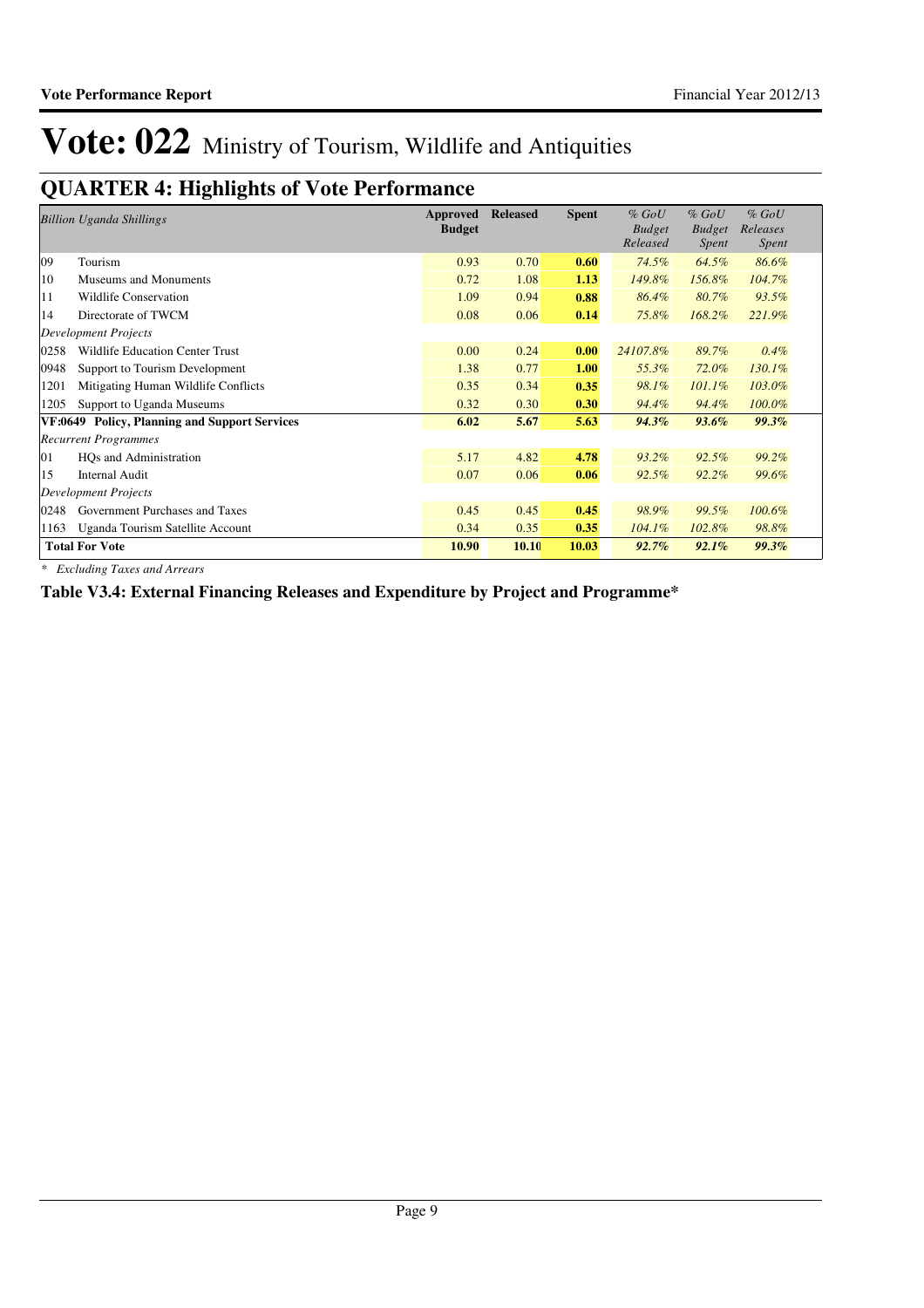298,310

*124,692 0*

*Item Spent*

*Non Wage Recurrent*

*NTR*

264102 Contributions to Autonomous Inst. Wage

# Vote: 022 Ministry of Tourism, Wildlife and Antiquities

## **QUARTER 4: Cumulative Outputs and Expenditure by End of Quarter**

| <b>Ouarter</b> (Quantity and Location)<br><b>Deliver Cumulative Outputs</b><br><b>UShs Thousand</b> | <b>Annual Planned Outputs and Cumulative Outputs Achieved by End of</b> | Cumulative Expenditures made by the End of the Quarter to |  |
|-----------------------------------------------------------------------------------------------------|-------------------------------------------------------------------------|-----------------------------------------------------------|--|
|                                                                                                     |                                                                         |                                                           |  |

Subventions

### **Vote Function: 0603 Tourism, Wildlife conservation and Museums**

*Recurrent Programmes*

## *Programme 09 Tourism*

*Outputs Funded*

**06 0354 Tourism and Hotel Training(HTTI) Output:**

### *Annual Planned Outputs:*

Graduates with requisite skills in laundry and housekeeping operations; Graduates with requisite skills in industry specific computer skills; Wellstocked and furnished library; Graduates with skills in airline hospitality services and driving skills; Wage Subvention to HTTI

*Cumulatie Outputs Achieved by the end of the Quarter:*

**Graduates with requisite skills in laundry and housekeeping operations; Graduates with requisite skills in industry specific computer skills; Well-stocked and furnished library; Graduates with skills in airline hospitality services and driving skills; Wage Subvention to HTTI; 182 Students graduated in various skills from HTTI**

None *Reasons for Variation in performance*

| 298,310 | Total                     |
|---------|---------------------------|
|         | <b>Wage Recurrent</b>     |
| 298,310 | <b>Non Wage Recurrent</b> |
|         | <b>NTR</b>                |
|         |                           |

*Outputs Provided*

**06 0301 Policies, strategies and monitoring services Output:**

|                                                                                                                                                                     | Item                                                     | <b>Spent</b> |
|---------------------------------------------------------------------------------------------------------------------------------------------------------------------|----------------------------------------------------------|--------------|
| <b>Annual Planned Outputs:</b>                                                                                                                                      | 211101 General Staff Salaries                            | 71,994       |
| Consultation reports on the Tourism policy and Sector Review studies                                                                                                | 211103 Allowances                                        | 35,800       |
| Cumulatie Outputs Achieved by the end of the Ouarter:                                                                                                               | 221002 Workshops and Seminars                            | 8,021        |
| <b>Consultation reports on the Tourism policy and Sector Review</b>                                                                                                 | 221003 Staff Training                                    | 28,319       |
| studies; Coordinated visit of 3 UNWTO officials to Uganda                                                                                                           | 221008 Computer Supplies and IT Services                 | 24,388       |
| Supported participation of 3 officers to attend the Bunyoro Tourism<br>Expo                                                                                         | 221011 Printing, Stationery, Photocopying and<br>Binding | 8,916        |
|                                                                                                                                                                     | 227004 Fuel, Lubricants and Oils                         | 15,898       |
| <b>Supported the Buganda Tourism Expo</b><br>228002 Maintenance - Vehicles<br>Supported an officer in the preparatory meetings of the Namugongo<br>Matrys ceremony. |                                                          | 3,350        |
| <b>Reasons for Variation in performance</b>                                                                                                                         |                                                          |              |
| Some of the activities were supported by UNDP                                                                                                                       |                                                          |              |
|                                                                                                                                                                     | Total                                                    | 196,687      |
|                                                                                                                                                                     | <b>Wage Recurrent</b>                                    | 71,994       |

**Output: 06 0306 Tourism Investment, Promotion and Marketing**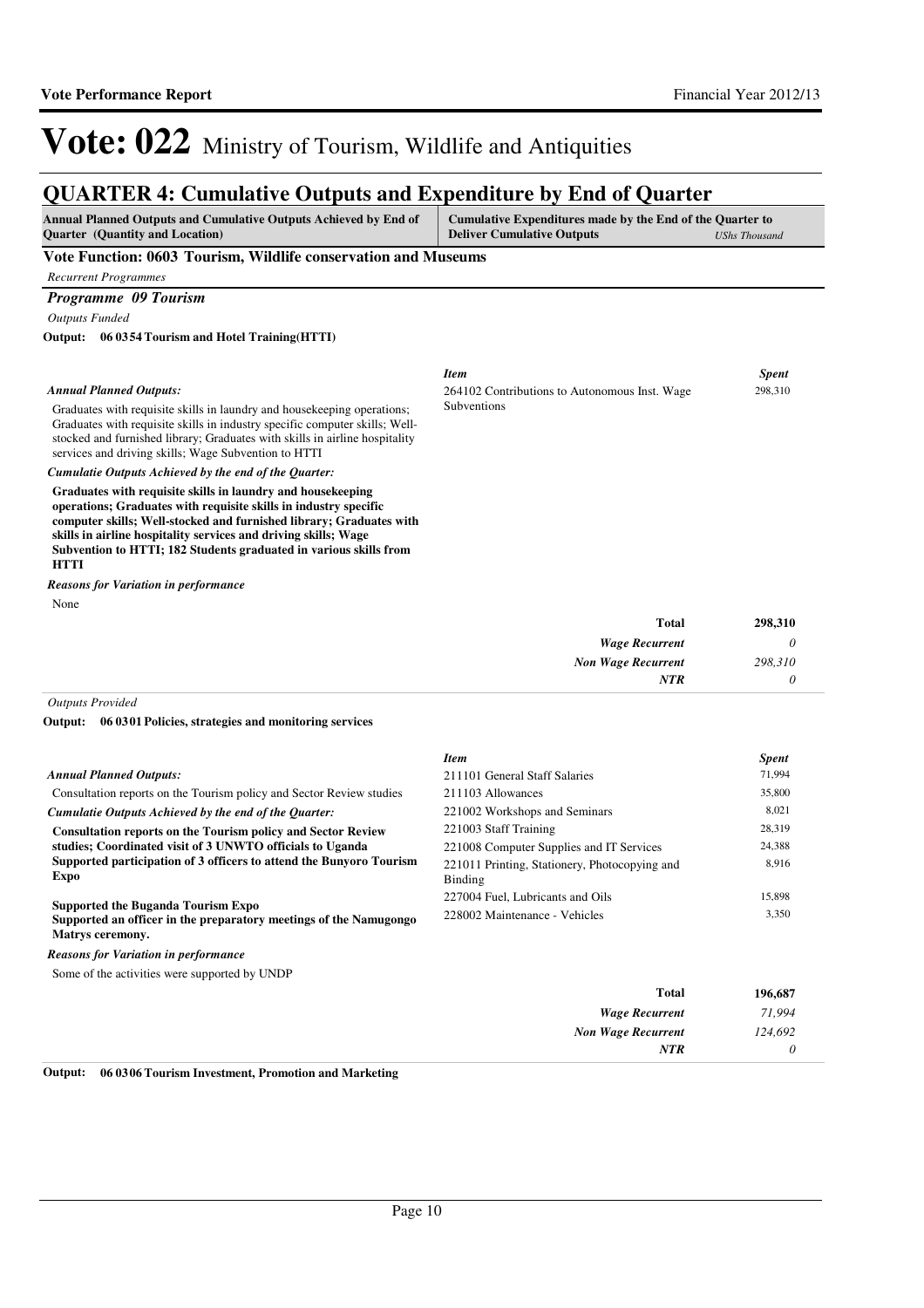## **QUARTER 4: Cumulative Outputs and Expenditure by End of Quarter**

| <b>Annual Planned Outputs and Cumulative Outputs Achieved by End of</b><br>Cumulative Expenditures made by the End of the Quarter to<br><b>Quarter</b> (Quantity and Location)<br><b>Deliver Cumulative Outputs</b> |                                                                 | <b>UShs Thousand</b> |  |
|---------------------------------------------------------------------------------------------------------------------------------------------------------------------------------------------------------------------|-----------------------------------------------------------------|----------------------|--|
| Vote Function: 0603 Tourism, Wildlife conservation and Museums                                                                                                                                                      |                                                                 |                      |  |
| <b>Recurrent Programmes</b>                                                                                                                                                                                         |                                                                 |                      |  |
| Programme 09 Tourism                                                                                                                                                                                                |                                                                 |                      |  |
|                                                                                                                                                                                                                     | <b>Item</b>                                                     | <b>Spent</b>         |  |
| <b>Annual Planned Outputs:</b>                                                                                                                                                                                      | 211103 Allowances                                               | 30,130               |  |
| Tourism Promotional materials produced and tourism promotional                                                                                                                                                      | 221005 Hire of Venue (chairs, projector etc)                    | 9,851                |  |
| campaigns undertaken with cultural, religious and traditional institutions                                                                                                                                          | 221007 Books, Periodicals and Newspapers                        | 61,559               |  |
| Cumulatie Outputs Achieved by the end of the Quarter:                                                                                                                                                               | 221009 Welfare and Entertainment                                | 6,477                |  |
| 2,000 Tourism Promotional materials produced and tourism<br>promotional campaigns undertaken in key tourism market segments of<br><b>Europe America, Asia and domestically</b>                                      |                                                                 |                      |  |
| <b>Reasons for Variation in performance</b>                                                                                                                                                                         |                                                                 |                      |  |
| None                                                                                                                                                                                                                |                                                                 |                      |  |
|                                                                                                                                                                                                                     | <b>Total</b>                                                    | 108,018              |  |
|                                                                                                                                                                                                                     | <b>Wage Recurrent</b>                                           | 0                    |  |
|                                                                                                                                                                                                                     | <b>Non Wage Recurrent</b>                                       | 108,018              |  |
|                                                                                                                                                                                                                     | <b>NTR</b>                                                      | $\theta$             |  |
| 06 03 01 Policies, strategies and monitoring services<br>Output:                                                                                                                                                    |                                                                 |                      |  |
|                                                                                                                                                                                                                     | <b>Item</b>                                                     | <b>Spent</b>         |  |
| <b>Annual Planned Outputs:</b>                                                                                                                                                                                      | 211101 General Staff Salaries                                   | 345,841              |  |
| Reports of stakeholder consultations on the Mueums and Monument Act                                                                                                                                                 | 211103 Allowances                                               | 25,608               |  |
| Cumulatie Outputs Achieved by the end of the Quarter:                                                                                                                                                               | 221002 Workshops and Seminars                                   | 1,858                |  |
| Final draft of the Museums and Monument policy ready for                                                                                                                                                            | 221003 Staff Training                                           | 26,488               |  |
| submission to Cabinet; Draft Principles for the amendment of the<br><b>Historical Monument Act initiated</b>                                                                                                        | 221005 Hire of Venue (chairs, projector etc)                    | 7,880                |  |
|                                                                                                                                                                                                                     | 221007 Books, Periodicals and Newspapers                        | 10,000               |  |
| <b>Reasons for Variation in performance</b>                                                                                                                                                                         | 221008 Computer Supplies and IT Services                        | 12,182               |  |
| The delay in having the museum policy submitted to Cabinet also delays<br>the process of amending the Mueums and Monument Act                                                                                       | 221011 Printing, Stationery, Photocopying and<br><b>Binding</b> | 20,334               |  |
|                                                                                                                                                                                                                     | 222001 Telecommunications                                       | 20,891               |  |
|                                                                                                                                                                                                                     | 227004 Fuel. Lubricants and Oils                                | 31,999               |  |
|                                                                                                                                                                                                                     | 228002 Maintenance - Vehicles                                   | 11,161               |  |
|                                                                                                                                                                                                                     | Total                                                           | 514,240              |  |
|                                                                                                                                                                                                                     | <b>Wage Recurrent</b>                                           | 345,841              |  |
|                                                                                                                                                                                                                     | <b>Non Wage Recurrent</b>                                       | 168,399              |  |
|                                                                                                                                                                                                                     | <b>NTR</b>                                                      | $\theta$             |  |

|                                                                                                                                                            | <b>Item</b>                   |                       | <b>Spent</b> |
|------------------------------------------------------------------------------------------------------------------------------------------------------------|-------------------------------|-----------------------|--------------|
| <b>Annual Planned Outputs:</b>                                                                                                                             | 211101 General Staff Salaries |                       | 221,942      |
| Artifacts at the Uganda Museum conserved                                                                                                                   | 221003 Staff Training         |                       | 18,126       |
| Cumulatie Outputs Achieved by the end of the Ouarter:                                                                                                      |                               |                       |              |
| Artifacts at the Uganda Museum conserved; Displays of artefacts in<br>Kabale museum set up; Report on archaeological preservation for<br>Bigo bya Mugyenyi |                               |                       |              |
| <b>Reasons for Variation in performance</b>                                                                                                                |                               |                       |              |
| None                                                                                                                                                       |                               |                       |              |
|                                                                                                                                                            |                               | <b>Total</b>          | 240,068      |
|                                                                                                                                                            |                               | <b>Wage Recurrent</b> | 221,942      |
|                                                                                                                                                            |                               |                       |              |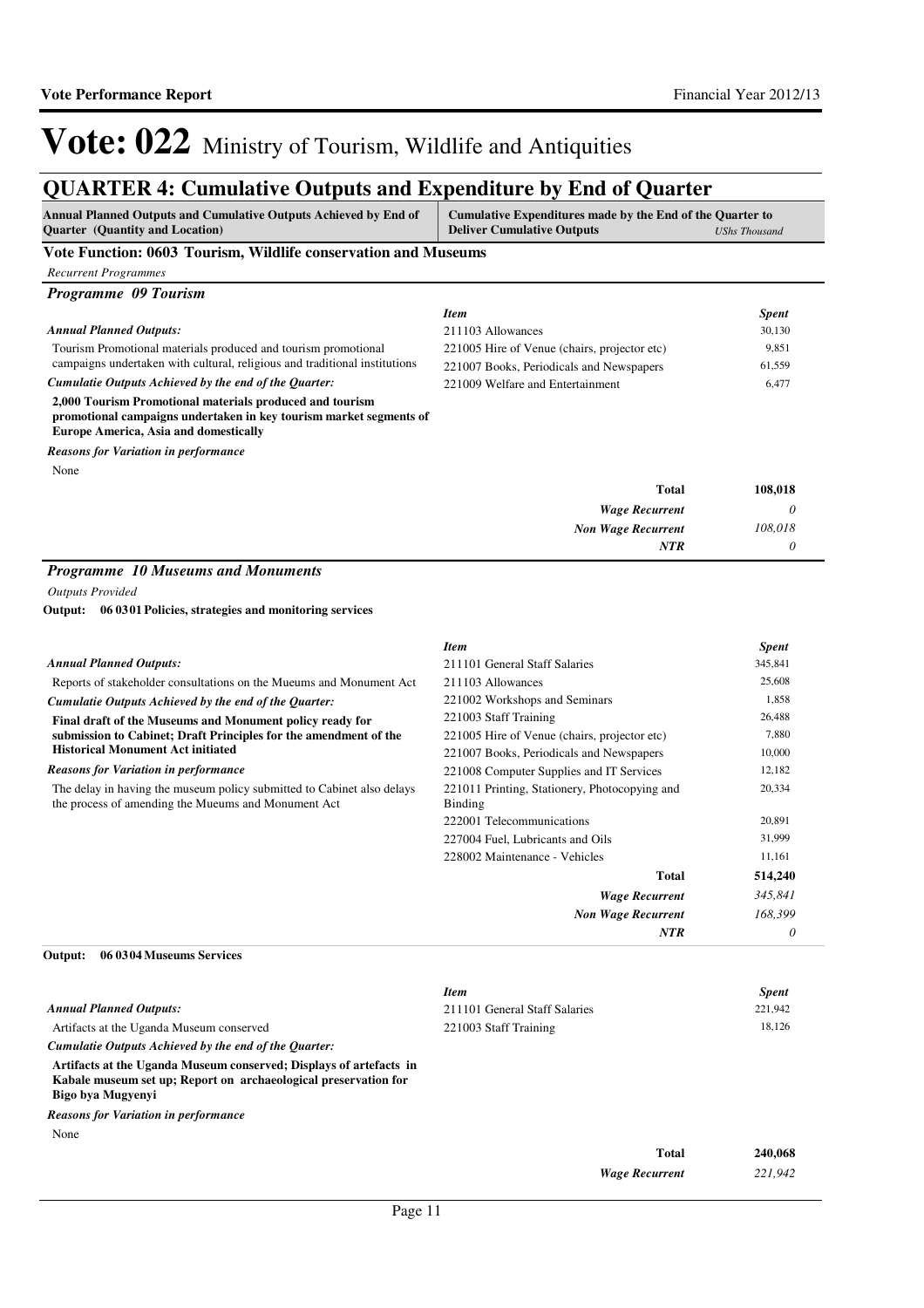# **QUARTER 4: Cumulative Outputs and Expenditure by End of Quarter**

| Annual Planned Outputs and Cumulative Outputs Achieved by End of<br><b>Quarter</b> (Quantity and Location)                               | Cumulative Expenditures made by the End of the Quarter to<br><b>Deliver Cumulative Outputs</b><br><b>UShs Thousand</b> |                  |  |
|------------------------------------------------------------------------------------------------------------------------------------------|------------------------------------------------------------------------------------------------------------------------|------------------|--|
| Vote Function: 0603 Tourism, Wildlife conservation and Museums                                                                           |                                                                                                                        |                  |  |
| <b>Recurrent Programmes</b>                                                                                                              |                                                                                                                        |                  |  |
| <b>Programme 10 Museums and Monuments</b>                                                                                                |                                                                                                                        |                  |  |
|                                                                                                                                          | <b>Non Wage Recurrent</b>                                                                                              | 18,126           |  |
|                                                                                                                                          | <b>NTR</b>                                                                                                             | 0                |  |
| 06 03 05 Capacity Building, Research and Coordination<br>Output:                                                                         |                                                                                                                        |                  |  |
|                                                                                                                                          | <b>Item</b>                                                                                                            | Spent            |  |
| <b>Annual Planned Outputs:</b>                                                                                                           | 211103 Allowances                                                                                                      | 50,000           |  |
| 33 participants from Africa trained in nomination dossier;                                                                               | 221003 Staff Training<br>221011 Printing, Stationery, Photocopying and                                                 | 70,000<br>15,000 |  |
| Bigo Byamugenyi, Ntusi & Bwogero Cultural Landscape nominated on the<br>World Heitage list                                               | Binding<br>225001 Consultancy Services- Short-term                                                                     | 114,381          |  |
| Cumulatie Outputs Achieved by the end of the Quarter:                                                                                    | 227004 Fuel, Lubricants and Oils                                                                                       | 15,694           |  |
| 33 participants from Africa trained in nomination dossier first phase;                                                                   | 228002 Maintenance - Vehicles                                                                                          | 5,009            |  |
| Documentation on Bigo Byamugenyi, Ntusi & Bwogero Cultural<br>Landscape compiled                                                         |                                                                                                                        |                  |  |
| <b>Reasons for Variation in performance</b>                                                                                              |                                                                                                                        |                  |  |
| This was a continuation of previous quarter activity. A nomination dossier<br>for Bigo Byamugenyi has been drafted using the same funds. |                                                                                                                        |                  |  |
|                                                                                                                                          | <b>Total</b>                                                                                                           | 270,084          |  |
|                                                                                                                                          | <b>Wage Recurrent</b>                                                                                                  | 0                |  |
|                                                                                                                                          | <b>Non Wage Recurrent</b>                                                                                              | 270,084          |  |
|                                                                                                                                          | NTR                                                                                                                    | 0                |  |
| Programme 11 Wildlife Conservation                                                                                                       |                                                                                                                        |                  |  |
| <b>Outputs Funded</b>                                                                                                                    |                                                                                                                        |                  |  |
| Output: 06 0351 Management of National Parks and Game Reserves (UWA)                                                                     |                                                                                                                        |                  |  |
|                                                                                                                                          | <b>Item</b>                                                                                                            | <b>Spent</b>     |  |
| <b>Annual Planned Outputs:</b>                                                                                                           | 263340 Other grants                                                                                                    | 222,993          |  |
| Wage Subvention to UWA; Refund to UWA for PAMSU enquiries                                                                                | 264102 Contributions to Autonomous Inst. Wage                                                                          | 248,000          |  |
| Cumulatie Outputs Achieved by the end of the Quarter:                                                                                    | Subventions                                                                                                            |                  |  |
| Wage Subvention to UWA; Refund to UWA for PAMSU enquiries                                                                                |                                                                                                                        |                  |  |
| <b>Reasons for Variation in performance</b>                                                                                              |                                                                                                                        |                  |  |
| None                                                                                                                                     |                                                                                                                        |                  |  |
|                                                                                                                                          | <b>Total</b>                                                                                                           | 470,993          |  |
|                                                                                                                                          | <b>Wage Recurrent</b>                                                                                                  | 0                |  |
|                                                                                                                                          | <b>Non Wage Recurrent</b><br>NTR                                                                                       | 470,993<br>0     |  |
| 06 03 52 Wildlife Conservation and Education Services (UWEC)<br>Output:                                                                  |                                                                                                                        |                  |  |
|                                                                                                                                          |                                                                                                                        |                  |  |
|                                                                                                                                          | <b>Item</b>                                                                                                            | Spent            |  |
| <b>Annual Planned Outputs:</b>                                                                                                           | 264102 Contributions to Autonomous Inst. Wage                                                                          | 43,863           |  |
| Wage subvention to UWEC                                                                                                                  | Subventions                                                                                                            |                  |  |
| Cumulatie Outputs Achieved by the end of the Quarter:                                                                                    |                                                                                                                        |                  |  |
| Wage subvention to UWEC                                                                                                                  |                                                                                                                        |                  |  |
| <b>Reasons for Variation in performance</b>                                                                                              |                                                                                                                        |                  |  |
| None                                                                                                                                     |                                                                                                                        |                  |  |
|                                                                                                                                          | <b>Total</b>                                                                                                           | 43,863           |  |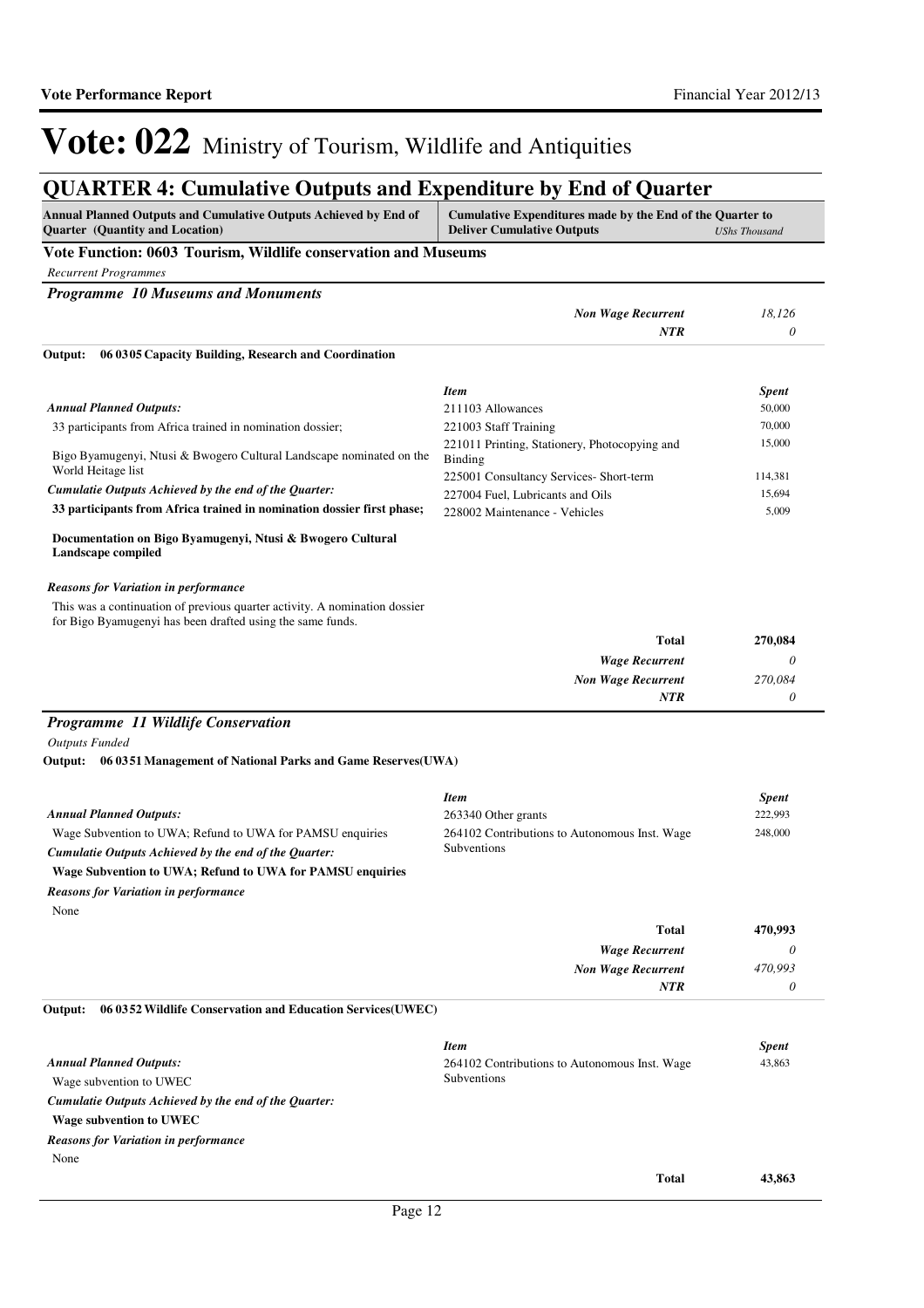## **QUARTER 4: Cumulative Outputs and Expenditure by End of Quarter**

| Annual Planned Outputs and Cumulative Outputs Achieved by End of<br><b>Quarter</b> (Quantity and Location)                        | Cumulative Expenditures made by the End of the Quarter to<br><b>Deliver Cumulative Outputs</b><br><b>UShs Thousand</b> |              |  |  |
|-----------------------------------------------------------------------------------------------------------------------------------|------------------------------------------------------------------------------------------------------------------------|--------------|--|--|
| Vote Function: 0603 Tourism, Wildlife conservation and Museums                                                                    |                                                                                                                        |              |  |  |
| <b>Recurrent Programmes</b>                                                                                                       |                                                                                                                        |              |  |  |
| Programme 11 Wildlife Conservation                                                                                                |                                                                                                                        |              |  |  |
|                                                                                                                                   | <b>Wage Recurrent</b>                                                                                                  | 0            |  |  |
|                                                                                                                                   | <b>Non Wage Recurrent</b>                                                                                              | 43,863       |  |  |
|                                                                                                                                   | NTR                                                                                                                    | 0            |  |  |
| 06 03 53 Support to Uganda Wildlife Training Institute<br>Output:                                                                 |                                                                                                                        |              |  |  |
|                                                                                                                                   | <b>Item</b>                                                                                                            | <b>Spent</b> |  |  |
| <b>Annual Planned Outputs:</b>                                                                                                    | 264101 Contributions to Autonomous Inst.                                                                               | 13,795       |  |  |
| Wage subvention to UWTI                                                                                                           | 264102 Contributions to Autonomous Inst. Wage                                                                          | 87,871       |  |  |
| Cumulatie Outputs Achieved by the end of the Quarter:                                                                             | Subventions                                                                                                            |              |  |  |
| Wage subvention to UWTI                                                                                                           |                                                                                                                        |              |  |  |
| <b>Reasons for Variation in performance</b>                                                                                       |                                                                                                                        |              |  |  |
| None                                                                                                                              |                                                                                                                        |              |  |  |
|                                                                                                                                   | <b>Total</b>                                                                                                           | 101,666      |  |  |
|                                                                                                                                   | <b>Wage Recurrent</b>                                                                                                  | 0            |  |  |
|                                                                                                                                   | <b>Non Wage Recurrent</b>                                                                                              | 101,666      |  |  |
|                                                                                                                                   | <b>NTR</b>                                                                                                             | 0            |  |  |
| <b>Outputs Provided</b>                                                                                                           |                                                                                                                        |              |  |  |
| Output: 06 03 01 Policies, strategies and monitoring services                                                                     |                                                                                                                        |              |  |  |
|                                                                                                                                   | <b>Item</b>                                                                                                            | <b>Spent</b> |  |  |
| <b>Annual Planned Outputs:</b>                                                                                                    | 211101 General Staff Salaries                                                                                          | 115,174      |  |  |
| Stakeholder consultation reports on the Uganda Wildife Act                                                                        | 211103 Allowances                                                                                                      | 27,846       |  |  |
| Cumulatie Outputs Achieved by the end of the Quarter:                                                                             | 221003 Staff Training                                                                                                  | 27,940       |  |  |
| A cabinet memo has been prepared for submiting the Amendment<br>principplaes on the Wildlife Act to Cabinet; Inspection Report on | 221011 Printing, Stationery, Photocopying and<br>Binding                                                               | 8,138        |  |  |
| Human wildlife conflict and Oil and Gas in wildlife Conservation<br>Areas conducted:                                              | 222003 Information and Communications<br>Technology                                                                    | 20,000       |  |  |

**Inspection Report on Wildlife userrights Licensees in Nakaseke and Nakasongola districts done**

### *Reasons for Variation in performance*

Inspection of the protected area is very imprtant in terms of protecting the biodiversity in these areas.

|                                               | .       |
|-----------------------------------------------|---------|
| 211101 General Staff Salaries                 | 115,174 |
| 211103 Allowances                             | 27,846  |
| 221003 Staff Training                         | 27,940  |
| 221011 Printing, Stationery, Photocopying and | 8,138   |
| <b>Binding</b>                                |         |
| 222003 Information and Communications         | 20,000  |
| Technology                                    |         |
| 225001 Consultancy Services- Short-term       | 48,500  |
| 227004 Fuel, Lubricants and Oils              | 9,539   |
| 228002 Maintenance - Vehicles                 | 7,800   |
|                                               |         |

| <b>Total</b>              | 264,937 |
|---------------------------|---------|
| <b>Wage Recurrent</b>     | 115,174 |
| <b>Non Wage Recurrent</b> | 149,763 |
| <b>NTR</b>                | 0       |

## *Programme 14 Directorate of TWCM*

*Outputs Provided*

**06 0305 Capacity Building, Research and Coordination Output:**

|                                                                                                                                                                                                           | Item                                        | <b>Spent</b> |
|-----------------------------------------------------------------------------------------------------------------------------------------------------------------------------------------------------------|---------------------------------------------|--------------|
| <b>Annual Planned Outputs:</b>                                                                                                                                                                            | 211101 General Staff Salaries               | 10.187       |
| Four 2-day Quarterly Sector Cordination Meetings; Uganda's Interests in                                                                                                                                   | 211103 Allowances                           | 14.255       |
| Tourism, Wildlife and Museums Integrated in International Decision                                                                                                                                        | 227004 Fuel, Lubricants and Oils            | 3.657        |
| Making                                                                                                                                                                                                    | 228002 Maintenance - Vehicles               | 10,000       |
| Cumulatie Outputs Achieved by the end of the Quarter:                                                                                                                                                     | 228003 Maintenance Machinery, Equipment and | 32,790       |
| <b>Four 2-day Quarterly Sector Cordination Meetings: Uganda's</b><br>Interests in Tourism, Wildlife and Museums Integrated in<br><b>International Decision Making: Supervision of Ministry Activities</b> | <b>Furniture</b>                            |              |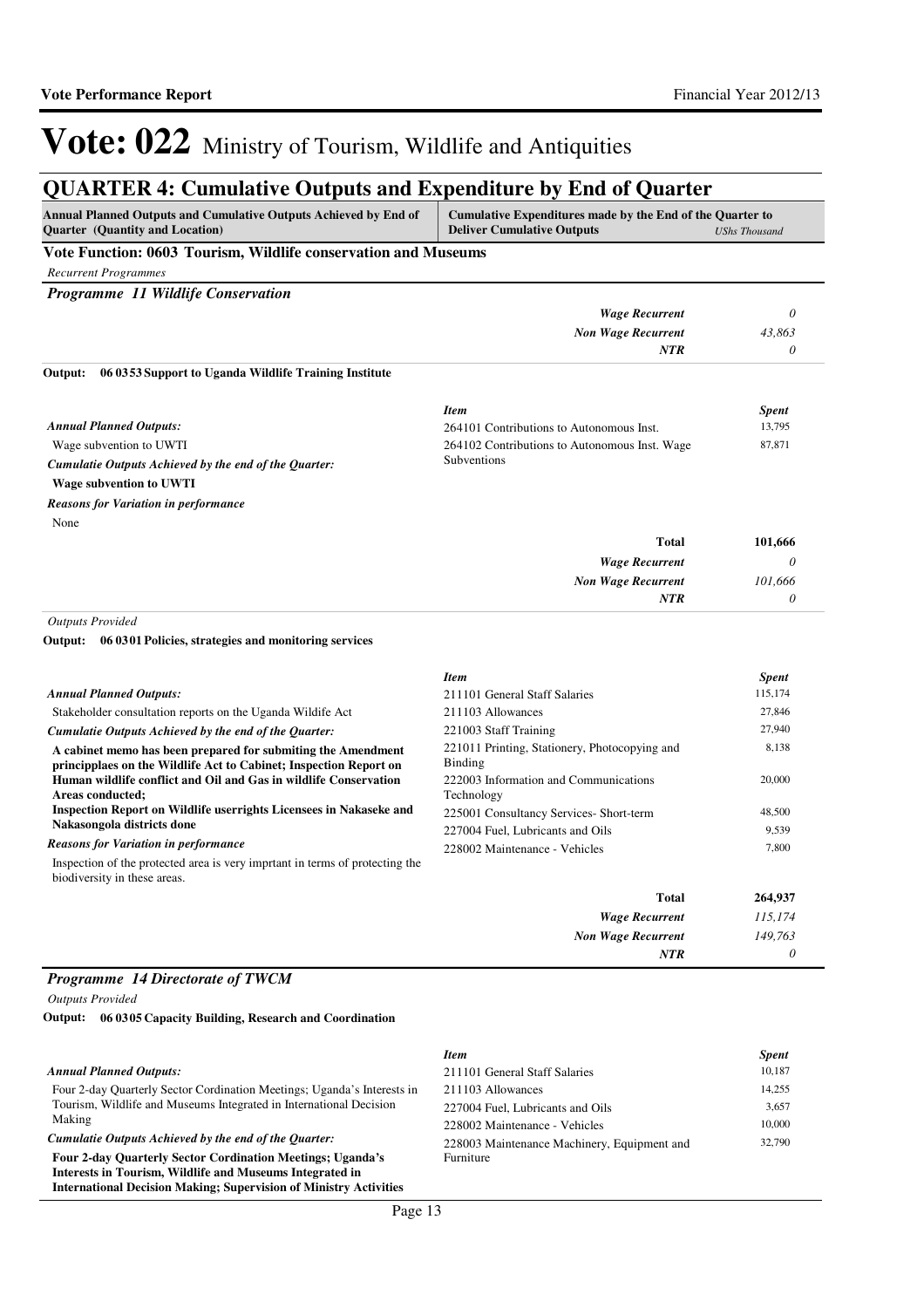## **QUARTER 4: Cumulative Outputs and Expenditure by End of Quarter**

| CHALLER IT CUMMUNITY OUTPUR MIN EXPERIENCE OF EMA OF<br>Yuurvu<br>Annual Planned Outputs and Cumulative Outputs Achieved by End of<br>Cumulative Expenditures made by the End of the Quarter to<br>Quarter (Quantity and Location)<br><b>Deliver Cumulative Outputs</b> |                              | <b>UShs Thousand</b> |
|-------------------------------------------------------------------------------------------------------------------------------------------------------------------------------------------------------------------------------------------------------------------------|------------------------------|----------------------|
| Vote Function: 0603 Tourism, Wildlife conservation and Museums                                                                                                                                                                                                          |                              |                      |
| <b>Recurrent Programmes</b>                                                                                                                                                                                                                                             |                              |                      |
| Programme 14 Directorate of TWCM                                                                                                                                                                                                                                        |                              |                      |
| conducted in UWTI Kasese and Queen Elizabeth conservation area                                                                                                                                                                                                          |                              |                      |
| <b>Reasons for Variation in performance</b>                                                                                                                                                                                                                             |                              |                      |
| None                                                                                                                                                                                                                                                                    |                              |                      |
|                                                                                                                                                                                                                                                                         | <b>Total</b>                 | 70,888               |
|                                                                                                                                                                                                                                                                         | <b>Wage Recurrent</b>        | 10,187               |
|                                                                                                                                                                                                                                                                         | <b>Non Wage Recurrent</b>    | 60,702               |
|                                                                                                                                                                                                                                                                         | <b>NTR</b>                   | 0                    |
| <b>Development Projects</b>                                                                                                                                                                                                                                             |                              |                      |
| <b>Project 0258 Wildlife Education Center Trust</b>                                                                                                                                                                                                                     |                              |                      |
| Capital Purchases                                                                                                                                                                                                                                                       |                              |                      |
| Output: 06 0382 Tourism Infrastructure and Construction                                                                                                                                                                                                                 |                              |                      |
|                                                                                                                                                                                                                                                                         | <b>Item</b>                  | <b>Spent</b>         |
| <b>Annual Planned Outputs:</b>                                                                                                                                                                                                                                          | 231007 Other Structures      | 897                  |
| Road to pier; Pier restaurant completed                                                                                                                                                                                                                                 |                              |                      |
| Cumulatie Outputs Achieved by the end of the Quarter:                                                                                                                                                                                                                   |                              |                      |
| None                                                                                                                                                                                                                                                                    |                              |                      |
| <b>Reasons for Variation in performance</b>                                                                                                                                                                                                                             |                              |                      |
| No funds available                                                                                                                                                                                                                                                      |                              |                      |
|                                                                                                                                                                                                                                                                         | <b>Total</b>                 | 897                  |
|                                                                                                                                                                                                                                                                         | <b>GoU</b> Development       | 897                  |
|                                                                                                                                                                                                                                                                         | <b>External Financing</b>    | $\theta$             |
|                                                                                                                                                                                                                                                                         | NTR                          | $\theta$             |
| <b>Project 0948 Support to Tourism Development</b>                                                                                                                                                                                                                      |                              |                      |
| Capital Purchases                                                                                                                                                                                                                                                       |                              |                      |
| Output: 06 0382 Tourism Infrastructure and Construction                                                                                                                                                                                                                 |                              |                      |
|                                                                                                                                                                                                                                                                         | <b>Item</b>                  | <b>Spent</b>         |
| <b>Annual Planned Outputs:</b>                                                                                                                                                                                                                                          | 231002 Residential Buildings | 222,333              |
| Competing the construction of Domitry at UWTI                                                                                                                                                                                                                           |                              |                      |
| Cumulatie Outputs Achieved by the end of the Quarter:                                                                                                                                                                                                                   |                              |                      |
| <b>Dormitory construction completed</b>                                                                                                                                                                                                                                 |                              |                      |
| <b>Reasons for Variation in performance</b>                                                                                                                                                                                                                             |                              |                      |
| none                                                                                                                                                                                                                                                                    |                              |                      |
|                                                                                                                                                                                                                                                                         | <b>Total</b>                 | 222,333              |
|                                                                                                                                                                                                                                                                         | <b>GoU</b> Development       | 222,333              |
|                                                                                                                                                                                                                                                                         | <b>External Financing</b>    | 0                    |
|                                                                                                                                                                                                                                                                         | NTR                          | 0                    |

*Outputs Provided*

**Output: 06 0301 Policies, strategies and monitoring services**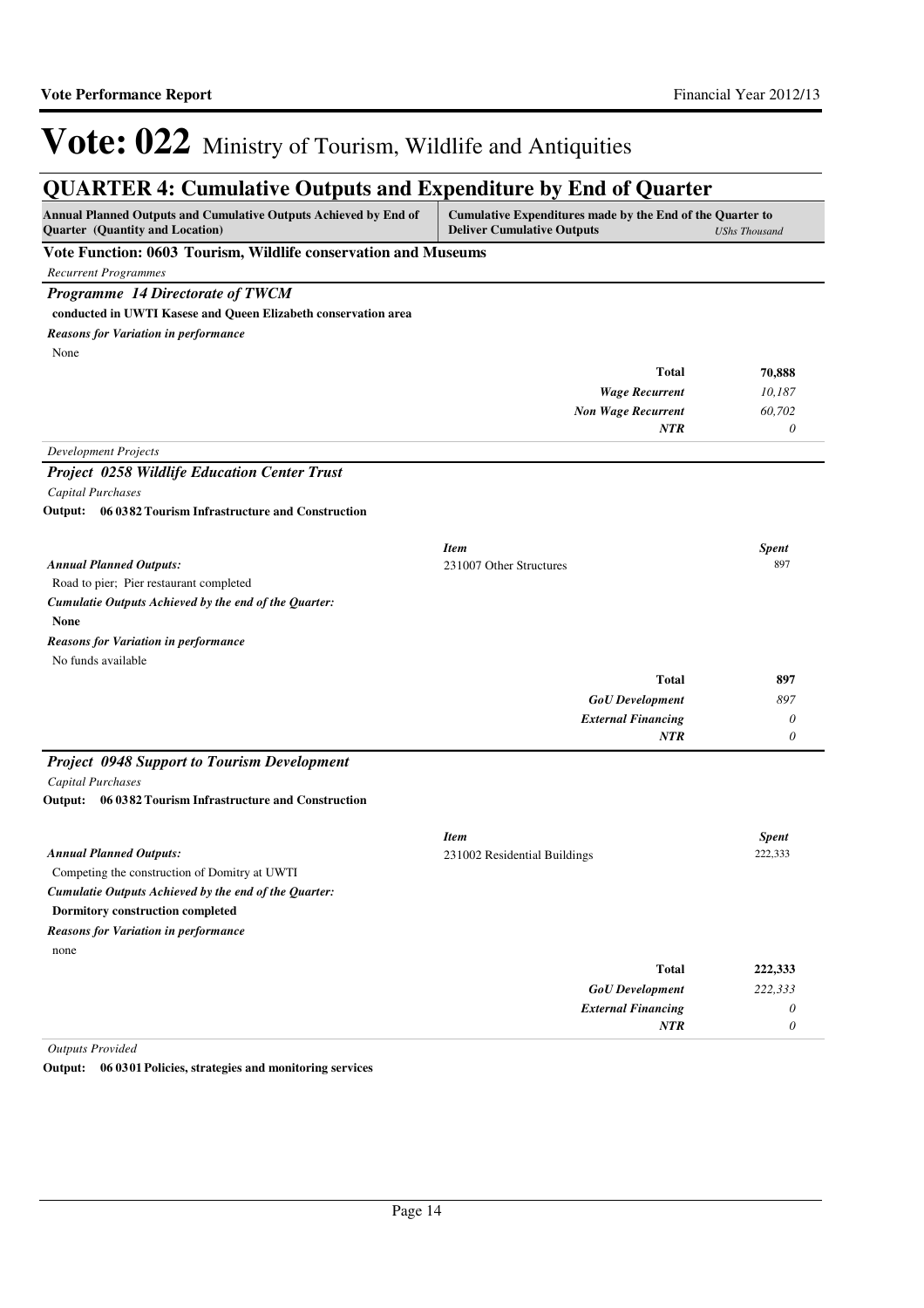## **QUARTER 4: Cumulative Outputs and Expenditure by End of Quarter**

| Annual Planned Outputs and Cumulative Outputs Achieved by End of<br><b>Quarter</b> (Quantity and Location)                             | Cumulative Expenditures made by the End of the Quarter to<br><b>Deliver Cumulative Outputs</b> | <b>UShs Thousand</b> |
|----------------------------------------------------------------------------------------------------------------------------------------|------------------------------------------------------------------------------------------------|----------------------|
| Vote Function: 0603 Tourism, Wildlife conservation and Museums                                                                         |                                                                                                |                      |
| <b>Development Projects</b>                                                                                                            |                                                                                                |                      |
| <b>Project 0948 Support to Tourism Development</b>                                                                                     |                                                                                                |                      |
|                                                                                                                                        | Item                                                                                           | <b>Spent</b>         |
| <b>Annual Planned Outputs:</b>                                                                                                         | 211103 Allowances                                                                              | 33,319               |
| 400 hospitality facilities inspected in 20 districts;                                                                                  | 221011 Printing, Stationery, Photocopying and                                                  | 3,104                |
| Cumulatie Outputs Achieved by the end of the Quarter:                                                                                  | Binding                                                                                        |                      |
| Inspection of the 480 hospitality facilities done                                                                                      | 222001 Telecommunications                                                                      | 815                  |
| <b>Reasons for Variation in performance</b>                                                                                            | 227001 Travel Inland                                                                           | 27,548               |
| there was efficiency in the usage of funds;                                                                                            | 227004 Fuel, Lubricants and Oils                                                               | 8,518                |
|                                                                                                                                        | Total                                                                                          |                      |
|                                                                                                                                        |                                                                                                | 73,305               |
|                                                                                                                                        | <b>GoU</b> Development                                                                         | 73,305               |
|                                                                                                                                        | <b>External Financing</b>                                                                      | 0                    |
|                                                                                                                                        | <b>NTR</b>                                                                                     | 0                    |
| Output:<br>06 03 03 Support to Tourism and Wildlife Associations                                                                       |                                                                                                |                      |
|                                                                                                                                        | <b>Item</b>                                                                                    | <b>Spent</b>         |
| <b>Annual Planned Outputs:</b>                                                                                                         | 263340 Other grants                                                                            | 35,919               |
| Support USAGA to induct Uganda Tourism Police unit in guiding and<br>tourism elated matters                                            |                                                                                                |                      |
| Cumulatie Outputs Achieved by the end of the Quarter:                                                                                  |                                                                                                |                      |
| 30 Tour guides, 152 Tourism Police and 40 Airport Taxi drivers in<br>guiding services and customer care and<br><b>Visitor Handling</b> |                                                                                                |                      |
| <b>Reasons for Variation in performance</b>                                                                                            |                                                                                                |                      |
| None                                                                                                                                   |                                                                                                |                      |
|                                                                                                                                        | Total                                                                                          | 35,919               |
|                                                                                                                                        | <b>GoU</b> Development                                                                         | 35,919               |
|                                                                                                                                        | <b>External Financing</b>                                                                      | 0                    |
|                                                                                                                                        | <b>NTR</b>                                                                                     | 0                    |
| 06 03 06 Tourism Investment, Promotion and Marketing<br>Output:                                                                        |                                                                                                |                      |
|                                                                                                                                        | <b>Item</b>                                                                                    | <b>Spent</b>         |
| <b>Annual Planned Outputs:</b>                                                                                                         | 211103 Allowances                                                                              | 44,391               |
| World tourism day celebrated;                                                                                                          | 221001 Advertising and Public Relations                                                        | 12,790               |
|                                                                                                                                        | 221003 Staff Training                                                                          | 9,700                |
| Participate in UNWTO General Assembly in Spain;                                                                                        | 221005 Hire of Venue (chairs, projector etc)                                                   | 8,574                |
|                                                                                                                                        | 221009 Welfare and Entertainment                                                               | 3,275                |
| Participate in Four UNWTO Economic mission for Africa meetings;                                                                        | 221011 Printing, Stationery, Photocopying and                                                  | 3,591                |
| PARTICIPATION IN TRADE FAIRS (ITB BERLIN);                                                                                             | Binding                                                                                        |                      |
|                                                                                                                                        | 221017 Subscriptions                                                                           | 71,493               |
| Participate in the Indaba Tourism Fair in South Africa;                                                                                | 222001 Telecommunications                                                                      | 818                  |
|                                                                                                                                        | 223004 Guard and Security services                                                             | 4,322                |

Participate in EAC Sectoral meeing in Arusha;

EAC sectoral Council meeting on Tourism and Wildlife Management hosted;

250 hotels graded and classified *Cumulatie Outputs Achieved by the end of the Quarter:*

**World tourism day celebrated;**

**Particpated in ITB berlin n trade fair; Participated in UNWTO** 

Hire

225002 Consultancy Services- Long-term 410,640 227001 Travel Inland 8,906 227002 Travel Abroad 34,424

227004 Fuel, Lubricants and Oils 4,584

46,741

227003 Carriage, Haulage, Freight and Transport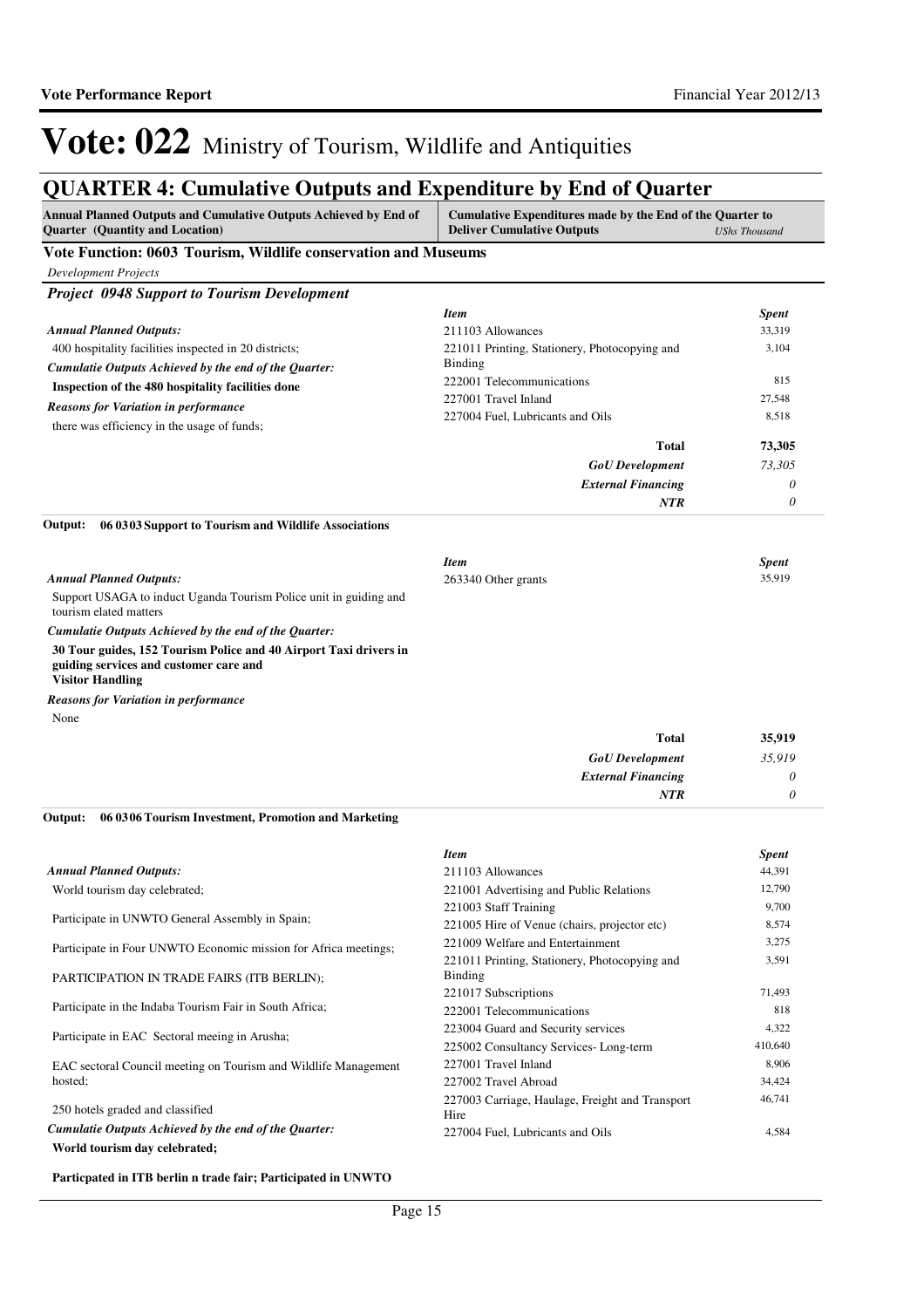## **QUARTER 4: Cumulative Outputs and Expenditure by End of Quarter**

| <b>Annual Planned Outputs and Cumulative Outputs Achieved by End of</b> | Cumulative Expenditures made by the End of the Quarter to |                      |
|-------------------------------------------------------------------------|-----------------------------------------------------------|----------------------|
| <b>Quarter</b> (Quantity and Location)                                  | <b>Deliver Cumulative Outputs</b>                         | <b>UShs Thousand</b> |

### **Vote Function: 0603 Tourism, Wildlife conservation and Museums**

*Development Projects*

*Project 0948 Support to Tourism Development* **General Assembly in Spain; Participated in Four UNWTO Economic mission for Africa meetings; 4 Touirism Cordination meetings held;**

*Reasons for Variation in performance*

None

| <b>Total</b>              | 664,250 |
|---------------------------|---------|
| <b>GoU</b> Development    | 664,250 |
| <b>External Financing</b> | 0       |
| <b>NTR</b>                |         |

## *Project 1201 Mitigating Human Wildlife Conflicts*

*Outputs Provided*

**06 0301 Policies, strategies and monitoring services Output:**

### *Annual Planned Outputs:*

Revised National Wildlife Policy disemminated;Revised Wildlife Act Act and Regulations on use of Fire arms by UWA staff and and revenue sharing presented to Parliament; Revised Wildlife Act; Quarterly inspections of Kidepo Valley, Murchison Falls, Kibale, Mt Elgon, Bwindi and Mgahinga Conservation Areas to oversee Government Policy implementation; Quaterly inspection of wildlife userights holders outside wildlife protected areas for quality assurance

### *Cumulatie Outputs Achieved by the end of the Quarter:*

**A cabinet memo has been prepared for submitting the Amendment principles on the Wildlife Act to Cabinet; Inspection Report on Human wildlife conflict and Oil and Gas in wildlife Conservation Areas conducted;** 

**Inspection Report on Wildlife userrights Licensees in Nakaseke and Nakasongola districts done** 

**Final draft of the Revised National Wildlife Policy is before Cabinet; Regulation of revenue sharing are ready for submission to Cabinet; Regulations on use of Fire arms by UWA staff for final round of consultations; Quarterly inspections of Kidepo Valley, Murchison Falls, Kibale, Mt Elgon, Bwindi and Mgahinga Conservation Areas to oversee Government Policy implementation; Quarterly inspection of wildlife userights holders outside wildlife protected areas for quality assurance; Quarterly Supervision report prepared;**

## *Reasons for Variation in performance*

None

| <b>Item</b>                                              | <b>Spent</b> |
|----------------------------------------------------------|--------------|
| 211103 Allowances                                        | 53,443       |
| 221001 Advertising and Public Relations                  | 13,649       |
| 221002 Workshops and Seminars                            | 24,136       |
| 221005 Hire of Venue (chairs, projector etc)             | 2,960        |
| 221011 Printing, Stationery, Photocopying and<br>Binding | 15,074       |
| 222001 Telecommunications                                | 1.136        |
| 225002 Consultancy Services-Long-term                    | 173,221      |
| 227001 Travel Inland                                     | 15.833       |
| 227004 Fuel, Lubricants and Oils                         | 24.253       |

| <b>Total</b>              | 323,705  |
|---------------------------|----------|
| <b>GoU</b> Development    | 323,705  |
| <b>External Financing</b> | $\theta$ |
| <b>NTR</b>                |          |

**Output: 06 0306 Tourism Investment, Promotion and Marketing**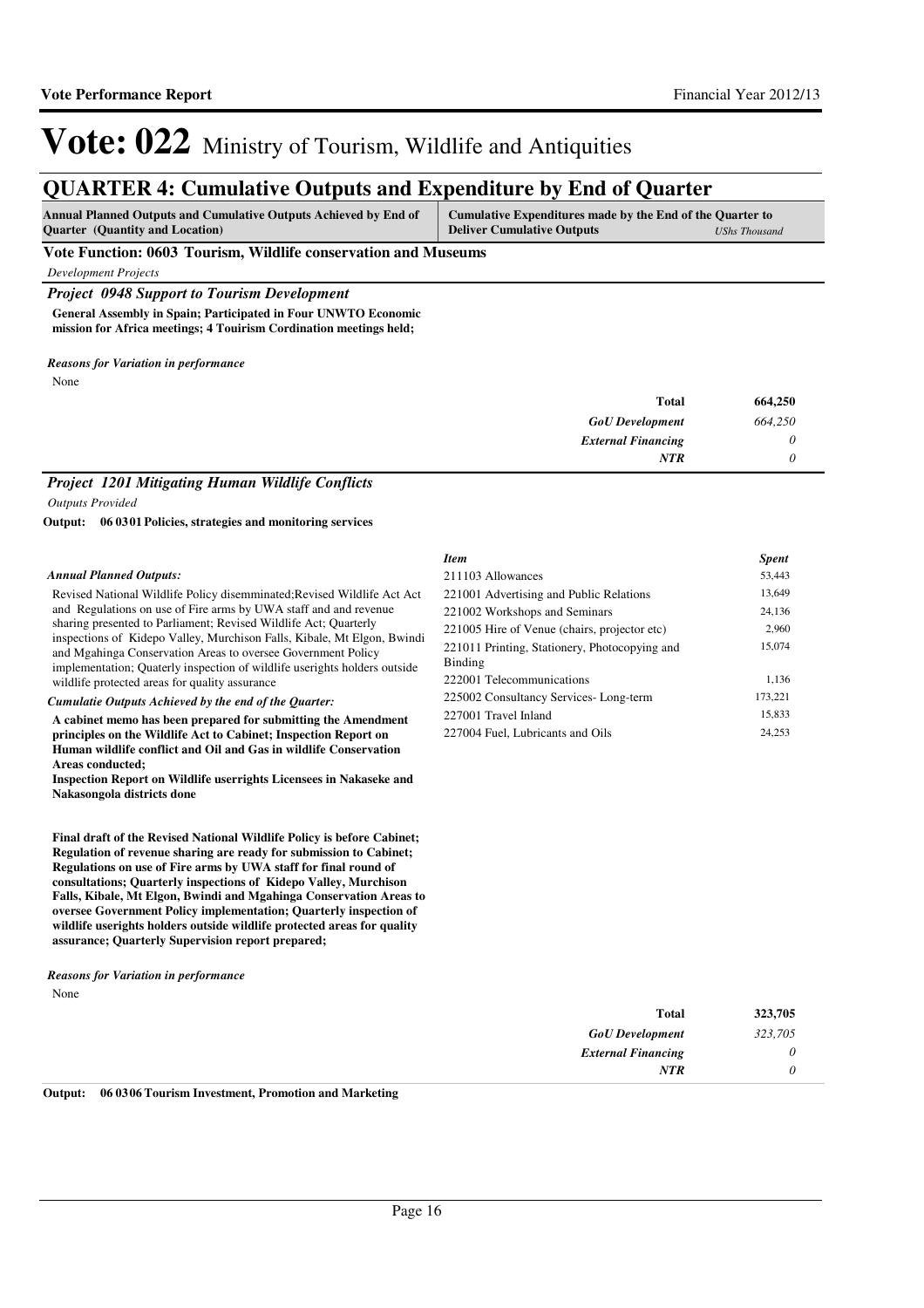## **QUARTER 4: Cumulative Outputs and Expenditure by End of Quarter**

| <b>Annual Planned Outputs and Cumulative Outputs Achieved by End of</b><br><b>Quarter</b> (Quantity and Location)                                   | Cumulative Expenditures made by the End of the Quarter to<br><b>Deliver Cumulative Outputs</b><br><b>UShs Thousand</b> |                       |
|-----------------------------------------------------------------------------------------------------------------------------------------------------|------------------------------------------------------------------------------------------------------------------------|-----------------------|
| Vote Function: 0603 Tourism, Wildlife conservation and Museums                                                                                      |                                                                                                                        |                       |
| <b>Development Projects</b>                                                                                                                         |                                                                                                                        |                       |
| <b>Project 1201 Mitigating Human Wildlife Conflicts</b>                                                                                             |                                                                                                                        |                       |
|                                                                                                                                                     | <b>Item</b>                                                                                                            | <b>Spent</b>          |
| <b>Annual Planned Outputs:</b>                                                                                                                      | 221017 Subscriptions                                                                                                   | 6,652                 |
| Uganda's interests effectively secured in global conservation agenda;                                                                               | 227002 Travel Abroad                                                                                                   | 23,392                |
| Cumulatie Outputs Achieved by the end of the Quarter:                                                                                               |                                                                                                                        |                       |
| Uganda's interests effectively secured in global conservation agenda;<br>EAC Tourism & wildlife sectoral conference committee meetings<br>attended; |                                                                                                                        |                       |
| <b>Reasons for Variation in performance</b>                                                                                                         |                                                                                                                        |                       |
| None                                                                                                                                                |                                                                                                                        |                       |
|                                                                                                                                                     | <b>Total</b>                                                                                                           | 30,043                |
|                                                                                                                                                     | <b>GoU</b> Development                                                                                                 | 30,043                |
|                                                                                                                                                     | <b>External Financing</b>                                                                                              | $\theta$              |
|                                                                                                                                                     | <b>NTR</b>                                                                                                             | $\boldsymbol{\theta}$ |
| <b>Project 1205 Support to Uganda Museums</b>                                                                                                       |                                                                                                                        |                       |
| Capital Purchases                                                                                                                                   |                                                                                                                        |                       |
| Output: 06 0372 Government Buildings and Administrative Infrastructure                                                                              |                                                                                                                        |                       |
|                                                                                                                                                     |                                                                                                                        |                       |
|                                                                                                                                                     | <b>Item</b>                                                                                                            | <b>Spent</b>          |
| <b>Annual Planned Outputs:</b>                                                                                                                      | 231007 Other Structures                                                                                                | 147,931               |
| Thatching of 16 huts;<br>Refubishing Uganda Museum                                                                                                  |                                                                                                                        |                       |
| Cumulatie Outputs Achieved by the end of the Quarter:                                                                                               |                                                                                                                        |                       |
| Thatching of 16 huts;<br>Refurbishment of the Museum buildning completed                                                                            |                                                                                                                        |                       |
| <b>Reasons for Variation in performance</b>                                                                                                         |                                                                                                                        |                       |
| none                                                                                                                                                |                                                                                                                        |                       |
|                                                                                                                                                     | <b>Total</b>                                                                                                           | 147,931               |
|                                                                                                                                                     | <b>GoU</b> Development                                                                                                 | 147,931               |
|                                                                                                                                                     | <b>External Financing</b>                                                                                              | $\theta$              |
|                                                                                                                                                     | <b>NTR</b>                                                                                                             | $\theta$              |
| Output:<br>06 0377 Purchase of Specialised Machinery & Equipment                                                                                    |                                                                                                                        |                       |
|                                                                                                                                                     | <b>Item</b>                                                                                                            | <b>Spent</b>          |
| <b>Annual Planned Outputs:</b>                                                                                                                      | 231005 Machinery and Equipment                                                                                         | 29,999                |
| Kabale Museum Equiped with support services                                                                                                         |                                                                                                                        |                       |
| Cumulatie Outputs Achieved by the end of the Quarter:                                                                                               |                                                                                                                        |                       |
| Kabale Museum Equiped with support services                                                                                                         |                                                                                                                        |                       |
| <b>Reasons for Variation in performance</b>                                                                                                         |                                                                                                                        |                       |
| none                                                                                                                                                |                                                                                                                        |                       |
|                                                                                                                                                     | <b>Total</b>                                                                                                           | 29,999                |
|                                                                                                                                                     | <b>GoU</b> Development                                                                                                 | 29,999                |
|                                                                                                                                                     | <b>External Financing</b>                                                                                              | 0                     |
|                                                                                                                                                     | NTR                                                                                                                    | $\theta$              |

*Outputs Provided*

**Output: 06 0301 Policies, strategies and monitoring services**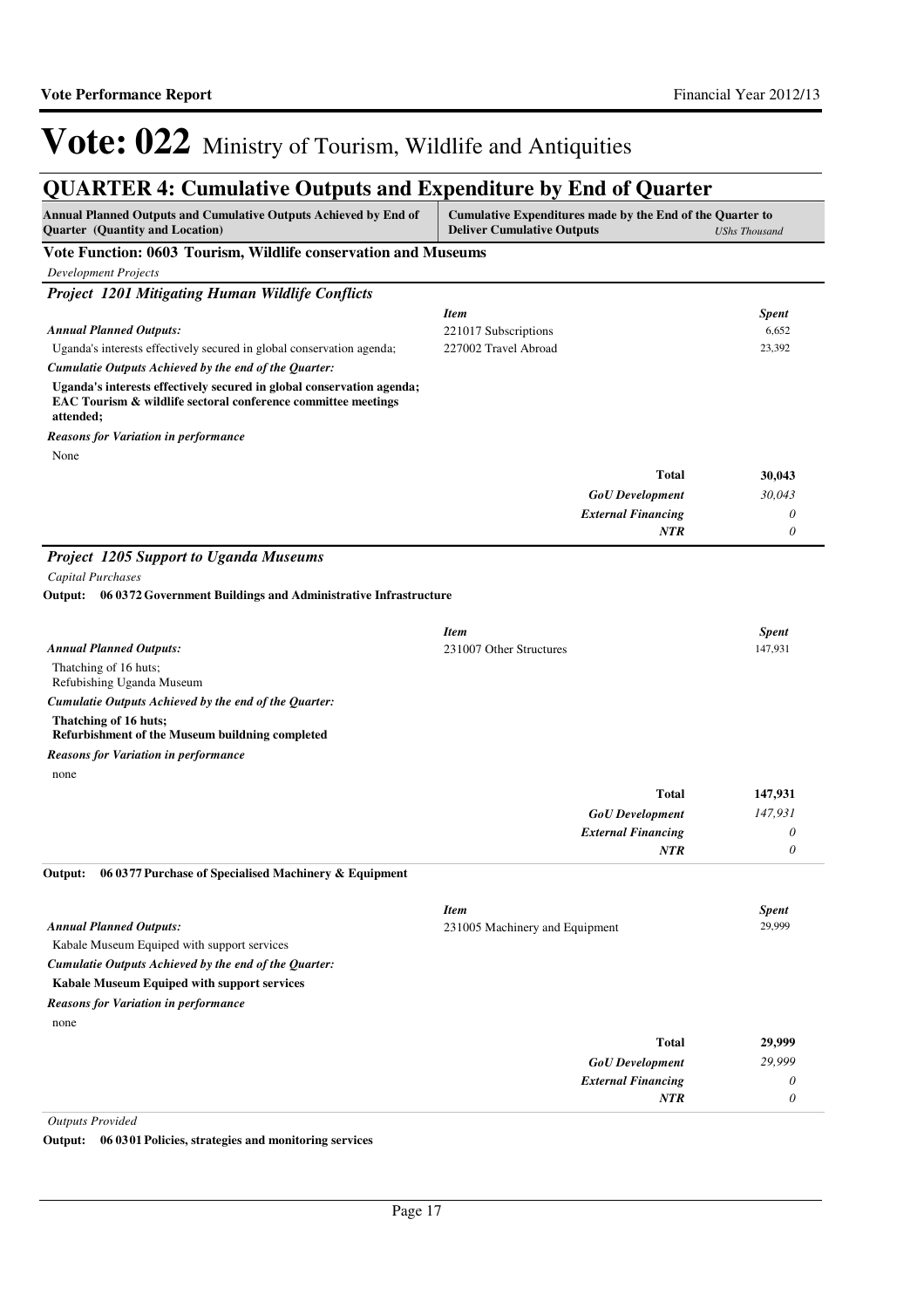## **QUARTER 4: Cumulative Outputs and Expenditure by End of Quarter**

| <b>Annual Planned Outputs and Cumulative Outputs Achieved by End of</b><br>Quarter (Quantity and Location)                         | Cumulative Expenditures made by the End of the Quarter to<br><b>Deliver Cumulative Outputs</b> | <b>UShs Thousand</b> |
|------------------------------------------------------------------------------------------------------------------------------------|------------------------------------------------------------------------------------------------|----------------------|
| Vote Function: 0603 Tourism, Wildlife conservation and Museums                                                                     |                                                                                                |                      |
| <b>Development Projects</b>                                                                                                        |                                                                                                |                      |
| <b>Project 1205 Support to Uganda Museums</b>                                                                                      |                                                                                                |                      |
|                                                                                                                                    | <b>Item</b>                                                                                    | <b>Spent</b>         |
| <b>Annual Planned Outputs:</b>                                                                                                     | 211102 Contract Staff Salaries (Incl. Casuals,                                                 | 24,000               |
| A revised Historical monuments Act submitted to Cabinet;                                                                           | Temporary)                                                                                     |                      |
| Cumulatie Outputs Achieved by the end of the Quarter:                                                                              | 211103 Allowances                                                                              | 7,706                |
| Principles for the amendment of the historical monument Act                                                                        | 221002 Workshops and Seminars                                                                  | 23,943<br>6,582      |
| submitted to Cabinet; Sensitization workshops on the importance of<br>Buffer zones at rock art sites conducted at Nyero and Komuge | 221005 Hire of Venue (chairs, projector etc)<br>221011 Printing, Stationery, Photocopying and  | 16,313               |
| sensitisation workshops on the importance of buffer zones conducted                                                                | <b>Binding</b>                                                                                 |                      |
| in Kibale Archeological sites (MUSA ART WORKS)                                                                                     | 222001 Telecommunications                                                                      | 1,507                |
| <b>Reasons for Variation in performance</b>                                                                                        | 225002 Consultancy Services-Long-term                                                          | 23,890               |
| None                                                                                                                               | 227004 Fuel, Lubricants and Oils                                                               | 5,198                |
|                                                                                                                                    | <b>Total</b>                                                                                   | 109,138              |
|                                                                                                                                    | <b>GoU</b> Development                                                                         | 109,138              |
|                                                                                                                                    | <b>External Financing</b>                                                                      | 0                    |
|                                                                                                                                    | <b>NTR</b>                                                                                     | 0                    |
| Output:<br>06 03 04 Museums Services                                                                                               |                                                                                                |                      |
|                                                                                                                                    | <b>Item</b>                                                                                    | <b>Spent</b>         |
| <b>Annual Planned Outputs:</b>                                                                                                     | 211103 Allowances                                                                              | 3,960                |
| 150 artifacts collected;                                                                                                           | 221002 Workshops and Seminars                                                                  | 915                  |
| Cumulatie Outputs Achieved by the end of the Quarter:                                                                              | 221011 Printing, Stationery, Photocopying and                                                  | 915                  |
| 150 artifacts collected;                                                                                                           | <b>Binding</b><br>222001 Telecommunications                                                    | 915                  |
| <b>Reasons for Variation in performance</b>                                                                                        | 227001 Travel Inland                                                                           | 1,791                |
| none                                                                                                                               | 227004 Fuel, Lubricants and Oils                                                               | 970                  |
|                                                                                                                                    | <b>Total</b>                                                                                   | 9,466                |
|                                                                                                                                    | <b>GoU</b> Development                                                                         | 9,466                |
|                                                                                                                                    | <b>External Financing</b>                                                                      | 0                    |
|                                                                                                                                    | NTR                                                                                            | 0                    |
| 06 03 05 Capacity Building, Research and Coordination<br>Output:                                                                   |                                                                                                |                      |
|                                                                                                                                    | <b>Item</b>                                                                                    | <b>Spent</b>         |
| <b>Annual Planned Outputs:</b>                                                                                                     | 221003 Staff Training                                                                          | 4,575                |
| 1 Staff trained Archaeological Report on Iron smelting in South Western<br>Uganda                                                  |                                                                                                |                      |
| Cumulatie Outputs Achieved by the end of the Quarter:                                                                              |                                                                                                |                      |
| 1 Staff trained Archaeological Report on Iron smelting in South<br>Western Uganda                                                  |                                                                                                |                      |
| <b>Reasons for Variation in performance</b>                                                                                        |                                                                                                |                      |
| none                                                                                                                               |                                                                                                |                      |
|                                                                                                                                    | <b>Total</b>                                                                                   | 4,575                |
|                                                                                                                                    | <b>GoU</b> Development                                                                         | 4,575                |
|                                                                                                                                    | <b>External Financing</b>                                                                      | 0                    |
|                                                                                                                                    | <b>NTR</b>                                                                                     | 0                    |

**Vote Function: 0649 Policy, Planning and Support Services**

### *Recurrent Programmes*

*Programme 01 HQs and Administration*

*Outputs Provided*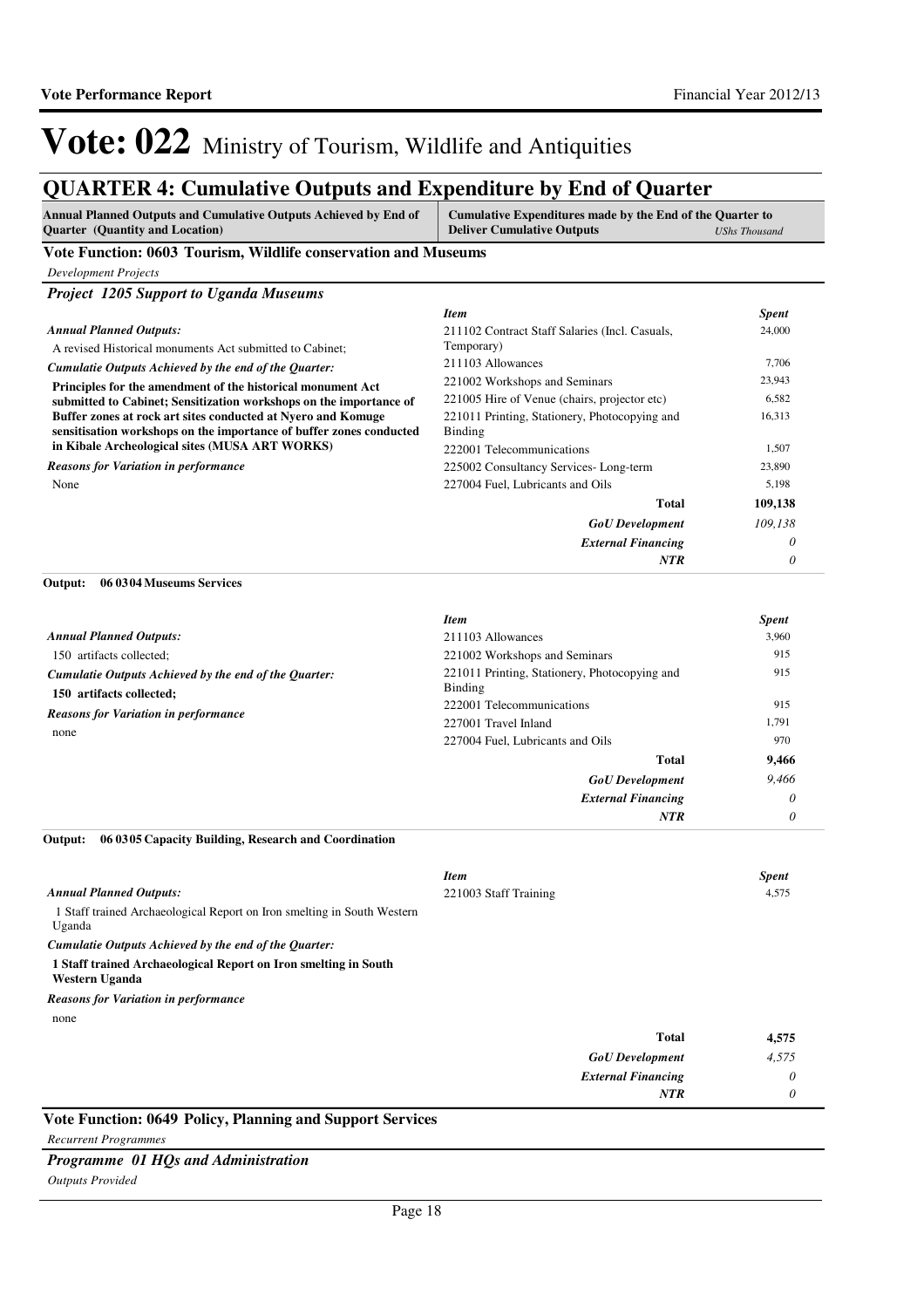28,660

60,499

# Vote: 022 Ministry of Tourism, Wildlife and Antiquities

## **QUARTER 4: Cumulative Outputs and Expenditure by End of Quarter**

| <b>Annual Planned Outputs and Cumulative Outputs Achieved by End of</b> | Cumulative Expenditures made by the End of the Quarter to |               |
|-------------------------------------------------------------------------|-----------------------------------------------------------|---------------|
| <b>Ouarter</b> (Quantity and Location)                                  | <b>Deliver Cumulative Outputs</b>                         | UShs Thousand |

### **Vote Function: 0649 Policy, Planning and Support Services**

*Recurrent Programmes*

### *Programme 01 HQs and Administration*

**06 4904 Policy, consultation, planning and monitoring services Output:**

|                                                                                             | <b>Item</b>                                                     | <b>Spent</b> |
|---------------------------------------------------------------------------------------------|-----------------------------------------------------------------|--------------|
| <b>Annual Planned Outputs:</b>                                                              | 211101 General Staff Salaries                                   | 11,655       |
| A Budget framework paper for FY 2013/14; 1,000 copies of the                                | 211103 Allowances                                               | 67,655       |
| Ministerial policy statement for 2013/14 produced;                                          | 221002 Workshops and Seminars                                   | 6,734        |
| 4 Activity monitoring reports;<br>4 Sector Working Group report;                            | 221003 Staff Training                                           | 56,339       |
| An annual Tourism Wildlife and Heritage sector review report;                               | 221005 Hire of Venue (chairs, projector etc)                    | 4,987        |
| Cumulatie Outputs Achieved by the end of the Quarter:                                       | 221009 Welfare and Entertainment                                | 43,000       |
| A Budget framework paper for FY 2013/14; 1,000 copies of the                                | 221011 Printing, Stationery, Photocopying and<br><b>Binding</b> | 21,991       |
| Ministerial policy statement for 2013/14 produced;<br><b>4 Activity monitoring reports;</b> | 221012 Small Office Equipment                                   | 135          |
| <b>4 Sector Working Group report;</b>                                                       | 222001 Telecommunications                                       | 1,520        |
| An annual Tourism Wildlife and Heritage sector review report;                               | 223007 Other Utilities- (fuel, gas, f                           | 3,990        |
| <b>Reasons for Variation in performance</b>                                                 | 227001 Travel Inland                                            | 10,000       |
| None                                                                                        | 227004 Fuel, Lubricants and Oils                                | 12,175       |
|                                                                                             | 228002 Maintenance - Vehicles                                   | 2,323        |
|                                                                                             | Total                                                           | 242,504      |
|                                                                                             | <b>Wage Recurrent</b>                                           | 11,655       |
|                                                                                             | <b>Non Wage Recurrent</b>                                       | 230,849      |
|                                                                                             | <b>NTR</b>                                                      | 0            |

*Item Spent*

**06 4905 Ministry Support Services (Finance and Administration) Output:**

#### incapacity, death benefits and funeral expenses; Ministry Client Charter accredited; Functional Analysis support supervision; HIV/AIDS mainstreaming; Team Building held; A staff training plan; Staff training and development (8); vehicles serviced; office building maintained; utilities procured; intercom and telecom services procured; Ministry issues responded to; **incapacity, death benefits and funeral expenses; Ministry Client Charter accredited; Functional Analysis support supervision; HIV/AIDS mainstreaming; Team Building held; A staff training plan; Staff training and development (8); vehicles serviced; office building maintained; utilities procured; intercom and telecom services procured; Ministry issues responded to; Facilitated workforce; Competent staff deployed to deliver services; Well maintained physical assets; Availed efficient information communication technology; Condusive working environment; Ofice accomondation maintained; Transport equipment maintained; Utilities procured; Ministry Client Charter accredited; Monthly team building conducted; Staff development and training; Constract committee meetings held** *Cumulatie Outputs Achieved by the end of the Quarter: Annual Planned Outputs:* None *Reasons for Variation in performance* 211101 General Staff Salaries 81,679 211103 Allowances 348,395 213002 Incapacity, death benefits and funeral expenses 213003 Retrenchment costs 5,000 221001 Advertising and Public Relations 11,408 221002 Workshops and Seminars 57,450 221003 Staff Training 52,818 221004 Recruitment Expenses 7,158 221007 Books, Periodicals and Newspapers 32,701 221008 Computer Supplies and IT Services 15,000 221009 Welfare and Entertainment 56,716 221011 Printing, Stationery, Photocopying and Binding 221012 Small Office Equipment 21,386 221016 IFMS Recurrent Costs 8,600 222001 Telecommunications 121,543 222002 Postage and Courier 2,000 223004 Guard and Security services 11,985 223005 Electricity 36,000 223006 Water 12,000 223901 Rent (Produced Assets) to other govt. Units 2,711,797 224002 General Supply of Goods and Services 1,792 225001 Consultancy Services- Short-term 94,300 227001 Travel Inland 48,120 227002 Travel Abroad 108,522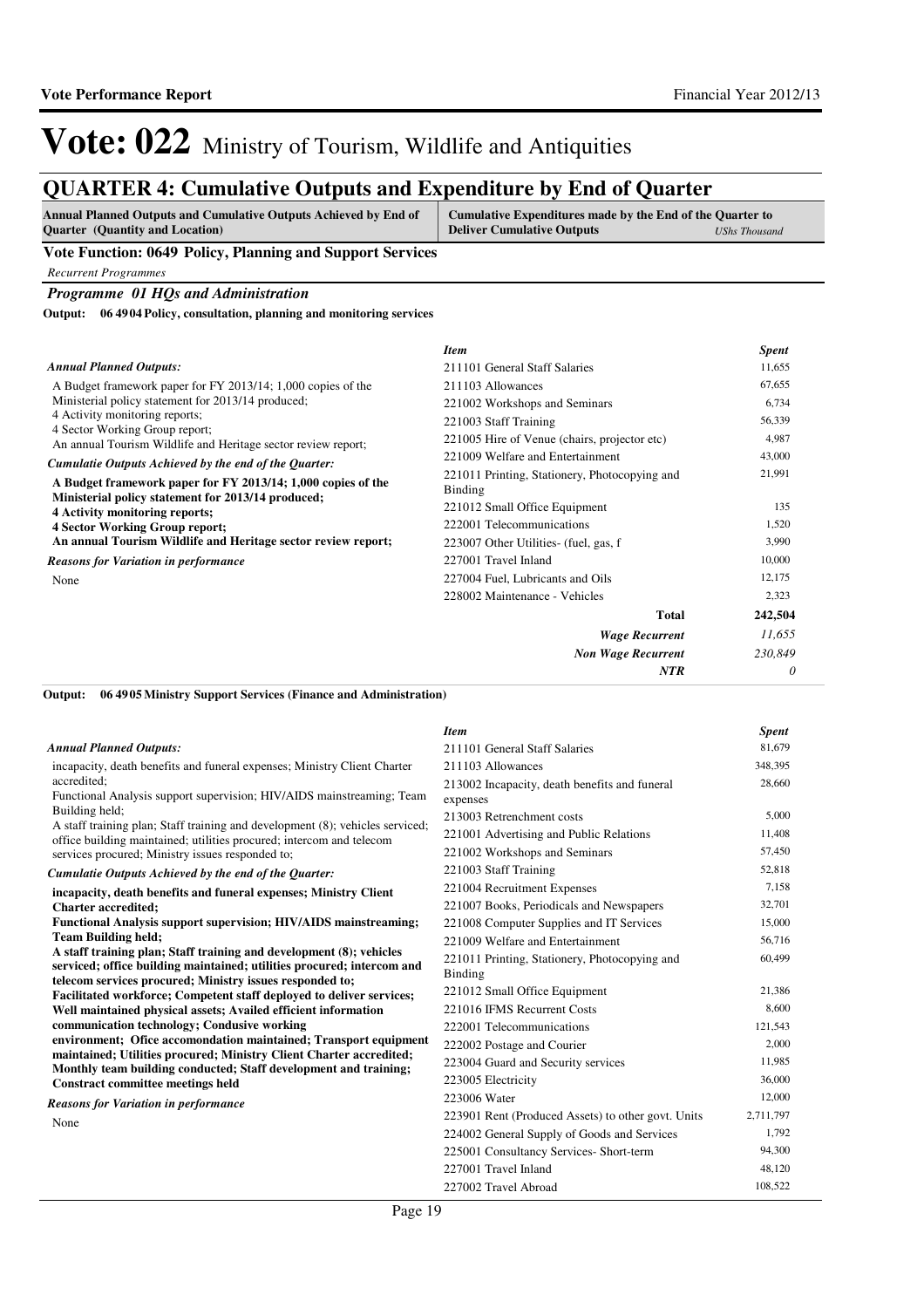## **QUARTER 4: Cumulative Outputs and Expenditure by End of Quarter**

| Annual Planned Outputs and Cumulative Outputs Achieved by End of<br>Quarter (Quantity and Location)                                                                      | Cumulative Expenditures made by the End of the Quarter to<br><b>Deliver Cumulative Outputs</b><br><b>UShs Thousand</b> |              |
|--------------------------------------------------------------------------------------------------------------------------------------------------------------------------|------------------------------------------------------------------------------------------------------------------------|--------------|
| Vote Function: 0649 Policy, Planning and Support Services                                                                                                                |                                                                                                                        |              |
| <b>Recurrent Programmes</b>                                                                                                                                              |                                                                                                                        |              |
| Programme 01 HQs and Administration                                                                                                                                      |                                                                                                                        |              |
|                                                                                                                                                                          | 227004 Fuel, Lubricants and Oils                                                                                       | 84,249       |
|                                                                                                                                                                          | 228001 Maintenance - Civil                                                                                             | 79,176       |
|                                                                                                                                                                          | 228002 Maintenance - Vehicles                                                                                          | 91,691       |
|                                                                                                                                                                          | 263322 Conditional transfers to Contr                                                                                  | 8,718        |
|                                                                                                                                                                          | 321422 Boards and Commissions                                                                                          | 62,000       |
|                                                                                                                                                                          | <b>Total</b>                                                                                                           | 4,261,362    |
|                                                                                                                                                                          | <b>Wage Recurrent</b>                                                                                                  | 81,679       |
|                                                                                                                                                                          | <b>Non Wage Recurrent</b>                                                                                              | 4,179,683    |
|                                                                                                                                                                          | NTR                                                                                                                    | 0            |
| 06 49 06 Ministerial and Top Management Services<br>Output:                                                                                                              |                                                                                                                        |              |
|                                                                                                                                                                          | <b>Item</b>                                                                                                            | <b>Spent</b> |
| <b>Annual Planned Outputs:</b>                                                                                                                                           | 213001 Medical Expenses (To Employees)                                                                                 | 10,581       |
| Strategic policy guidance                                                                                                                                                | 221006 Commissions and Related Charges                                                                                 | 137,077      |
| provided; Inland and                                                                                                                                                     | 221009 Welfare and Entertainment                                                                                       | 4,476        |
| international meetings attended;                                                                                                                                         | 223004 Guard and Security services                                                                                     | 52,043       |
| Ministry events hosted;<br>Emolmuments provided for                                                                                                                      | 227002 Travel Abroad                                                                                                   | 70,000       |
| Ministers;                                                                                                                                                               |                                                                                                                        |              |
| Cumulatie Outputs Achieved by the end of the Quarter:                                                                                                                    |                                                                                                                        |              |
| Strategic policy guidance<br>provided; Inland and<br>international meetings attended;<br>Ministry events hosted;<br><b>Emolmuments provided for</b><br><b>Ministers;</b> |                                                                                                                        |              |
| <b>Reasons for Variation in performance</b>                                                                                                                              |                                                                                                                        |              |
| None                                                                                                                                                                     |                                                                                                                        |              |
|                                                                                                                                                                          | <b>Total</b>                                                                                                           | 274,177      |
|                                                                                                                                                                          | <b>Wage Recurrent</b>                                                                                                  | 0            |
|                                                                                                                                                                          | <b>Non Wage Recurrent</b>                                                                                              | 274,177      |
|                                                                                                                                                                          | NTR                                                                                                                    | 0            |
| Programme 15 Internal Audit                                                                                                                                              |                                                                                                                        |              |
| <b>Outputs Provided</b>                                                                                                                                                  |                                                                                                                        |              |
| Output: 06 49 04 Policy, consultation, planning and monitoring services                                                                                                  |                                                                                                                        |              |
|                                                                                                                                                                          | <b>Item</b>                                                                                                            | <b>Spent</b> |
| <b>Annual Planned Outputs:</b>                                                                                                                                           | 211101 General Staff Salaries                                                                                          | 2,599        |
| Risk Profile report;                                                                                                                                                     | 211103 Allowances                                                                                                      | 21,720       |
|                                                                                                                                                                          | 221003 Staff Training                                                                                                  | 4,614        |
| Management letters on financial statements, operational controls,                                                                                                        | 221009 Welfare and Entertainment                                                                                       | 1,000        |
| procurement procedures;                                                                                                                                                  | 227001 Travel Inland                                                                                                   | 14,800       |
| Payroll Audit Report; Assets management;                                                                                                                                 | 227002 Travel Abroad                                                                                                   | 12,000       |
| Cumulatie Outputs Achieved by the end of the Quarter:                                                                                                                    | 227004 Fuel, Lubricants and Oils                                                                                       | 4,769        |
| <b>Risk Profile report;</b>                                                                                                                                              |                                                                                                                        |              |

**Management letters on financial statements, operational controls, procurement procedures;**

**Payroll Audit Report; Assets management;**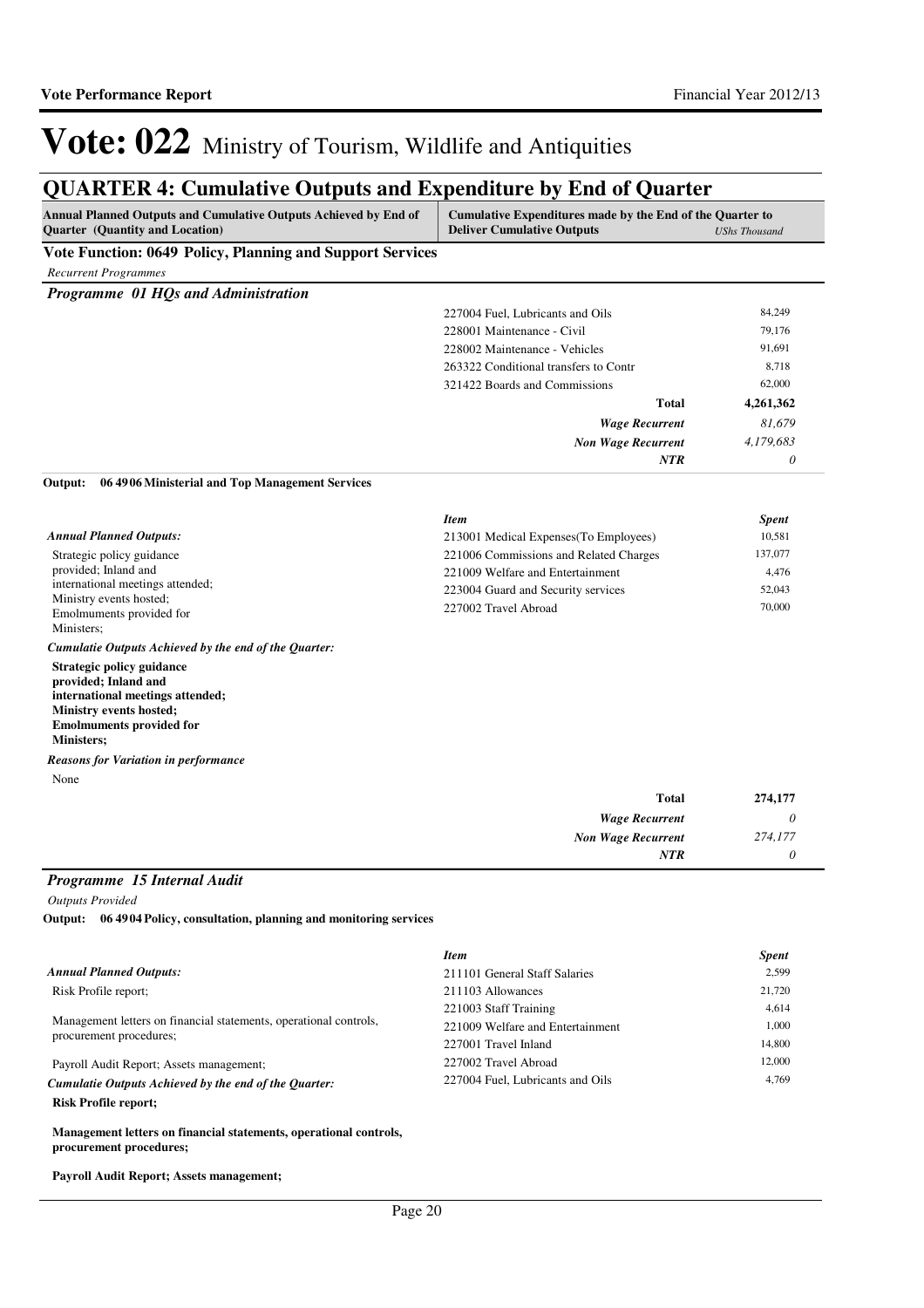## **QUARTER 4: Cumulative Outputs and Expenditure by End of Quarter**

| germaan 'n camaanve outputs and aspenditure by and of guarter                                       |                                                                                                                        |              |
|-----------------------------------------------------------------------------------------------------|------------------------------------------------------------------------------------------------------------------------|--------------|
| Annual Planned Outputs and Cumulative Outputs Achieved by End of<br>Quarter (Quantity and Location) | Cumulative Expenditures made by the End of the Quarter to<br><b>Deliver Cumulative Outputs</b><br><b>UShs Thousand</b> |              |
| Vote Function: 0649 Policy, Planning and Support Services                                           |                                                                                                                        |              |
| <b>Recurrent Programmes</b>                                                                         |                                                                                                                        |              |
| Programme 15 Internal Audit                                                                         |                                                                                                                        |              |
| <b>Reasons for Variation in performance</b>                                                         |                                                                                                                        |              |
| none                                                                                                |                                                                                                                        |              |
|                                                                                                     | <b>Total</b>                                                                                                           | 61,503       |
|                                                                                                     | <b>Wage Recurrent</b>                                                                                                  | 2,599        |
|                                                                                                     | <b>Non Wage Recurrent</b>                                                                                              | 58,904       |
|                                                                                                     | <b>NTR</b>                                                                                                             | 0            |
| <b>Development Projects</b>                                                                         |                                                                                                                        |              |
| <b>Project 0248 Government Purchases and Taxes</b>                                                  |                                                                                                                        |              |
| Capital Purchases                                                                                   |                                                                                                                        |              |
| Output: 06 4975 Purchase of Motor Vehicles and Other Transport Equipment                            |                                                                                                                        |              |
|                                                                                                     | <b>Item</b>                                                                                                            | <b>Spent</b> |
| <b>Annual Planned Outputs:</b>                                                                      | 231004 Transport Equipment                                                                                             | 447,687      |
| 2 Station wagons and 1 double pickup procured                                                       |                                                                                                                        |              |
| Cumulatie Outputs Achieved by the end of the Quarter:                                               |                                                                                                                        |              |
| 2 Station wagons and 1 double pickup procured                                                       |                                                                                                                        |              |
| <b>Reasons for Variation in performance</b>                                                         |                                                                                                                        |              |
| None                                                                                                |                                                                                                                        |              |
|                                                                                                     | <b>Total</b>                                                                                                           | 447,687      |
|                                                                                                     | <b>GoU</b> Development                                                                                                 | 447,687      |
|                                                                                                     | <b>External Financing</b>                                                                                              | 0            |
|                                                                                                     | <b>NTR</b>                                                                                                             | 0            |
| 06 49 76 Purchase of Office and ICT Equipment, including Software<br>Output:                        |                                                                                                                        |              |
| <b>Annual Planned Outputs:</b>                                                                      |                                                                                                                        |              |
| Cumulatie Outputs Achieved by the end of the Quarter:                                               |                                                                                                                        |              |
| Maintainance for machinery (MV) done                                                                |                                                                                                                        |              |
| <b>Reasons for Variation in performance</b>                                                         |                                                                                                                        |              |
| None                                                                                                |                                                                                                                        |              |
|                                                                                                     | <b>Total</b>                                                                                                           | 0            |
|                                                                                                     | <b>GoU</b> Development                                                                                                 | 0            |
|                                                                                                     | <b>External Financing</b>                                                                                              | 0            |
|                                                                                                     | <b>NTR</b>                                                                                                             | 0            |
| Project 1163 Uganda Tourism Satellite Account                                                       |                                                                                                                        |              |
| <b>Outputs Provided</b>                                                                             |                                                                                                                        |              |
| Output: 06 49 04 Policy, consultation, planning and monitoring services                             |                                                                                                                        |              |
|                                                                                                     | <b>Item</b>                                                                                                            | <b>Spent</b> |
| <b>Annual Planned Outputs:</b>                                                                      | 211103 Allowances                                                                                                      | 85,107       |

|                                                                         |                                              | $_{\nu}$ pene |
|-------------------------------------------------------------------------|----------------------------------------------|---------------|
| Annual Planned Outputs:                                                 | 211103 Allowances                            | 85,107        |
| TSA committee meetings facilitated;                                     | 221001 Advertising and Public Relations      | 4,392         |
| A national domestic tourism expenditure survey; An Outbound tourism     | 221002 Workshops and Seminars                | 28,635        |
| expenditure survey; Quartely bed and room ocuupancy statistics compiled | 221003 Staff Training                        | 17.154        |
| Cumulatie Outputs Achieved by the end of the Ouarter:                   | 221005 Hire of Venue (chairs, projector etc) | 8.149         |
| TSA committee meetings facilitated;                                     | 221007 Books, Periodicals and Newspapers     | 9.999         |
| A national domestic tourism expenditure survey; An Outbound             | 221009 Welfare and Entertainment             | 27,500        |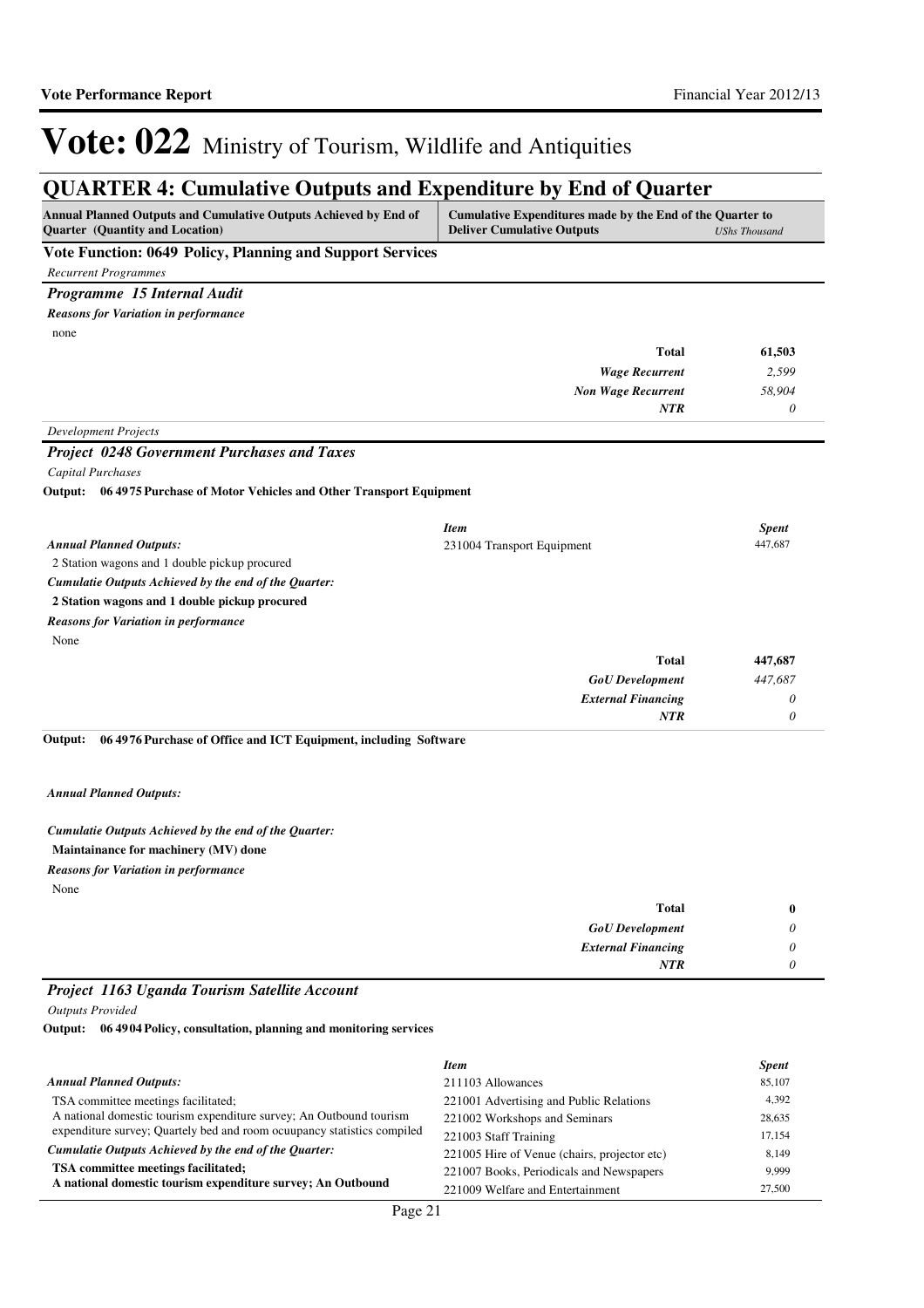## **QUARTER 4: Cumulative Outputs and Expenditure by End of Quarter**

| <b>Annual Planned Outputs and Cumulative Outputs Achieved by End of</b><br><b>Quarter</b> (Quantity and Location) | Cumulative Expenditures made by the End of the Quarter to<br><b>Deliver Cumulative Outputs</b> | <b>UShs Thousand</b> |
|-------------------------------------------------------------------------------------------------------------------|------------------------------------------------------------------------------------------------|----------------------|
| <b>Vote Function: 0649 Policy, Planning and Support Services</b>                                                  |                                                                                                |                      |
| <b>Development Projects</b>                                                                                       |                                                                                                |                      |
| Project 1163 Uganda Tourism Satellite Account                                                                     |                                                                                                |                      |
| tourism expenditure survey; Quartely bed and room ocuupancy<br>statistics compiled                                | 221011 Printing, Stationery, Photocopying and<br>Binding                                       | 24,971               |
| <b>Reasons for Variation in performance</b>                                                                       | 222001 Telecommunications                                                                      | 11,123               |
| None                                                                                                              | 227001 Travel Inland                                                                           | 87,385               |
|                                                                                                                   | 227004 Fuel, Lubricants and Oils                                                               | 21,046               |
|                                                                                                                   | 228002 Maintenance - Vehicles                                                                  | 19,678               |
|                                                                                                                   | 228003 Maintenance Machinery, Equipment and<br>Furniture                                       | 2,135                |
|                                                                                                                   | <b>Total</b>                                                                                   | 347,274              |
|                                                                                                                   | <b>GoU</b> Development                                                                         | 347,274              |
|                                                                                                                   | <b>External Financing</b>                                                                      | 0                    |
|                                                                                                                   | <b>NTR</b>                                                                                     | $\theta$             |
|                                                                                                                   | <b>GRAND TOTAL</b>                                                                             | 9,865,820            |
|                                                                                                                   | <b>Wage Recurrent</b>                                                                          | 861.070              |
|                                                                                                                   | <b>Non Wage Recurrent</b>                                                                      | 6,558,228            |
|                                                                                                                   | <b>GoU</b> Development                                                                         | 2,446,522            |
|                                                                                                                   | <b>External Financing</b>                                                                      | 0                    |
|                                                                                                                   | <b>NTR</b>                                                                                     | 0                    |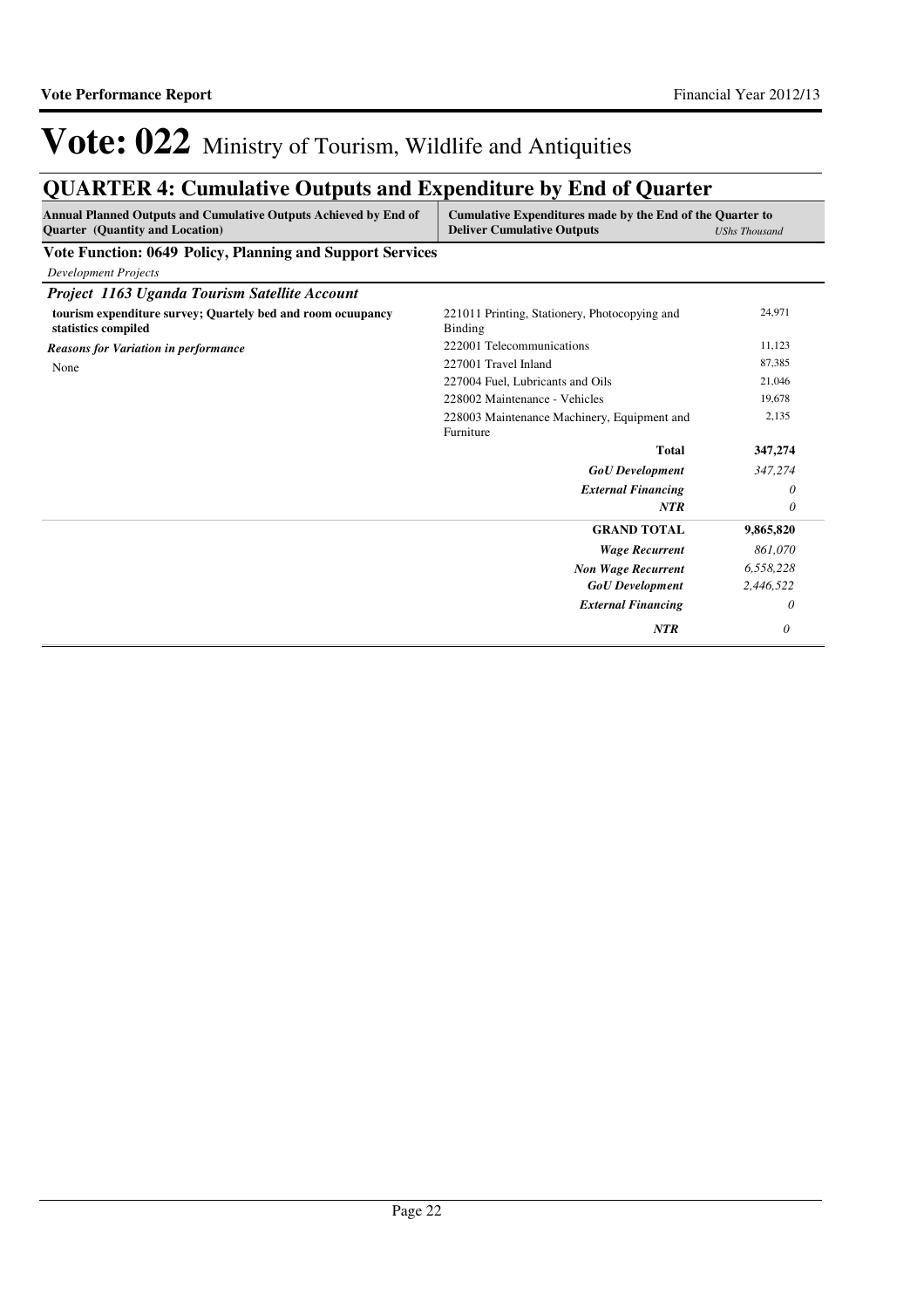#### **QUARTER 4: Outputs and Expenditure in Quarter Planned and Actual Outputs in Quarter (Quantity and Location) Expenditures incurred in the Quarter to deliver outputs**  *UShs Thousand* **Vote Function: 0603 Tourism, Wildlife conservation and Museums** *Recurrent Programmes Programme 09 Tourism Outputs Funded* Graduates with requisite skills in laundry and housekeeping operations; Graduates with requisite skills in industry specific computer skills; Graduates with skills in airline hospitality services and driving skills; Wage Subvention to HTTI **308 Students graduated in various skills from HTTI 06 0354 Tourism and Hotel Training(HTTI) Output:** *Wage Recurrent Non Wage Recurrent* **Total** *0 84,305 0* **84,305** *Actual Outputs Achieved in Quarter: Outputs Planned in Quarter: NTR* None *Reasons for Variation in performance Item Spent* 264102 Contributions to Autonomous Inst. Wage Subventions 84,305 *Outputs Provided* Conduct tourism promotional campaigns with cultural and religious institutions Support regional tourism marketing initiatives **Coordinated visit of 3 UNWTO officials to Uganda; Supported participation of 3 officers to attend the Bunyoro Tourism Expo Supported the Buganda Tourism Expo Supported an officer in the preparatory meetings of the Namugongo Matrys ceremony. 06 0301 Policies, strategies and monitoring services Output:** *Actual Outputs Achieved in Quarter: Outputs Planned in Quarter:* Some of the activities were supported by UNDP *Reasons for Variation in performance Item Spent* 211101 General Staff Salaries 17,999 211103 Allowances 5,135 221002 Workshops and Seminars 1,385 221003 Staff Training 3,513 221008 Computer Supplies and IT Services 3,000 221011 Printing, Stationery, Photocopying and Binding 3,576 227004 Fuel, Lubricants and Oils 2,000 228002 Maintenance - Vehicles 2,052

| 38,660 | <b>Total</b>              |
|--------|---------------------------|
| 17,999 | <b>Wage Recurrent</b>     |
| 20,661 | <b>Non Wage Recurrent</b> |
|        | <b>NTR</b>                |
|        |                           |

#### **06 0306 Tourism Investment, Promotion and Marketing Output:**

|                                                                                                                                                                         | Item                                     | <b>Spent</b> |
|-------------------------------------------------------------------------------------------------------------------------------------------------------------------------|------------------------------------------|--------------|
| <b>Outputs Planned in Ouarter:</b>                                                                                                                                      | 211103 Allowances                        | 5,001        |
| Promotional materials produced and distributed in Europe and domestically 221005 Hire of Venue (chairs, projector etc)                                                  |                                          | 2,118        |
|                                                                                                                                                                         | 221007 Books, Periodicals and Newspapers | 10,000       |
| <b>Actual Outputs Achieved in Ouarter:</b>                                                                                                                              | 221009 Welfare and Entertainment         | 1,001        |
| 2,000 Tourism Promotional materials produced and tourism<br>promotional campaigns undertaken in key tourism market segments<br>of Europe America, Asia and domestically |                                          |              |
| <b>Reasons for Variation in performance</b>                                                                                                                             |                                          |              |

None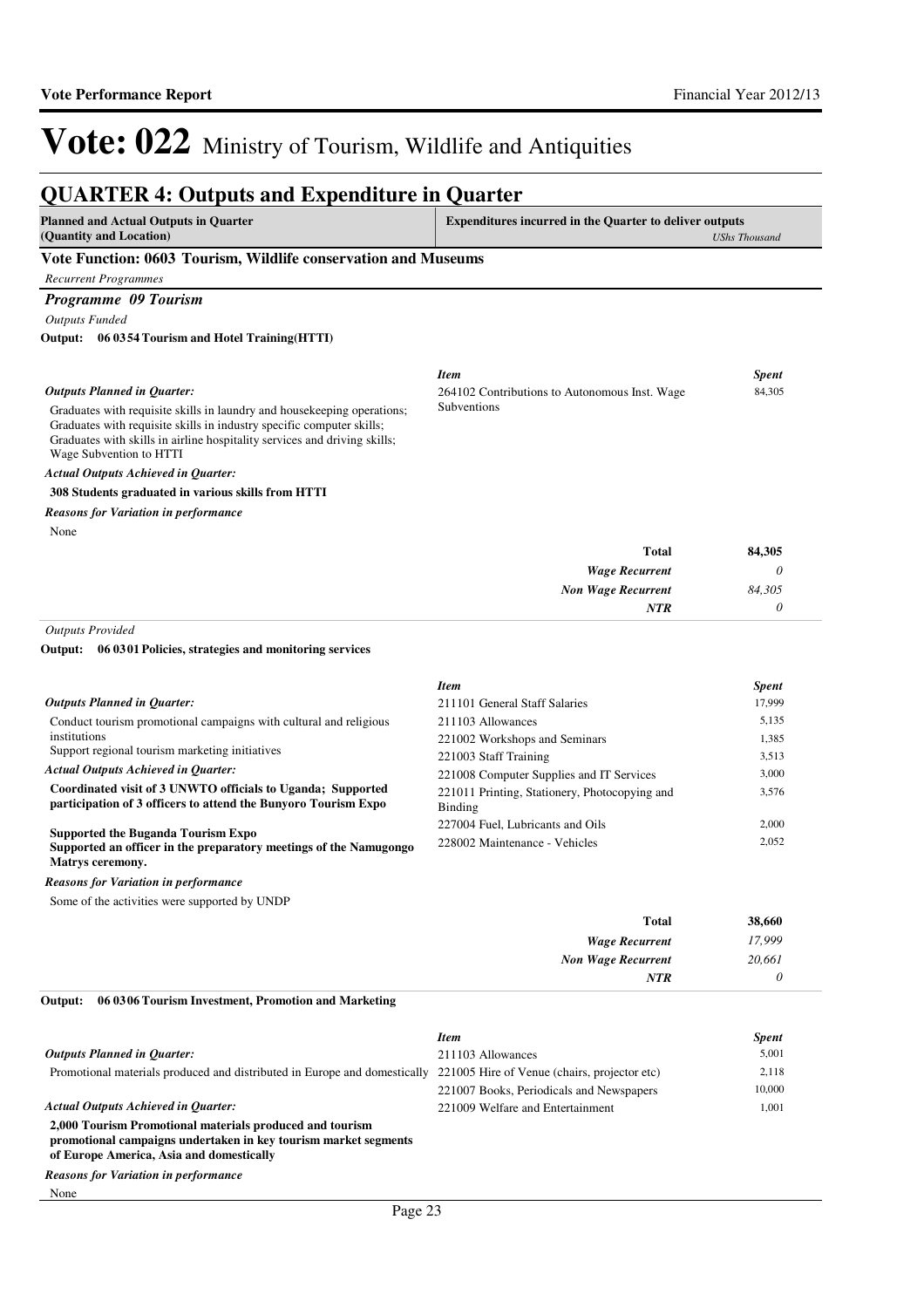## **QUARTER 4: Outputs and Expenditure in Quarter**

**Planned and Actual Outputs in Quarter (Quantity and Location)**

**Expenditures incurred in the Quarter to deliver outputs**  *UShs Thousand*

### **Vote Function: 0603 Tourism, Wildlife conservation and Museums**

*Recurrent Programmes*

*Programme 09 Tourism*

| 18,119 | <b>Total</b>              |
|--------|---------------------------|
|        | <b>Wage Recurrent</b>     |
| 18,119 | <b>Non Wage Recurrent</b> |
|        | <b>NTR</b>                |
|        |                           |

### *Programme 10 Museums and Monuments*

*Outputs Provided*

**06 0301 Policies, strategies and monitoring services Output:**

|                                                                                                                               | <b>Item</b>                                                     | <b>Spent</b> |
|-------------------------------------------------------------------------------------------------------------------------------|-----------------------------------------------------------------|--------------|
| <b>Outputs Planned in Quarter:</b>                                                                                            | 211101 General Staff Salaries                                   | 127,785      |
| Displays for Kabale Museums commenced                                                                                         | 211103 Allowances                                               | 4,950        |
| <b>Actual Outputs Achieved in Quarter:</b>                                                                                    | 221002 Workshops and Seminars                                   | 268          |
| Final draft of the Museums and Monument policy ready for                                                                      | 221003 Staff Training                                           | 3,176        |
| submission to Cabinet; Draft Principles for the amendment of the                                                              | 221005 Hire of Venue (chairs, projector etc)                    | 1,000        |
| <b>Historical Monument Act initiated</b>                                                                                      | 221007 Books, Periodicals and Newspapers                        | 998          |
| <b>Reasons for Variation in performance</b>                                                                                   | 221008 Computer Supplies and IT Services                        | 2,000        |
| The delay in having the museum policy submitted to Cabinet also delays<br>the process of amending the Mueums and Monument Act | 221011 Printing, Stationery, Photocopying and<br><b>Binding</b> | 6,271        |
|                                                                                                                               | 222001 Telecommunications                                       | 863          |
|                                                                                                                               | 227004 Fuel, Lubricants and Oils                                | 5,000        |
|                                                                                                                               | 228002 Maintenance - Vehicles                                   | 4,221        |
|                                                                                                                               | Total                                                           | 156,532      |
|                                                                                                                               | <b>Wage Recurrent</b>                                           | 127,785      |
|                                                                                                                               | <b>Non Wage Recurrent</b>                                       | 28,747       |
|                                                                                                                               | <b>NTR</b>                                                      | 0            |

### **06 0304 Museums Services Output:**

|                                                                                                                | <b>Item</b>                   | <b>Spent</b> |
|----------------------------------------------------------------------------------------------------------------|-------------------------------|--------------|
| <b>Outputs Planned in Ouarter:</b>                                                                             | 211101 General Staff Salaries | $\Omega$     |
| Displays of artefacts in Kabale museum set up; Report on archaeological<br>preservation for Bigo by a Mugyenyi | 221003 Staff Training         | 1,496        |
| <b>Actual Outputs Achieved in Ouarter:</b>                                                                     |                               |              |
| Displays of artefacts in Kabale museum set up; Report on<br>archaeological preservation for Bigo by a Mugyenyi |                               |              |
| <b>Reasons for Variation in performance</b>                                                                    |                               |              |
| None                                                                                                           |                               |              |
|                                                                                                                | <b>Total</b>                  | 1,496        |
|                                                                                                                | <b>Wage Recurrent</b>         | $\theta$     |
|                                                                                                                | <b>Non Wage Recurrent</b>     | 1,496        |
|                                                                                                                | <b>NTR</b>                    | 0            |

**Output: 06 0305 Capacity Building, Research and Coordination**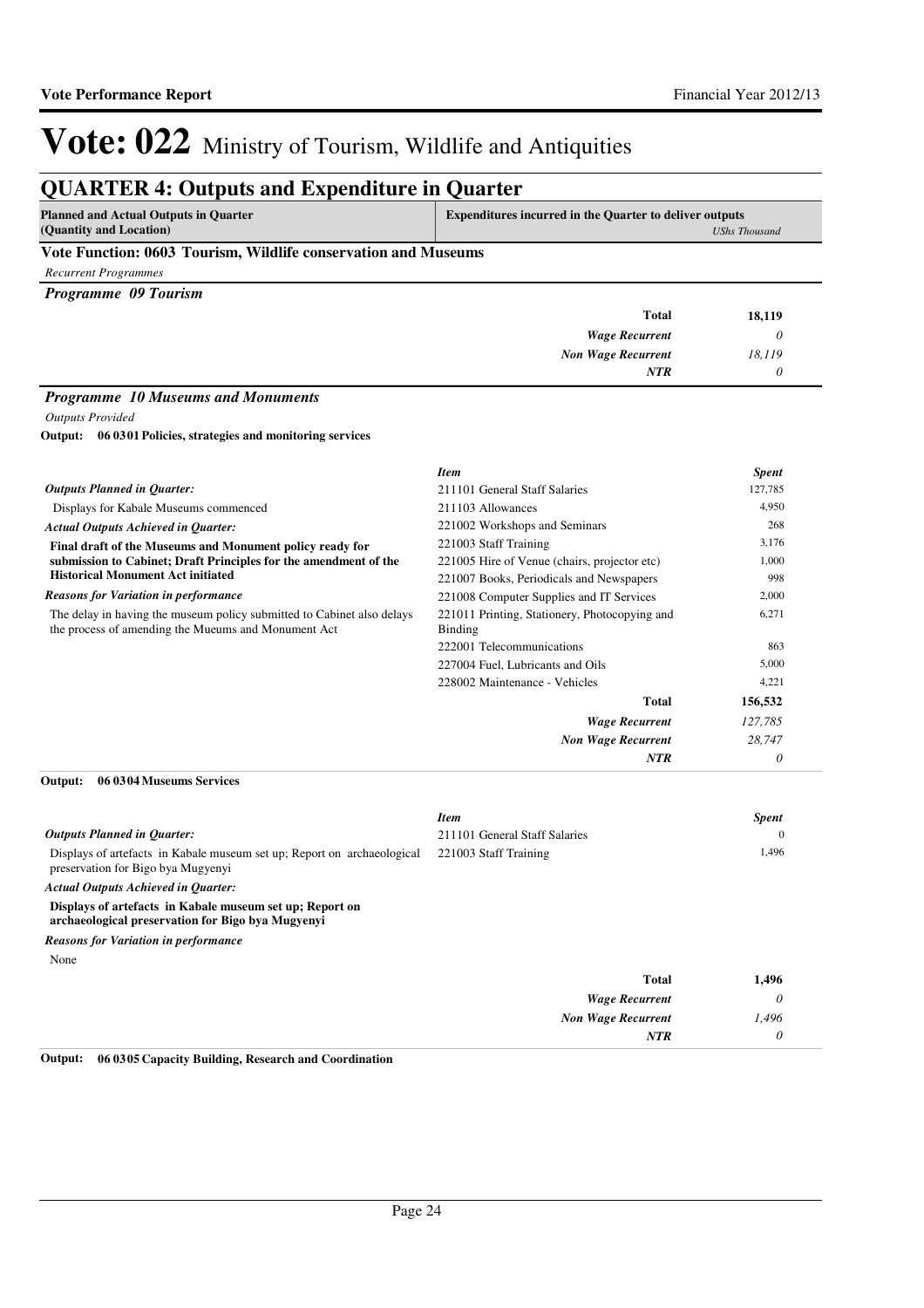## **QUARTER 4: Outputs and Expenditure in Quarter**

| (Quantity and Location)<br>UShs Thousand | <b>Planned and Actual Outputs in Quarter</b> | <b>Expenditures incurred in the Quarter to deliver outputs</b> |
|------------------------------------------|----------------------------------------------|----------------------------------------------------------------|
|                                          |                                              |                                                                |

### **Vote Function: 0603 Tourism, Wildlife conservation and Museums**

*Recurrent Programmes*

*Programme 10 Museums and Monuments*

|                                                                                                                                          | <b>Item</b>                                              | <b>Spent</b> |
|------------------------------------------------------------------------------------------------------------------------------------------|----------------------------------------------------------|--------------|
| <b>Outputs Planned in Ouarter:</b>                                                                                                       | 211103 Allowances                                        | 6,103        |
| none                                                                                                                                     | 221003 Staff Training                                    | 3.101        |
| <b>Actual Outputs Achieved in Ouarter:</b><br><b>None</b>                                                                                | 221011 Printing, Stationery, Photocopying and<br>Binding | 10,025       |
| <b>Reasons for Variation in performance</b>                                                                                              | 225001 Consultancy Services- Short-term                  | 79,901       |
|                                                                                                                                          | 227004 Fuel, Lubricants and Oils                         | 2,000        |
| This was a continuation of previous quarter activity. A nomination dossier<br>for Bigo Byamugenyi has been drafted using the same funds. | 228002 Maintenance - Vehicles                            | 2,393        |
|                                                                                                                                          | Total                                                    | 103,523      |
|                                                                                                                                          | <b>Wage Recurrent</b>                                    | 0            |
|                                                                                                                                          | <b>Non Wage Recurrent</b>                                | 103.523      |
|                                                                                                                                          | <b>NTR</b>                                               | 0            |

### *Programme 11 Wildlife Conservation*

*Outputs Funded*

### **06 0351 Management of National Parks and Game Reserves(UWA) Output:**

|                                             | <b>Item</b>                                   | <b>Spent</b> |
|---------------------------------------------|-----------------------------------------------|--------------|
| <b>Outputs Planned in Ouarter:</b>          | 263340 Other grants                           | 60,000       |
| Wage subvention to UWA provided;            | 264102 Contributions to Autonomous Inst. Wage | 104,659      |
| <b>Actual Outputs Achieved in Ouarter:</b>  | Subventions                                   |              |
| Wage subvention to UWA provided;            |                                               |              |
| <b>Reasons for Variation in performance</b> |                                               |              |
| None                                        |                                               |              |

|                                                                        | <b>Total</b>                                  | 164,659      |
|------------------------------------------------------------------------|-----------------------------------------------|--------------|
|                                                                        | <b>Wage Recurrent</b>                         | 0            |
|                                                                        | <b>Non Wage Recurrent</b>                     | 164,659      |
|                                                                        | <b>NTR</b>                                    | 0            |
| 06 0352 Wildlife Conservation and Education Services (UWEC)<br>Output: |                                               |              |
|                                                                        | <b>Item</b>                                   | <b>Spent</b> |
| <b>Outputs Planned in Quarter:</b>                                     | 264102 Contributions to Autonomous Inst. Wage | 13,596       |
| Wage subvention to UWEC                                                | Subventions                                   |              |
| <b>Actual Outputs Achieved in Quarter:</b>                             |                                               |              |
| Wage subvention to UWEC                                                |                                               |              |
| <b>Reasons for Variation in performance</b>                            |                                               |              |
| None                                                                   |                                               |              |

| 13,596 | Total                     |
|--------|---------------------------|
|        | <b>Wage Recurrent</b>     |
| 13,596 | <b>Non Wage Recurrent</b> |
|        | <b>NTR</b>                |
|        |                           |

**Output: 06 0353 Support to Uganda Wildlife Training Institute**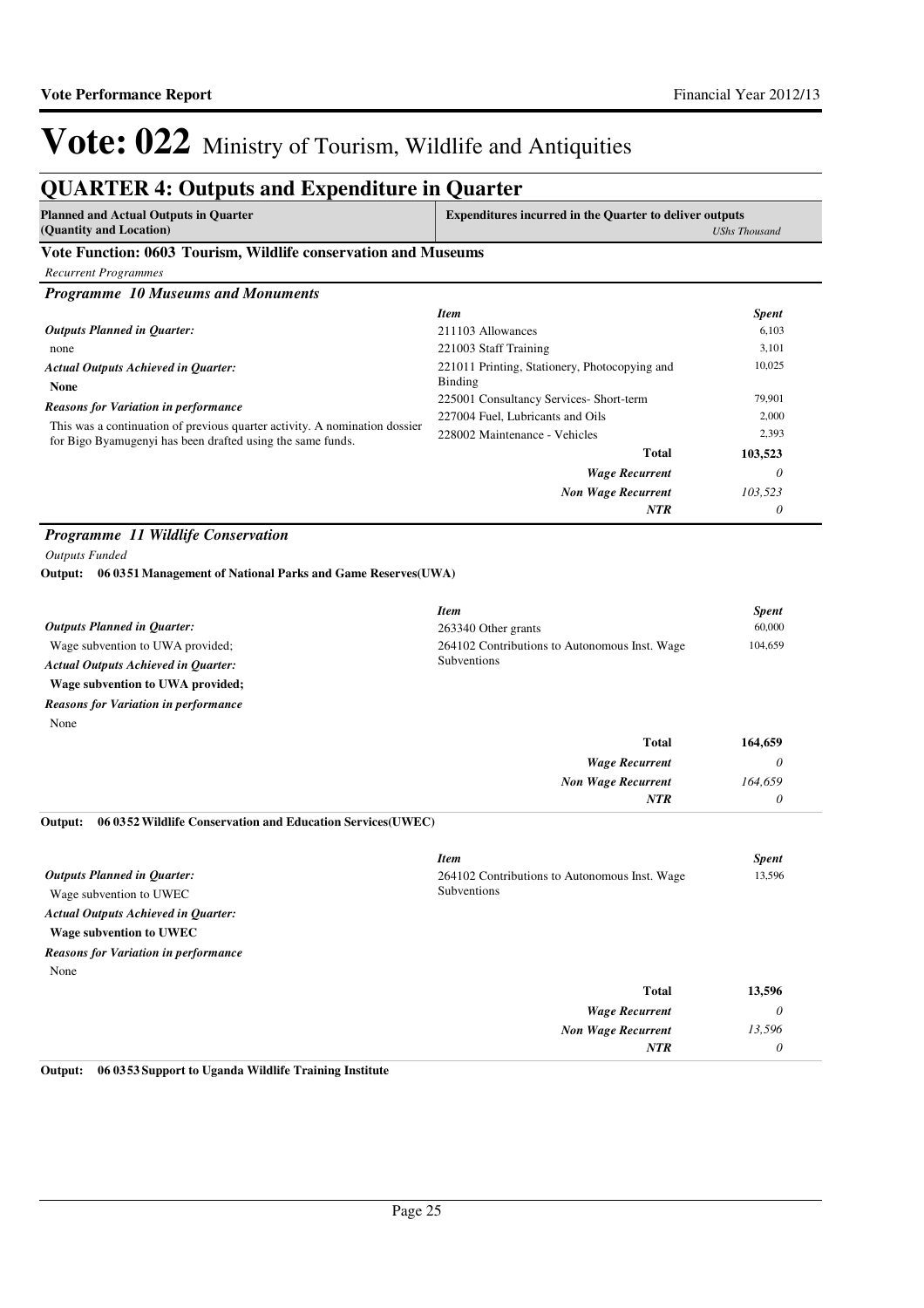## **QUARTER 4: Outputs and Expenditure in Quarter**

| <b>Planned and Actual Outputs in Quarter</b>                   | <b>Expenditures incurred in the Quarter to deliver outputs</b> |  |
|----------------------------------------------------------------|----------------------------------------------------------------|--|
| (Quantity and Location)                                        | <b>UShs Thousand</b>                                           |  |
| Vete Eunstian: 0602 Tourism, Wildlife conservation and Museums |                                                                |  |

### **Vote Function: 0603 Tourism, Wildlife conservation and Museums**

| <b>Recurrent Programmes</b>                 |                                               |              |
|---------------------------------------------|-----------------------------------------------|--------------|
| <b>Programme 11 Wildlife Conservation</b>   |                                               |              |
|                                             | <b>Item</b>                                   | <b>Spent</b> |
| <b>Outputs Planned in Ouarter:</b>          | 264101 Contributions to Autonomous Inst.      | 2,822        |
| Wage subvention to UWTI                     | 264102 Contributions to Autonomous Inst. Wage | 27,284       |
| <b>Actual Outputs Achieved in Ouarter:</b>  | <b>Subventions</b>                            |              |
| <b>Wage subvention to UWTI</b>              |                                               |              |
| <b>Reasons for Variation in performance</b> |                                               |              |
| None                                        |                                               |              |

| 30,105 | <b>Total</b>              |
|--------|---------------------------|
|        | <b>Wage Recurrent</b>     |
| 30,105 | <b>Non Wage Recurrent</b> |
|        | <b>NTR</b>                |

*Outputs Provided*

**06 0301 Policies, strategies and monitoring services Output:**

|                                                                                                                                                                                                                                                                                                                                                                                                                              | <b>Item</b>                                                     | <b>Spent</b> |
|------------------------------------------------------------------------------------------------------------------------------------------------------------------------------------------------------------------------------------------------------------------------------------------------------------------------------------------------------------------------------------------------------------------------------|-----------------------------------------------------------------|--------------|
| <b>Outputs Planned in Ouarter:</b>                                                                                                                                                                                                                                                                                                                                                                                           | 211101 General Staff Salaries                                   | 67,359       |
| Inspection Report on Human wildlife conflict and Oil and Gas in wildlife                                                                                                                                                                                                                                                                                                                                                     | 211103 Allowances                                               | 4,843        |
| <b>Conservation Areas</b>                                                                                                                                                                                                                                                                                                                                                                                                    | 221003 Staff Training                                           | 2,010        |
| Inspection Report on Wildlife userrights Licensees in Nakaseke and<br>Nakasongola districts                                                                                                                                                                                                                                                                                                                                  | 221011 Printing, Stationery, Photocopying and<br><b>Binding</b> | 1,841        |
| <b>Actual Outputs Achieved in Ouarter:</b>                                                                                                                                                                                                                                                                                                                                                                                   | 222003 Information and Communications                           | 3,264        |
| Inspection Report on Human wildlife conflict and Oil and Gas in<br>wildlife Conservation Areas conducted and report available<br><b>Inspection Report on Wildlife userrights Licensees in Nakaseke and</b><br>Nakasongola districts done and report available<br><b>Reasons for Variation in performance</b><br>Inspection of the protected area is very impriant in terms of protecting the<br>biodiversity in these areas. | Technology                                                      |              |
|                                                                                                                                                                                                                                                                                                                                                                                                                              | 225001 Consultancy Services- Short-term                         | 5,001        |
|                                                                                                                                                                                                                                                                                                                                                                                                                              | 227004 Fuel, Lubricants and Oils                                | 2,001        |
|                                                                                                                                                                                                                                                                                                                                                                                                                              | 228002 Maintenance - Vehicles                                   | 501          |
|                                                                                                                                                                                                                                                                                                                                                                                                                              | Total                                                           | 86,820       |
|                                                                                                                                                                                                                                                                                                                                                                                                                              | <b>Wage Recurrent</b>                                           | 67,359       |
|                                                                                                                                                                                                                                                                                                                                                                                                                              | <b>Non Wage Recurrent</b>                                       | 19,461       |
|                                                                                                                                                                                                                                                                                                                                                                                                                              | <b>NTR</b>                                                      | 0            |

### *Programme 14 Directorate of TWCM*

*Outputs Provided*

**06 0305 Capacity Building, Research and Coordination Output:**

|                                                                 | <b>Item</b>                                 | <b>Spent</b> |
|-----------------------------------------------------------------|---------------------------------------------|--------------|
| <b>Outputs Planned in Ouarter:</b>                              | 211101 General Staff Salaries               | 2,547        |
| Supervision of Ministry Activities in Western Uganda            | 211103 Allowances                           | 2,815        |
| <b>Actual Outputs Achieved in Ouarter:</b>                      | 227004 Fuel. Lubricants and Oils            | 301          |
| Supervision of Ministry Activities conducted in UWTI Kasese and | 228002 Maintenance - Vehicles               | 6,339        |
| <b>Oueen Elizabeth conservation area</b>                        | 228003 Maintenance Machinery, Equipment and | 4,180        |
| <b>Reasons for Variation in performance</b>                     | Furniture                                   |              |
| None                                                            |                                             |              |
|                                                                 | Total                                       | 16,181       |
|                                                                 | <b>Wage Recurrent</b>                       | 2.547        |

*Development Projects*

*Project 0258 Wildlife Education Center Trust*

*Non Wage Recurrent*

*NTR*

*13,635 0*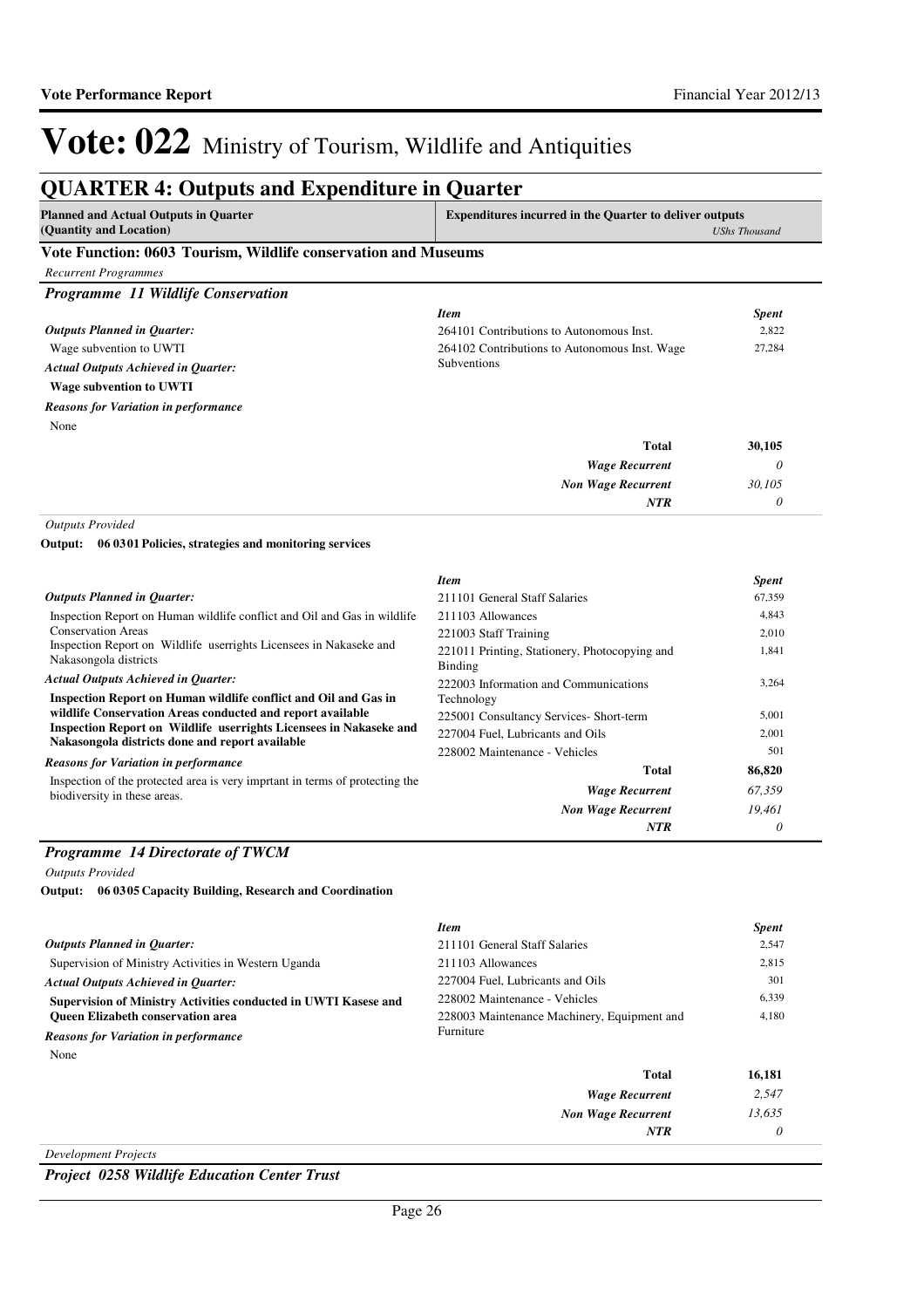| <b>QUARTER 4: Outputs and Expenditure in Quarter</b>                    |                                                                |                      |
|-------------------------------------------------------------------------|----------------------------------------------------------------|----------------------|
| <b>Planned and Actual Outputs in Quarter</b><br>(Quantity and Location) | <b>Expenditures incurred in the Quarter to deliver outputs</b> | <b>UShs Thousand</b> |
| Vote Function: 0603 Tourism, Wildlife conservation and Museums          |                                                                |                      |
| Development Projects                                                    |                                                                |                      |
| <b>Project 0258 Wildlife Education Center Trust</b>                     |                                                                |                      |
| <b>Capital Purchases</b>                                                |                                                                |                      |
| Output: 06 0382 Tourism Infrastructure and Construction                 |                                                                |                      |
|                                                                         |                                                                |                      |
| <b>Outputs Planned in Quarter:</b>                                      | <b>Item</b><br>231007 Other Structures                         | <b>Spent</b><br>897  |
| none                                                                    |                                                                |                      |
| <b>Actual Outputs Achieved in Quarter:</b>                              |                                                                |                      |
| <b>None</b>                                                             |                                                                |                      |
| <b>Reasons for Variation in performance</b>                             |                                                                |                      |
| No funds available                                                      |                                                                |                      |
|                                                                         | <b>Total</b>                                                   | 897                  |
|                                                                         | <b>GoU</b> Development                                         | 897                  |
|                                                                         | <b>External Financing</b>                                      | $\theta$             |
|                                                                         | <b>NTR</b>                                                     | $\theta$             |
| <b>Project 0948 Support to Tourism Development</b>                      |                                                                |                      |
| <b>Capital Purchases</b>                                                |                                                                |                      |
| Output: 06 0382 Tourism Infrastructure and Construction                 |                                                                |                      |
|                                                                         |                                                                |                      |
|                                                                         | <b>Item</b>                                                    | <b>Spent</b>         |
| <b>Outputs Planned in Quarter:</b>                                      | 231002 Residential Buildings                                   | 1,000                |
| Dormitory construction completed                                        |                                                                |                      |
| <b>Actual Outputs Achieved in Quarter:</b>                              |                                                                |                      |
| Final phase of the construction of the domitry undertaken               |                                                                |                      |
| <b>Reasons for Variation in performance</b>                             |                                                                |                      |
| none                                                                    |                                                                |                      |
|                                                                         | <b>Total</b>                                                   | 1,000                |
|                                                                         | <b>GoU</b> Development                                         | 1,000                |
|                                                                         | <b>External Financing</b>                                      | 0                    |
|                                                                         | <b>NTR</b>                                                     | 0                    |
| <b>Outputs Provided</b>                                                 |                                                                |                      |
| Output:<br>06 0301 Policies, strategies and monitoring services         |                                                                |                      |
|                                                                         | <b>Item</b>                                                    | <b>Spent</b>         |
| <b>Outputs Planned in Quarter:</b>                                      | 211103 Allowances                                              | 100                  |
| Inspection of the 200 hospitality facilities done                       | 221011 Printing, Stationery, Photocopying and                  | 1,000                |
| <b>Actual Outputs Achieved in Quarter:</b>                              | Binding                                                        |                      |
| Inspection of the 80 hospitality facilities done                        | 222001 Telecommunications                                      | 600                  |
| <b>Reasons for Variation in performance</b>                             | 227001 Travel Inland                                           | $\boldsymbol{0}$     |
| there was efficiency in the usage of funds;                             | 227004 Fuel, Lubricants and Oils                               | $\boldsymbol{0}$     |
|                                                                         | <b>Total</b>                                                   | 1,700                |
|                                                                         | <b>GoU</b> Development                                         | 1,700                |
|                                                                         | <b>External Financing</b>                                      | 0                    |
|                                                                         | NTR                                                            | 0                    |

**Output: 06 0303 Support to Tourism and Wildlife Associations**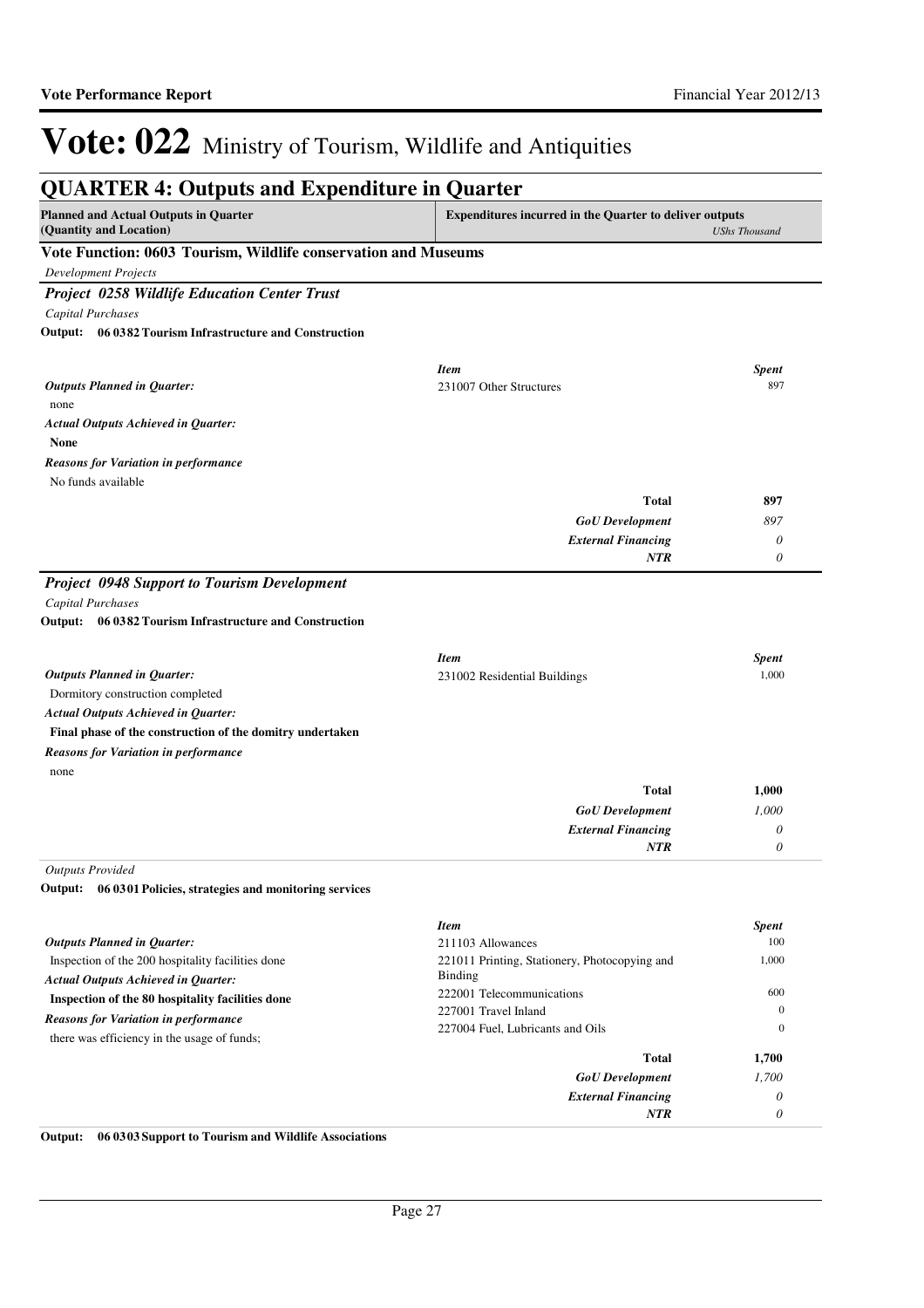| <b>Planned and Actual Outputs in Quarter</b>                   | <b>Expenditures incurred in the Quarter to deliver outputs</b> |                                                                                                |
|----------------------------------------------------------------|----------------------------------------------------------------|------------------------------------------------------------------------------------------------|
| (Quantity and Location)                                        |                                                                | <b>UShs Thousand</b>                                                                           |
| Vote Function: 0603 Tourism, Wildlife conservation and Museums |                                                                |                                                                                                |
| <b>Development Projects</b>                                    |                                                                |                                                                                                |
| <b>Project 0948 Support to Tourism Development</b>             |                                                                |                                                                                                |
|                                                                | <b>Item</b>                                                    | <b>Spent</b>                                                                                   |
| <b>Outputs Planned in Quarter:</b>                             | 263340 Other grants                                            | $\mathbf{0}$                                                                                   |
| none                                                           |                                                                |                                                                                                |
| <b>Actual Outputs Achieved in Quarter:</b>                     |                                                                |                                                                                                |
| <b>None</b>                                                    |                                                                |                                                                                                |
| <b>Reasons for Variation in performance</b>                    |                                                                |                                                                                                |
| None                                                           |                                                                |                                                                                                |
|                                                                | <b>Total</b>                                                   | $\boldsymbol{0}$                                                                               |
|                                                                | <b>GoU</b> Development                                         | 0                                                                                              |
|                                                                | <b>External Financing</b>                                      | 0                                                                                              |
|                                                                | <b>NTR</b>                                                     | 0                                                                                              |
| <b>Outputs Planned in Quarter:</b>                             | <b>Item</b><br>211103 Allowances                               | <b>Spent</b><br>$\theta$                                                                       |
|                                                                |                                                                |                                                                                                |
| 2 Tourism cordination meetings held                            | 221001 Advertising and Public Relations                        | $\overline{0}$                                                                                 |
| <b>Actual Outputs Achieved in Quarter:</b>                     | 221003 Staff Training                                          | $\mathbf{0}$                                                                                   |
| 2 Tourism cordination meetings held;                           | 221005 Hire of Venue (chairs, projector etc)                   | 1,400                                                                                          |
| World tourism day celebrated;                                  | 221009 Welfare and Entertainment                               | $\mathbf{0}$                                                                                   |
|                                                                | 221011 Printing, Stationery, Photocopying and                  |                                                                                                |
|                                                                | <b>Binding</b>                                                 |                                                                                                |
| None                                                           | 221017 Subscriptions                                           |                                                                                                |
|                                                                | 222001 Telecommunications                                      |                                                                                                |
|                                                                | 223004 Guard and Security services                             |                                                                                                |
|                                                                | 225002 Consultancy Services-Long-term                          |                                                                                                |
|                                                                | 227001 Travel Inland                                           |                                                                                                |
|                                                                | 227002 Travel Abroad                                           |                                                                                                |
|                                                                | 227003 Carriage, Haulage, Freight and Transport<br>Hire        | 1,291<br>$\overline{0}$<br>$\overline{0}$<br>1,400<br>47,347<br>2,136<br>5,638<br>$\mathbf{0}$ |
|                                                                | 227004 Fuel, Lubricants and Oils                               | 78                                                                                             |
|                                                                | Total                                                          | 59,290                                                                                         |
| <b>Reasons for Variation in performance</b>                    | <b>GoU</b> Development                                         | 59.290                                                                                         |
|                                                                | <b>External Financing</b>                                      | 0                                                                                              |

### *Project 1201 Mitigating Human Wildlife Conflicts*

*Outputs Provided*

**06 0301 Policies, strategies and monitoring services Output:**

|                                                                           | <b>Item</b>                                   | <b>Spent</b> |
|---------------------------------------------------------------------------|-----------------------------------------------|--------------|
| Outputs Planned in Ouarter:                                               | 211103 Allowances                             | 5,435        |
| 1Quarterly Supervision report prepared; 5000 copies of the policy         | 221001 Advertising and Public Relations       | 3,549        |
| booklets published; 2 drafts of the wildlfie regulations developed; Draft | 221002 Workshops and Seminars                 | 10.041       |
| wildlife regulations reviewed by the primary stakeholders                 | 221005 Hire of Venue (chairs, projector etc)  | 2,627        |
| <b>Actual Outputs Achieved in Ouarter:</b>                                | 221011 Printing, Stationery, Photocopying and | 5.074        |
| Quarterly Supervision report prepared; 2 drafts of the wildlfie           | Binding                                       |              |
| regulations developed; Draft wildlife regulations reviewed by the         | 222001 Telecommunications                     | 683          |
| primary stakeholders                                                      | 225002 Consultancy Services-Long-term         | 82.641       |
| <b>Reasons for Variation in performance</b>                               | 227001 Travel Inland                          | 5,037        |
| None                                                                      | 227004 Fuel. Lubricants and Oils              | 4.998        |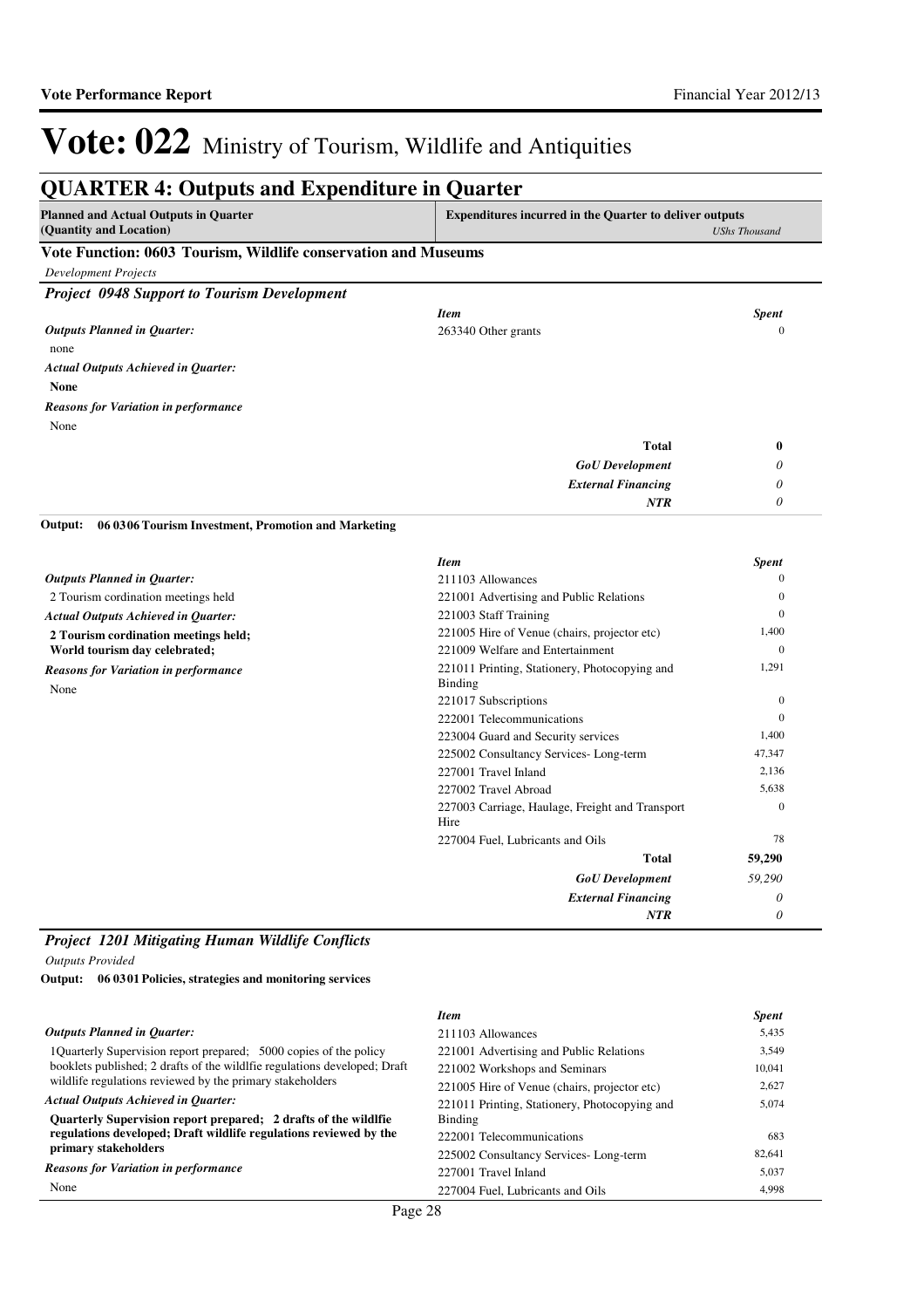| <b>QUARTER 4: Outputs and Expenditure in Quarter</b>                                         |                                                                |                       |
|----------------------------------------------------------------------------------------------|----------------------------------------------------------------|-----------------------|
| <b>Planned and Actual Outputs in Quarter</b><br>(Quantity and Location)                      | <b>Expenditures incurred in the Quarter to deliver outputs</b> | <b>UShs Thousand</b>  |
| Vote Function: 0603 Tourism, Wildlife conservation and Museums                               |                                                                |                       |
| <b>Development Projects</b>                                                                  |                                                                |                       |
| <b>Project 1201 Mitigating Human Wildlife Conflicts</b>                                      |                                                                |                       |
|                                                                                              | <b>Total</b>                                                   | 120,085               |
|                                                                                              | <b>GoU</b> Development                                         | 120,085               |
|                                                                                              | <b>External Financing</b>                                      | 0                     |
|                                                                                              | <b>NTR</b>                                                     | $\theta$              |
| 06 03 06 Tourism Investment, Promotion and Marketing<br>Output:                              |                                                                |                       |
|                                                                                              | <b>Item</b>                                                    | <b>Spent</b>          |
| <b>Outputs Planned in Quarter:</b>                                                           | 221017 Subscriptions                                           | 4,017                 |
| EAC Tourism & wildlife sectoral conference committee meetings attended; 227002 Travel Abroad |                                                                | 10,995                |
| <b>Actual Outputs Achieved in Quarter:</b>                                                   |                                                                |                       |
| EAC Tourism & wildlife sectoral conference committee meetings                                |                                                                |                       |
| attended;<br><b>Reasons for Variation in performance</b>                                     |                                                                |                       |
| None                                                                                         |                                                                |                       |
|                                                                                              | <b>Total</b>                                                   | 15,012                |
|                                                                                              | <b>GoU</b> Development                                         | 15,012                |
|                                                                                              | <b>External Financing</b>                                      | 0                     |
|                                                                                              | <b>NTR</b>                                                     | 0                     |
| <b>Project 1205 Support to Uganda Museums</b>                                                |                                                                |                       |
| <b>Capital Purchases</b>                                                                     |                                                                |                       |
| 06 0372 Government Buildings and Administrative Infrastructure<br>Output:                    |                                                                |                       |
|                                                                                              | <b>Item</b>                                                    | <b>Spent</b>          |
| <b>Outputs Planned in Quarter:</b>                                                           | 231007 Other Structures                                        | 48,162                |
| Refurbishment of the Museum buildning complted;                                              |                                                                |                       |
| <b>Actual Outputs Achieved in Quarter:</b>                                                   |                                                                |                       |
| Refurbishment of the Museum buildning completed;                                             |                                                                |                       |
| <b>Reasons for Variation in performance</b>                                                  |                                                                |                       |
| none                                                                                         | <b>Total</b>                                                   | 48,162                |
|                                                                                              | <b>GoU</b> Development                                         | 48,162                |
|                                                                                              | <b>External Financing</b>                                      | 0                     |
|                                                                                              | NTR                                                            | $\boldsymbol{\theta}$ |
| Output:<br>06 0377 Purchase of Specialised Machinery & Equipment                             |                                                                |                       |
|                                                                                              | <b>Item</b>                                                    | <b>Spent</b>          |
| <b>Outputs Planned in Quarter:</b>                                                           | 231005 Machinery and Equipment                                 | 540                   |
| none                                                                                         |                                                                |                       |
| <b>Actual Outputs Achieved in Quarter:</b>                                                   |                                                                |                       |
| none                                                                                         |                                                                |                       |
| <b>Reasons for Variation in performance</b>                                                  |                                                                |                       |
| none                                                                                         |                                                                |                       |
|                                                                                              | <b>Total</b>                                                   | 540                   |
|                                                                                              | <b>GoU</b> Development                                         | 540                   |
|                                                                                              | <b>External Financing</b>                                      | 0                     |
|                                                                                              | NTR                                                            | $\theta$              |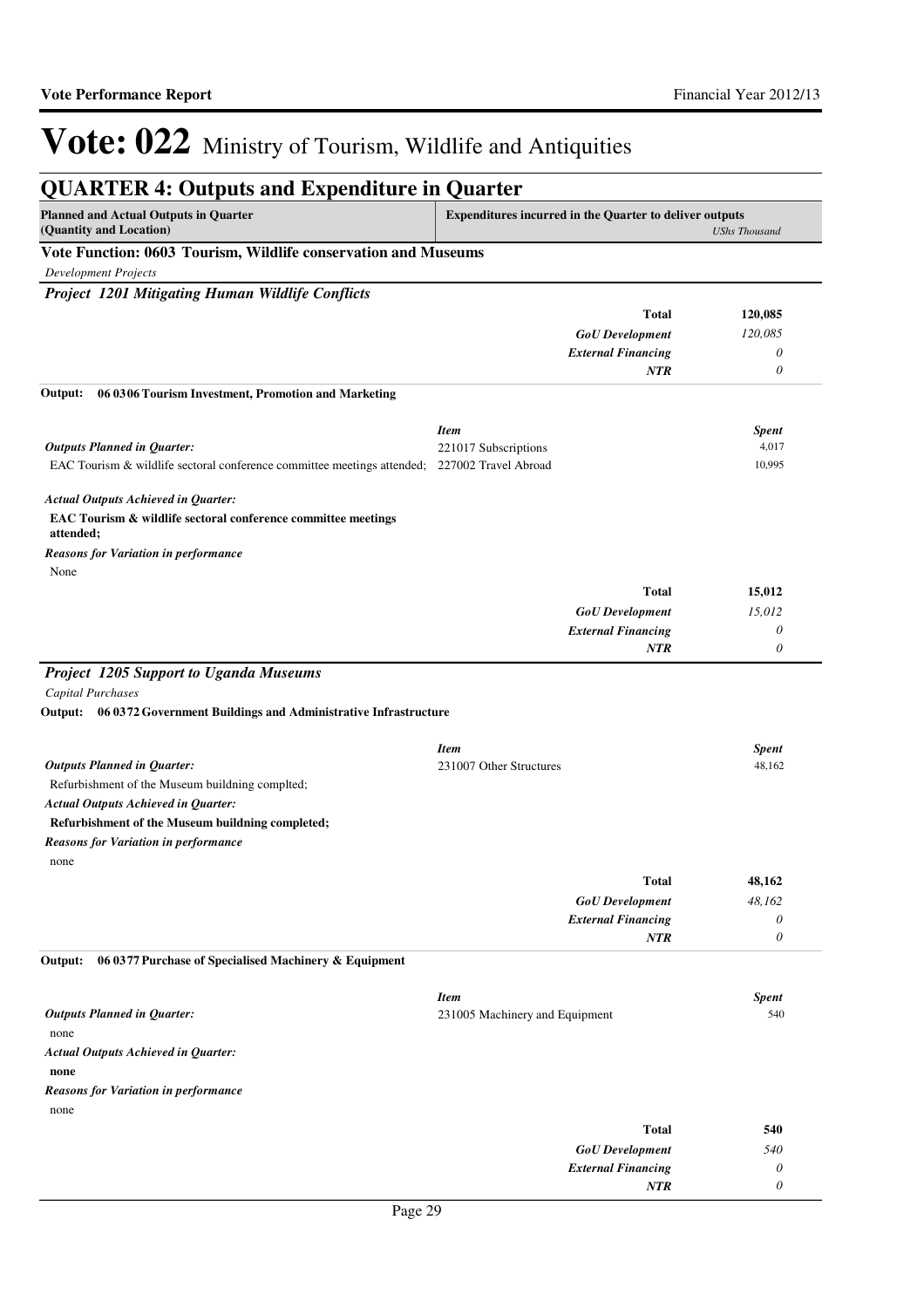## **QUARTER 4: Outputs and Expenditure in Quarter**

| Planned and Actual Outputs in Quarter | <b>Expenditures incurred in the Quarter to deliver outputs</b> |
|---------------------------------------|----------------------------------------------------------------|
| (Quantity and Location)               | UShs Thousand                                                  |

### **Vote Function: 0603 Tourism, Wildlife conservation and Museums**

*Development Projects*

### *Project 1205 Support to Uganda Museums*

*Outputs Provided*

**06 0301 Policies, strategies and monitoring services Output:**

|                                                                                                              | Item                                                     | <b>Spent</b> |
|--------------------------------------------------------------------------------------------------------------|----------------------------------------------------------|--------------|
| <b>Outputs Planned in Quarter:</b>                                                                           | 211102 Contract Staff Salaries (Incl. Casuals,           | 24,000       |
| Sensitization workshops on the importance of Buffer zones at rock art sites                                  | Temporary)                                               |              |
| conducted at Nyero and Komuge                                                                                | 211103 Allowances                                        | 0            |
| sensitisation workshops conducted in Kibale Archeological sites                                              | 221002 Workshops and Seminars                            |              |
| <b>Actual Outputs Achieved in Quarter:</b>                                                                   | 221005 Hire of Venue (chairs, projector etc)             |              |
| Sensitization workshops on the importance of Buffer zones at rock art<br>sites conducted at Nyero and Komuge | 221011 Printing, Stationery, Photocopying and<br>Binding |              |
| sensitisation workshops on the importance of buffer zones conducted                                          | 222001 Telecommunications                                | 0            |
| in Kibale Archeological sites (MUSA ART WORKS)                                                               | 225002 Consultancy Services-Long-term                    |              |
| <b>Reasons for Variation in performance</b>                                                                  | 227004 Fuel, Lubricants and Oils                         | 0            |
| None                                                                                                         | <b>Total</b>                                             | 24,000       |
|                                                                                                              | <b>GoU</b> Development                                   | 24,000       |
|                                                                                                              | <b>External Financing</b>                                | 0            |
|                                                                                                              | <b>NTR</b>                                               |              |

### **06 0304 Museums Services Output:**

|                                                     | <b>Item</b>                                              | <b>Spent</b>        |
|-----------------------------------------------------|----------------------------------------------------------|---------------------|
| <b>Outputs Planned in Quarter:</b>                  | 211103 Allowances                                        | 60                  |
| none                                                | 221002 Workshops and Seminars                            | $\mathbf{0}$        |
| <b>Actual Outputs Achieved in Quarter:</b><br>none  | 221011 Printing, Stationery, Photocopying and<br>Binding | 0                   |
| <b>Reasons for Variation in performance</b><br>none | 222001 Telecommunications<br>227001 Travel Inland        | $\mathbf{0}$<br>400 |
|                                                     | 227004 Fuel, Lubricants and Oils                         | $\mathbf{0}$        |
|                                                     | Total                                                    | 460                 |
|                                                     | <b>GoU</b> Development                                   | 460                 |
|                                                     | <b>External Financing</b>                                | $\theta$            |
|                                                     | <b>NTR</b>                                               | $\theta$            |

### **06 0305 Capacity Building, Research and Coordination Output:**

|                                             | <b>Item</b>            | <b>Spent</b> |
|---------------------------------------------|------------------------|--------------|
| <b>Outputs Planned in Quarter:</b>          | 221003 Staff Training  | 60           |
| none                                        |                        |              |
| <b>Actual Outputs Achieved in Quarter:</b>  |                        |              |
| <b>None</b>                                 |                        |              |
| <b>Reasons for Variation in performance</b> |                        |              |
| none                                        |                        |              |
|                                             | <b>Total</b>           | 60           |
|                                             | <b>GoU</b> Development | 60           |
|                                             |                        |              |

| <b>External Financing</b> |  |
|---------------------------|--|
| NTR                       |  |

### **Vote Function: 0649 Policy, Planning and Support Services**

*Recurrent Programmes*

*Programme 01 HQs and Administration*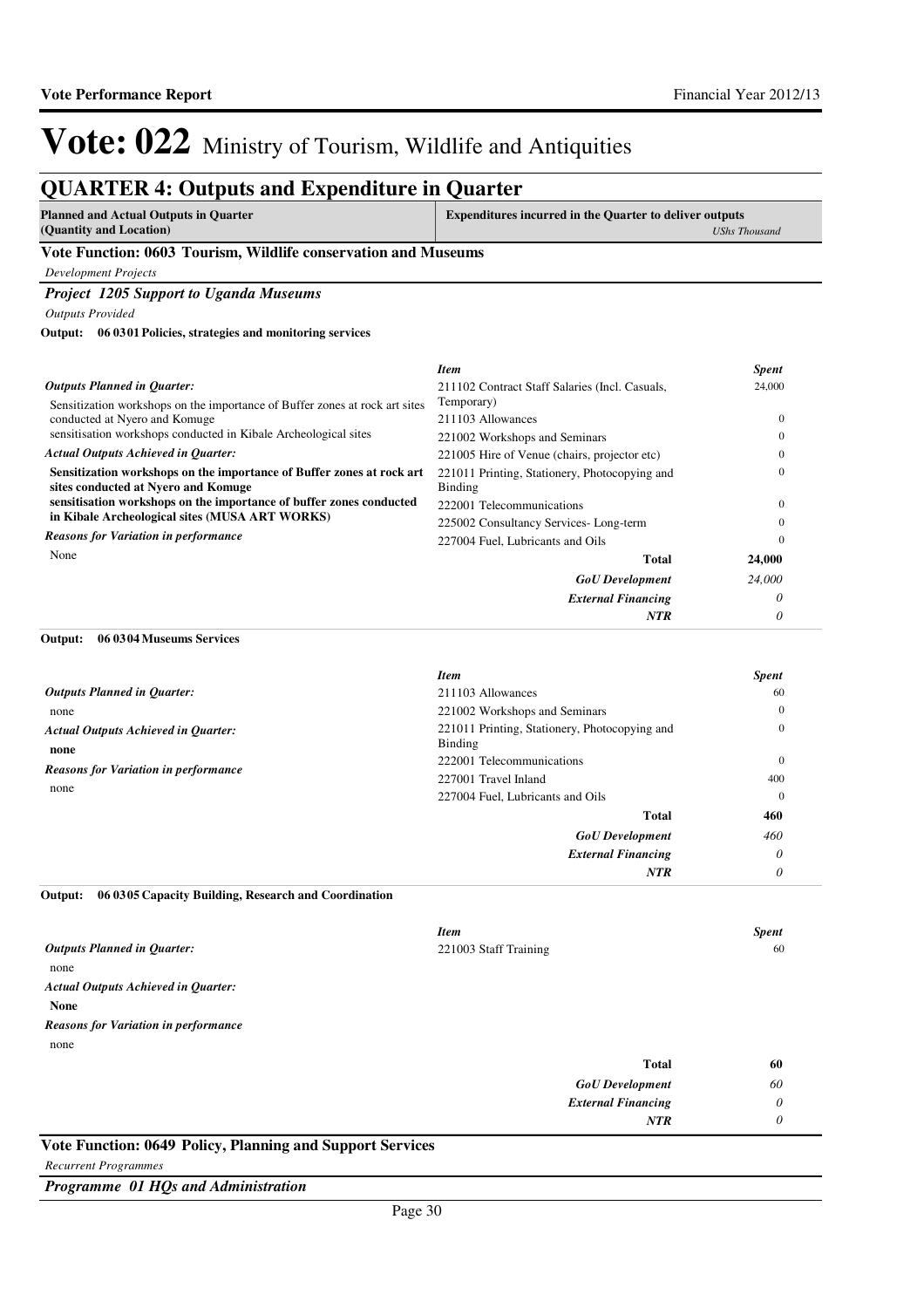## **QUARTER 4: Outputs and Expenditure in Quarter**

| <b>Planned and Actual Outputs in Quarter</b> | <b>Expenditures incurred in the Quarter to deliver outputs</b> |
|----------------------------------------------|----------------------------------------------------------------|
| (Quantity and Location)                      | UShs Thousand                                                  |
| --------<br>___                              |                                                                |

### **Vote Function: 0649 Policy, Planning and Support Services**

*Recurrent Programmes*

### *Programme 01 HQs and Administration*

*Outputs Provided*

**06 4904 Policy, consultation, planning and monitoring services Output:**

|                                                                           | <b>Item</b>                                   | <b>Spent</b> |
|---------------------------------------------------------------------------|-----------------------------------------------|--------------|
| <b>Outputs Planned in Quarter:</b>                                        | 211101 General Staff Salaries                 | 2,914        |
| 1,000 copies of the Ministerial policy statement for 2013/14 produced;    | 211103 Allowances                             | 13,554       |
| Monitoring and evaluation reports prepared; Statistical reports prepared; | 221002 Workshops and Seminars                 | 1,342        |
| <b>Actual Outputs Achieved in Quarter:</b>                                | 221003 Staff Training                         | 2,776        |
| 1,000 copies of the Ministerial policy statement for 2013/14 produced;    | 221005 Hire of Venue (chairs, projector etc)  | 605          |
| Monitoring and evaluation reports prepared; Statistical reports           | 221009 Welfare and Entertainment              | 5,119        |
| prepared;                                                                 | 221011 Printing, Stationery, Photocopying and | 4,194        |
| <b>Reasons for Variation in performance</b>                               | <b>Binding</b>                                |              |
| None                                                                      | 221012 Small Office Equipment                 | 101          |
|                                                                           | 222001 Telecommunications                     | 341          |
|                                                                           | 223007 Other Utilities- (fuel, gas, f         | 184          |
|                                                                           | 227001 Travel Inland                          | 2,221        |
|                                                                           | 227004 Fuel, Lubricants and Oils              | 2,001        |
|                                                                           | 228002 Maintenance - Vehicles                 | 223          |
|                                                                           | <b>Total</b>                                  | 35,573       |
|                                                                           | <b>Wage Recurrent</b>                         | 2,914        |
|                                                                           | <b>Non Wage Recurrent</b>                     | 32,660       |
|                                                                           | <b>NTR</b>                                    | 0            |

### **06 4905 Ministry Support Services (Finance and Administration) Output:**

|                                                                                                                                                                                                                                                                                                 | <b>Item</b>                                                     | <b>Spent</b> |
|-------------------------------------------------------------------------------------------------------------------------------------------------------------------------------------------------------------------------------------------------------------------------------------------------|-----------------------------------------------------------------|--------------|
| <b>Outputs Planned in Quarter:</b>                                                                                                                                                                                                                                                              | 211101 General Staff Salaries                                   | 20,420       |
| Facilitated workforce; Competent staff deployed to deliver services; Well                                                                                                                                                                                                                       | 211103 Allowances                                               | 96,492       |
| maintained physical assets; Availed efficient information<br>communication technology; Condusive working                                                                                                                                                                                        | 213002 Incapacity, death benefits and funeral<br>expenses       | 2,100        |
| environment; Ofice accomondation maintained; Transport equipment                                                                                                                                                                                                                                | 213003 Retrenchment costs                                       | 1,000        |
| maintained; Utilities procured; Ministry Client Charter accredited;<br>Monthly team building conducted; Staff development and training;                                                                                                                                                         | 221001 Advertising and Public Relations                         | 1,314        |
| Constract committee meetings held                                                                                                                                                                                                                                                               | 221002 Workshops and Seminars                                   | 2,879        |
| <b>Actual Outputs Achieved in Ouarter:</b>                                                                                                                                                                                                                                                      | 221003 Staff Training                                           | 3,127        |
| Facilitated workforce; Competent staff deployed to deliver services;                                                                                                                                                                                                                            | 221004 Recruitment Expenses                                     | 2,173        |
| Well maintained physical assets; Availed efficient information                                                                                                                                                                                                                                  | 221007 Books, Periodicals and Newspapers                        | 9,386        |
| communication technology; Condusive working<br>environment; Ofice accomondation maintained; Transport<br>equipment maintained; Utilities procured; Ministry Client Charter<br>accredited; Monthly team building conducted; Staff development and<br>training; Constract committee meetings held | 221008 Computer Supplies and IT Services                        | 2,000        |
|                                                                                                                                                                                                                                                                                                 | 221009 Welfare and Entertainment                                | 3,100        |
|                                                                                                                                                                                                                                                                                                 | 221011 Printing, Stationery, Photocopying and<br><b>Binding</b> | 19,992       |
|                                                                                                                                                                                                                                                                                                 | 221012 Small Office Equipment                                   | 6,615        |
| <b>Reasons for Variation in performance</b>                                                                                                                                                                                                                                                     | 221016 IFMS Recurrent Costs                                     | 8,600        |
| None                                                                                                                                                                                                                                                                                            | 222001 Telecommunications                                       | 41.985       |
|                                                                                                                                                                                                                                                                                                 | 222002 Postage and Courier                                      | 638          |
|                                                                                                                                                                                                                                                                                                 | 223004 Guard and Security services                              | 2,205        |
|                                                                                                                                                                                                                                                                                                 | 223005 Electricity                                              | 15,192       |
|                                                                                                                                                                                                                                                                                                 | 223006 Water                                                    | 4,295        |
|                                                                                                                                                                                                                                                                                                 | 223901 Rent (Produced Assets) to other govt. Units              | 2,700,613    |
|                                                                                                                                                                                                                                                                                                 | 224002 General Supply of Goods and Services                     | 733          |
|                                                                                                                                                                                                                                                                                                 | 225001 Consultancy Services- Short-term                         | 82,036       |
|                                                                                                                                                                                                                                                                                                 | 227001 Travel Inland                                            | 46,362       |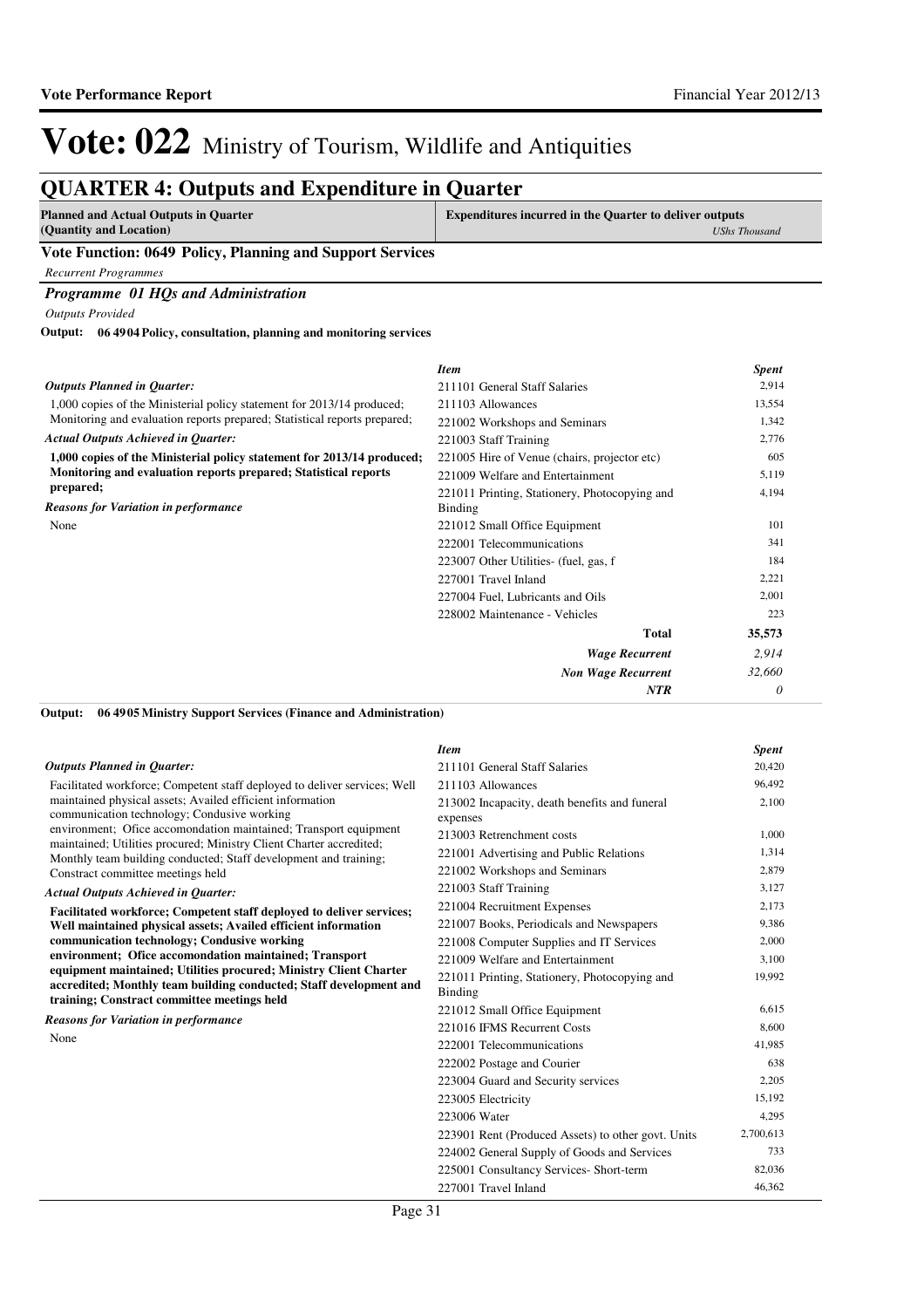*0*

*NTR*

# Vote: 022 Ministry of Tourism, Wildlife and Antiquities

#### **QUARTER 4: Outputs and Expenditure in Quarter Planned and Actual Outputs in Quarter (Quantity and Location) Expenditures incurred in the Quarter to deliver outputs**  *UShs Thousand* **Vote Function: 0649 Policy, Planning and Support Services** *Recurrent Programmes Programme 01 HQs and Administration Wage Recurrent Non Wage Recurrent* **Total** *20,420 3,259,423 0* **3,279,843** *NTR* 227002 Travel Abroad 89,682 227004 Fuel, Lubricants and Oils 18,010 228001 Maintenance - Civil 24,059 228002 Maintenance - Vehicles 54,529 263322 Conditional transfers to Contr 805 321422 Boards and Commissions 19,500 Strategic policy guidance provided; Inland and international meetings attended; Ministry events hosted; Emolmuments provided for Ministers; **Strategic policy guidance provided; Inland and international meetings attended; Ministry events hosted; Emolmuments provided for Ministers; 06 4906 Ministerial and Top Management Services** *Wage Recurrent Non Wage Recurrent* **Total** *0 129,980* **129,980** *Actual Outputs Achieved in Quarter: Outputs Planned in Quarter:* **Output:** None *Reasons for Variation in performance Item Spent* 213001 Medical Expenses(To Employees) 1,035 221006 Commissions and Related Charges 67,204 221009 Welfare and Entertainment 522 223004 Guard and Security services 11,146 227002 Travel Abroad 50,073

### *Programme 15 Internal Audit*

*Outputs Provided*

**06 4904 Policy, consultation, planning and monitoring services Output:**

|                                                                                           | <b>Item</b>                      | <b>Spent</b> |
|-------------------------------------------------------------------------------------------|----------------------------------|--------------|
| Outputs Planned in Ouarter:                                                               | 211101 General Staff Salaries    | 650          |
| Risk Profile report; Management letters on financial statements,                          | 211103 Allowances                | 4,166        |
| operational controls, procurement procedures; Payroll Audit Report;                       | 221003 Staff Training            | 947          |
| Assets management;                                                                        | 221009 Welfare and Entertainment | 211          |
| <b>Actual Outputs Achieved in Ouarter:</b>                                                | 227001 Travel Inland             | 2,246        |
| Risk Profile report; Management letters on financial statements,                          | 227002 Travel Abroad             | 1,977        |
| operational controls, procurement procedures; Payroll Audit Report;<br>Assets management; | 227004 Fuel, Lubricants and Oils | 513          |
| <b>Reasons for Variation in performance</b>                                               |                                  |              |

none

| ліс |                       |        |
|-----|-----------------------|--------|
|     | <b>Total</b>          | 10,710 |
|     | <b>Wage Recurrent</b> | 650    |
|     |                       |        |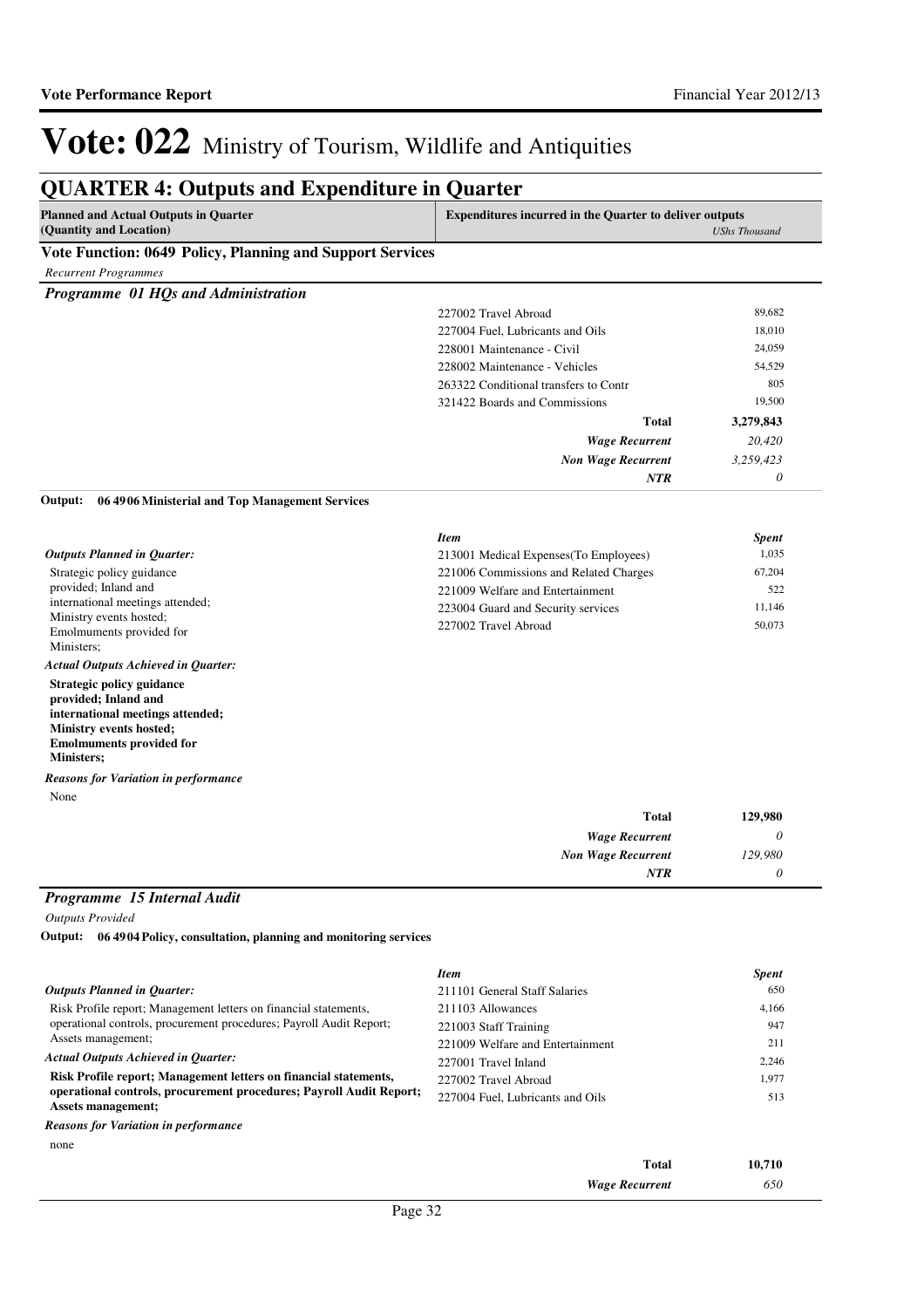| <b>QUARTER 4: Outputs and Expenditure in Quarter</b>                                                                                                                                                   |                                                                 |                    |  |
|--------------------------------------------------------------------------------------------------------------------------------------------------------------------------------------------------------|-----------------------------------------------------------------|--------------------|--|
| <b>Planned and Actual Outputs in Quarter</b><br><b>Expenditures incurred in the Quarter to deliver outputs</b><br>(Quantity and Location)<br><b>UShs Thousand</b>                                      |                                                                 |                    |  |
| Vote Function: 0649 Policy, Planning and Support Services                                                                                                                                              |                                                                 |                    |  |
| <b>Recurrent Programmes</b>                                                                                                                                                                            |                                                                 |                    |  |
| Programme 15 Internal Audit                                                                                                                                                                            |                                                                 |                    |  |
|                                                                                                                                                                                                        | <b>Non Wage Recurrent</b><br>NTR                                | 10,060<br>$\theta$ |  |
| <b>Development Projects</b>                                                                                                                                                                            |                                                                 |                    |  |
| <b>Project 0248 Government Purchases and Taxes</b>                                                                                                                                                     |                                                                 |                    |  |
| Capital Purchases                                                                                                                                                                                      |                                                                 |                    |  |
| Output: 06 4975 Purchase of Motor Vehicles and Other Transport Equipment                                                                                                                               |                                                                 |                    |  |
|                                                                                                                                                                                                        | <b>Item</b>                                                     | <b>Spent</b>       |  |
| <b>Outputs Planned in Quarter:</b>                                                                                                                                                                     | 231004 Transport Equipment                                      | 8,761              |  |
| None                                                                                                                                                                                                   |                                                                 |                    |  |
| <b>Actual Outputs Achieved in Quarter:</b>                                                                                                                                                             |                                                                 |                    |  |
| <b>None</b>                                                                                                                                                                                            |                                                                 |                    |  |
| <b>Reasons for Variation in performance</b>                                                                                                                                                            |                                                                 |                    |  |
| None                                                                                                                                                                                                   |                                                                 |                    |  |
|                                                                                                                                                                                                        | <b>Total</b>                                                    | 8,761              |  |
|                                                                                                                                                                                                        | <b>GoU</b> Development                                          | 8,761              |  |
|                                                                                                                                                                                                        | <b>External Financing</b>                                       | $\theta$           |  |
|                                                                                                                                                                                                        | NTR                                                             | 0                  |  |
| <b>Outputs Planned in Quarter:</b><br>1 maintainance of machinery<br><b>Actual Outputs Achieved in Quarter:</b><br>Maintainance for machinery (MV) done<br><b>Reasons for Variation in performance</b> |                                                                 |                    |  |
| None                                                                                                                                                                                                   |                                                                 |                    |  |
|                                                                                                                                                                                                        | <b>Total</b>                                                    | $\bf{0}$           |  |
|                                                                                                                                                                                                        | <b>GoU</b> Development                                          | 0                  |  |
|                                                                                                                                                                                                        | <b>External Financing</b>                                       | 0                  |  |
|                                                                                                                                                                                                        | NTR                                                             | 0                  |  |
| Project 1163 Uganda Tourism Satellite Account                                                                                                                                                          |                                                                 |                    |  |
| <b>Outputs Provided</b>                                                                                                                                                                                |                                                                 |                    |  |
| Output: 06 4904 Policy, consultation, planning and monitoring services                                                                                                                                 |                                                                 |                    |  |
|                                                                                                                                                                                                        | <b>Item</b>                                                     | Spent              |  |
| <b>Outputs Planned in Quarter:</b>                                                                                                                                                                     | 211103 Allowances                                               | 10,000             |  |
| Quarterly bed and room occupancy statistics                                                                                                                                                            | 221001 Advertising and Public Relations                         | $\boldsymbol{0}$   |  |
| <b>Actual Outputs Achieved in Quarter:</b>                                                                                                                                                             | 221002 Workshops and Seminars                                   | 6,000              |  |
| Quarterly bed and room occupancy statistics conducted                                                                                                                                                  | 221003 Staff Training                                           | $\mathbf{0}$       |  |
| <b>Reasons for Variation in performance</b>                                                                                                                                                            | 221005 Hire of Venue (chairs, projector etc)                    | $\theta$           |  |
| None                                                                                                                                                                                                   | 221007 Books, Periodicals and Newspapers                        | $\mathbf{0}$       |  |
|                                                                                                                                                                                                        | 221009 Welfare and Entertainment                                | 5,000              |  |
|                                                                                                                                                                                                        | 221011 Printing, Stationery, Photocopying and<br><b>Binding</b> | 6,000              |  |

222001 Telecommunications 0 227001 Travel Inland 5,000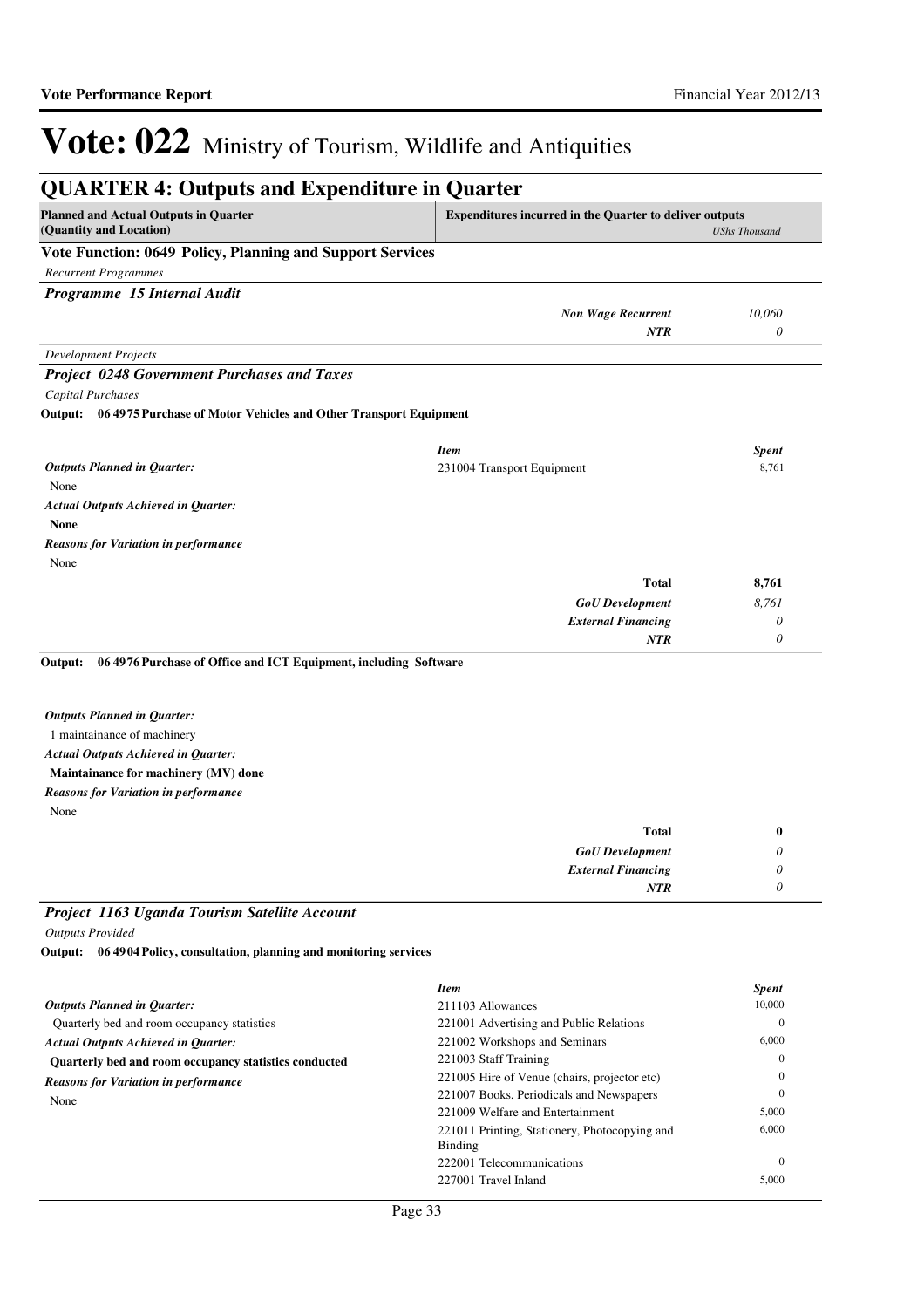## **QUARTER 4: Outputs and Expenditure in Quarter**

| <b>Planned and Actual Outputs in Quarter</b>              | Expenditures incurred in the Quarter to deliver outputs |
|-----------------------------------------------------------|---------------------------------------------------------|
| (Quantity and Location)                                   | <b>UShs Thousand</b>                                    |
| Vote Function: 0649 Policy, Planning and Support Services |                                                         |

*Development Projects*

*Project 1163 Uganda Tourism Satellite Account*

| Troject Tros Oganaa Tourism Salenne Account |                                                          |                  |
|---------------------------------------------|----------------------------------------------------------|------------------|
|                                             | 227004 Fuel, Lubricants and Oils                         | 5,000            |
|                                             | 228002 Maintenance - Vehicles                            | 5,000            |
|                                             | 228003 Maintenance Machinery, Equipment and<br>Furniture | $\boldsymbol{0}$ |
|                                             | <b>Total</b>                                             | 42,000           |
|                                             | <b>GoU</b> Development                                   | 42,000           |
|                                             | <b>External Financing</b>                                | $\theta$         |
|                                             | NTR                                                      | $\theta$         |
|                                             | <b>GRAND TOTAL</b>                                       | 4,492,068        |
|                                             | <b>Wage Recurrent</b>                                    | 239,673          |
|                                             | <b>Non Wage Recurrent</b>                                | 3,930,430        |
|                                             | <b>GoU</b> Development                                   | 321,965          |
|                                             | <b>External Financing</b>                                | $\theta$         |
|                                             | <b>NTR</b>                                               | $\theta$         |
|                                             |                                                          |                  |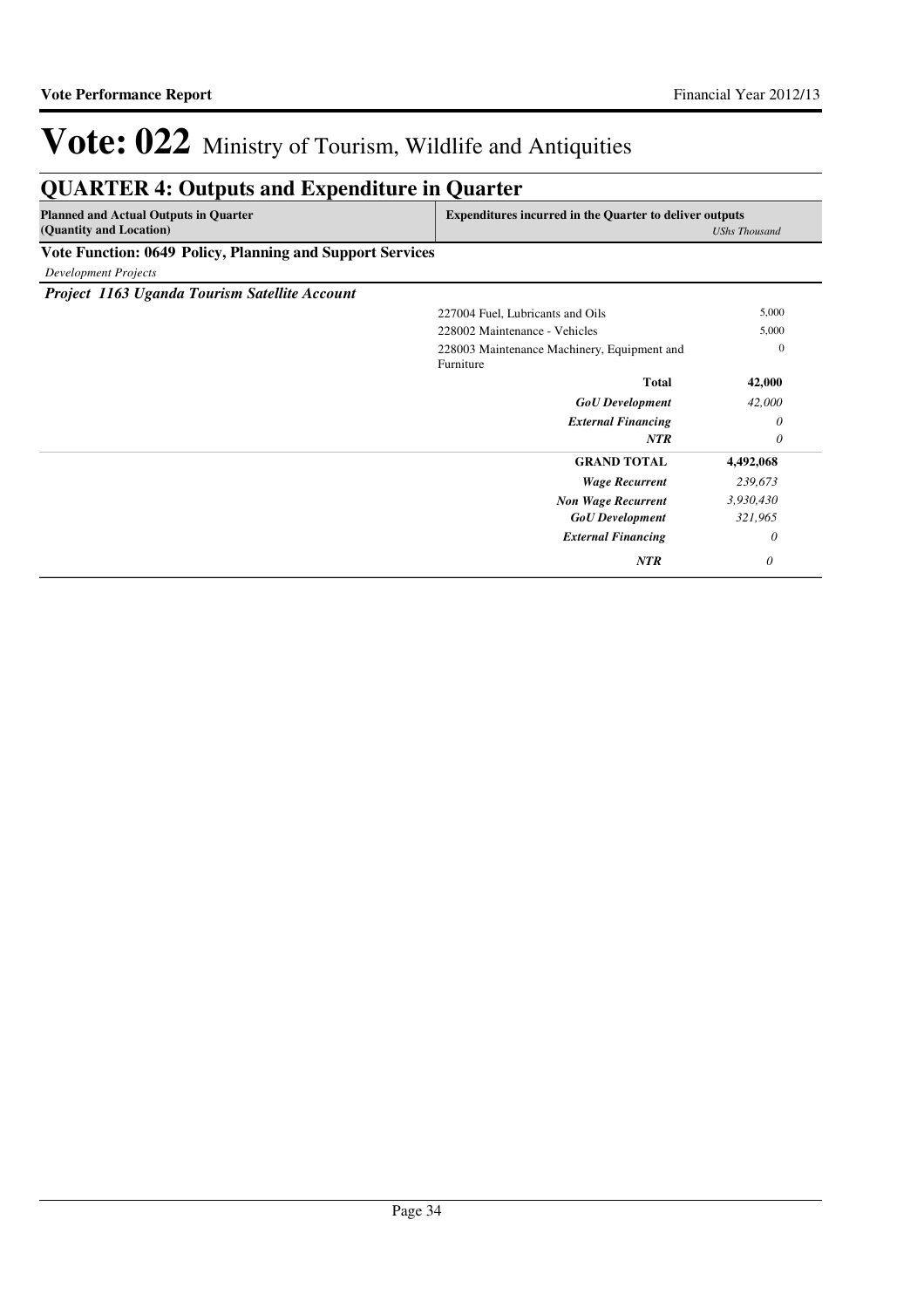## **Checklist for OBT Submissions made during QUARTER 1 of following FY**

*This is an automated checklist which shows whether data has been entered into the areas which are required for a complete quarterly submission. It does not verify the quality of the data that has been entered. A complete checklist is therefore a necessary, but not sufficient condition for a satisfactory submission to MoFPED.*

## *Project and Programme Quarterly Performance Reports and Workplans (Step 2)*

The table below shows whether output information, and where relevant donor and ntr data has been entered into the required areas for the quarterly performance reports and quarterly workplans under step 2.

### **Output Information**

|                              | <b>Vote Function, Project and Program</b>       | Q <sub>4</sub><br><b>Report</b> |
|------------------------------|-------------------------------------------------|---------------------------------|
|                              | 0649 Policy, Planning and Support Services      |                                 |
|                              | $\circ$ Recurrent Programmes                    |                                 |
| $-15$                        | <b>Internal Audit</b>                           | Data In                         |
| $-01$                        | HQs and Administration                          | Data In                         |
| $\circ$ Development Projects |                                                 |                                 |
| $-1163$                      | Uganda Tourism Satellite Account                | Data In                         |
| - 0248                       | Government Purchases and Taxes                  | Data In                         |
|                              | 0603 Tourism, Wildlife conservation and Museums |                                 |
|                              | $\circ$ Recurrent Programmes                    |                                 |
| $-11$                        | <b>Wildlife Conservation</b>                    | Data In                         |
| $-09$                        | Tourism                                         | Data In                         |
| $-10$                        | Museums and Monuments                           | Data In                         |
| $-14$                        | Directorate of TWCM                             | Data In                         |
| $\circ$ Development Projects |                                                 |                                 |
| $-0258$                      | Wildlife Education Center Trust                 | Data In                         |
| $-1205$                      | Support to Uganda Museums                       | Data In                         |
| $-0948$                      | Support to Tourism Development                  | Data In                         |
| $-1201$                      | Mitigating Human Wildlife Conflicts             | Data In                         |

**Donor Releases and Expenditure**

### **NTR Releases and Expenditure**

## *Vote Performance Summary (Step 3)*

The table below shows whether information has been entered into the required fields in the vote performance summary tables for each vote functions under step 3.1:

| <b>Vote Function</b>                            | Perf.<br><b>Indicators</b> | <b>Output</b><br><b>Summary</b> | <b>Actions</b> |
|-------------------------------------------------|----------------------------|---------------------------------|----------------|
| 0603 Tourism, Wildlife conservation and Museums | Data In                    | Data In                         | Data In        |